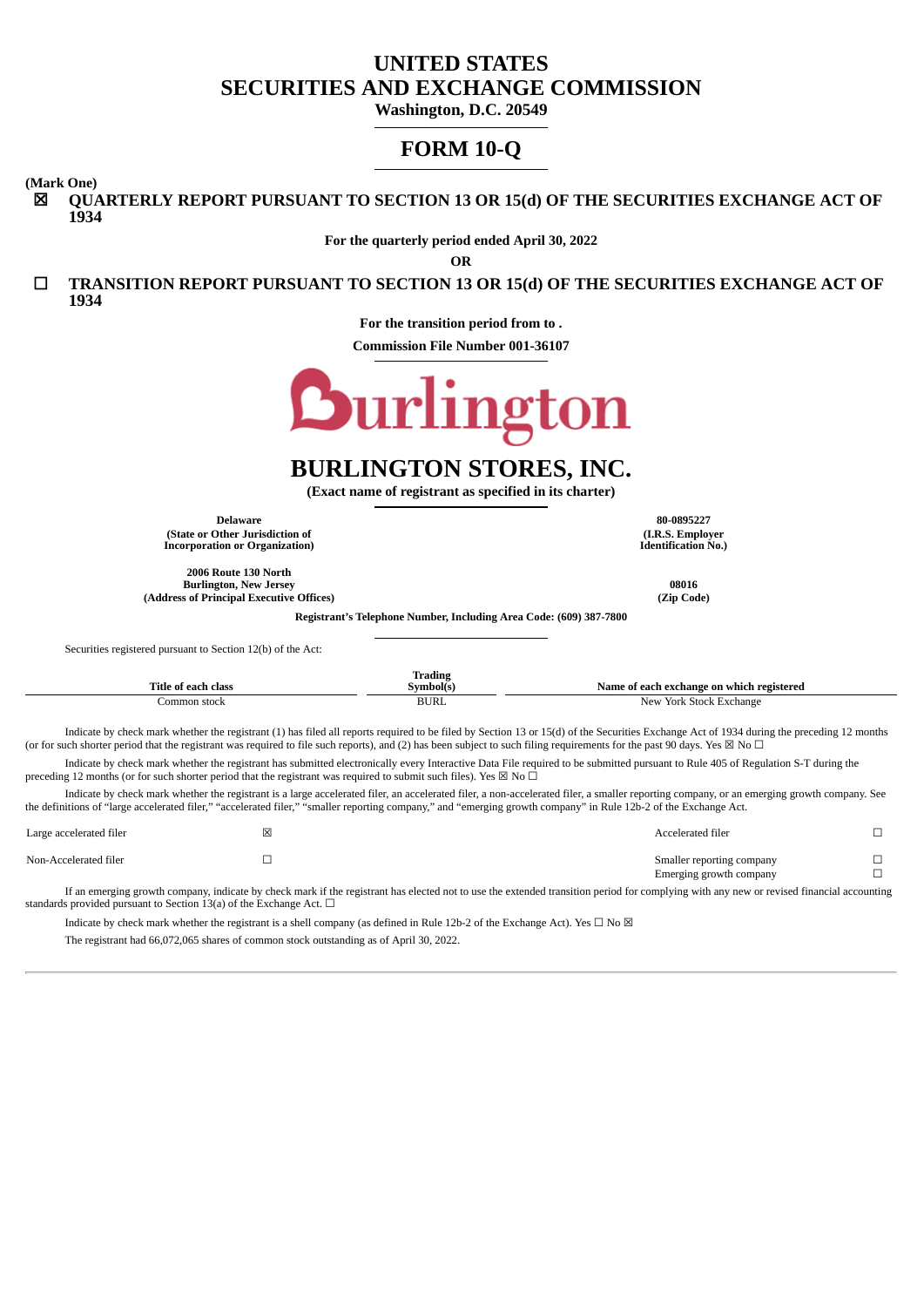## **BURLINGTON STORES, INC.**

## INDEX

| <b>Part I-Financial Information</b>                                                                           | <b>Page</b><br>3 |
|---------------------------------------------------------------------------------------------------------------|------------------|
| <b>Item 1. Financial Statements (unaudited)</b>                                                               | 3                |
| Condensed Consolidated Statements of Income - Three Months Ended April 30, 2022 and May 1, 2021               | 3                |
| Condensed Consolidated Statements of Comprehensive Income - Three Months Ended April 30, 2022 and May 1, 2021 | $\overline{4}$   |
| Condensed Consolidated Balance Sheets - April 30, 2022, January 29, 2022 and May 1, 2021                      | 5                |
| Condensed Consolidated Statements of Cash Flows - Three Months Ended April 30, 2022 and May 1, 2021           | 6                |
| <b>Notes to Condensed Consolidated Financial Statements</b>                                                   | 6                |
| <b>Item 2. Management's Discussion and Analysis of Financial Condition and Results of Operations</b>          | 19               |
| <b>Item 3. Quantitative and Qualitative Disclosures About Market Risk</b>                                     | 32               |
| <b>Item 4. Controls and Procedures</b>                                                                        | 33               |
| <b>Part II-Other Information</b>                                                                              | 33               |
| <b>Item 1. Legal Proceedings</b>                                                                              | 33               |
| <b>Item 1A. Risk Factors</b>                                                                                  | 33               |
| <b>Item 2. Unregistered Sales of Equity Securities and Use of Proceeds</b>                                    | 33               |
| <b>Item 3. Defaults Upon Senior Securities</b>                                                                | 34               |
| <b>Item 4. Mine Safety Disclosures</b>                                                                        | 34               |
| <b>Item 5. Other Information</b>                                                                              | 34               |
| <b>Item 6. Exhibits</b>                                                                                       | 35               |
| <b>SIGNATURES</b>                                                                                             | 36               |
|                                                                                                               |                  |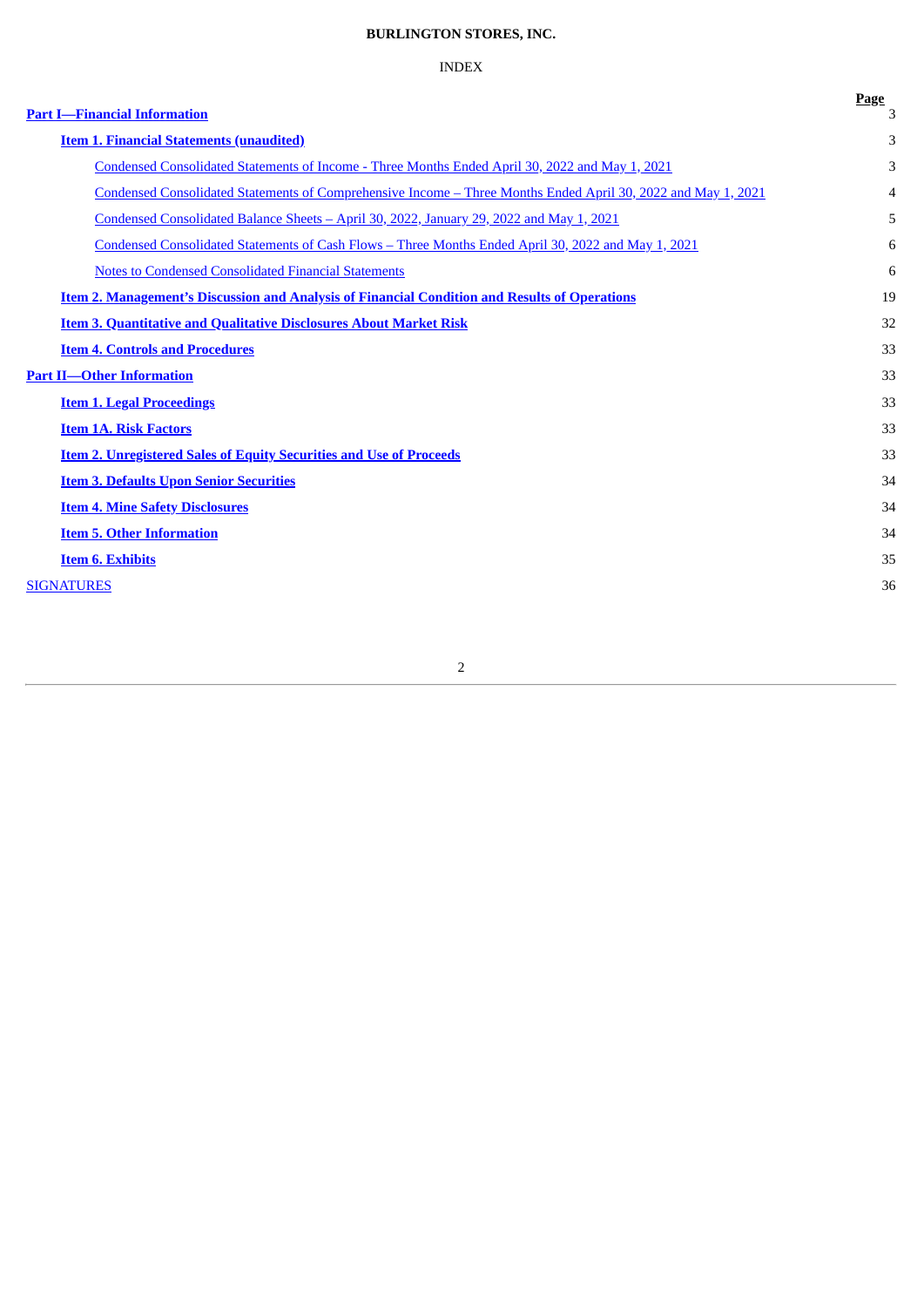## **BURLINGTON STORES, INC. CONDENSED CONSOLIDATED STATEMENTS OF INCOME (Unaudited) (All amounts in thousands, except per share data)**

<span id="page-2-2"></span><span id="page-2-1"></span><span id="page-2-0"></span>

|                                              | <b>Three Months Ended</b> |    |           |  |  |
|----------------------------------------------|---------------------------|----|-----------|--|--|
|                                              | April 30,                 |    | May 1,    |  |  |
| <b>REVENUES:</b>                             | 2022                      |    | 2021      |  |  |
| Net sales                                    | \$<br>1,925,643           | \$ | 2,190,667 |  |  |
| Other revenue                                | 4,049                     |    | 2,629     |  |  |
| <b>Total revenue</b>                         | 1,929,692                 |    | 2,193,296 |  |  |
| <b>COSTS AND EXPENSES:</b>                   |                           |    |           |  |  |
| Cost of sales                                | 1,136,946                 |    | 1,242,189 |  |  |
| Selling, general and administrative expenses | 680,327                   |    | 664,828   |  |  |
| Depreciation and amortization                | 66,304                    |    | 55,610    |  |  |
| Impairment charges - long-lived assets       | 2,543                     |    | 777       |  |  |
| Other income - net                           | (3,398)                   |    | (1,374)   |  |  |
| Loss on extinguishment of debt               | 14,657                    |    |           |  |  |
| Interest expense                             | 14,606                    |    | 19,599    |  |  |
| <b>Total costs and expenses</b>              | 1,911,985                 |    | 1,981,629 |  |  |
| Income before income tax expense             | 17,707                    |    | 211,667   |  |  |
| Income tax expense                           | 1,533                     |    | 40,637    |  |  |
| <b>Net income</b>                            | \$<br>16,174              | \$ | 171,030   |  |  |
| Net income per common share:                 |                           |    |           |  |  |
| Common stock - basic                         | \$<br>0.24                | \$ | 2.58      |  |  |
| Common stock - diluted                       | \$<br>0.24                | \$ | 2.51      |  |  |
| Weighted average number of common shares:    |                           |    |           |  |  |
|                                              | 66,281                    |    | 66,397    |  |  |
| Common stock - basic                         |                           |    |           |  |  |
| Common stock - diluted                       | 66,645                    |    | 68,032    |  |  |

See Notes to Condensed Consolidated Financial Statements.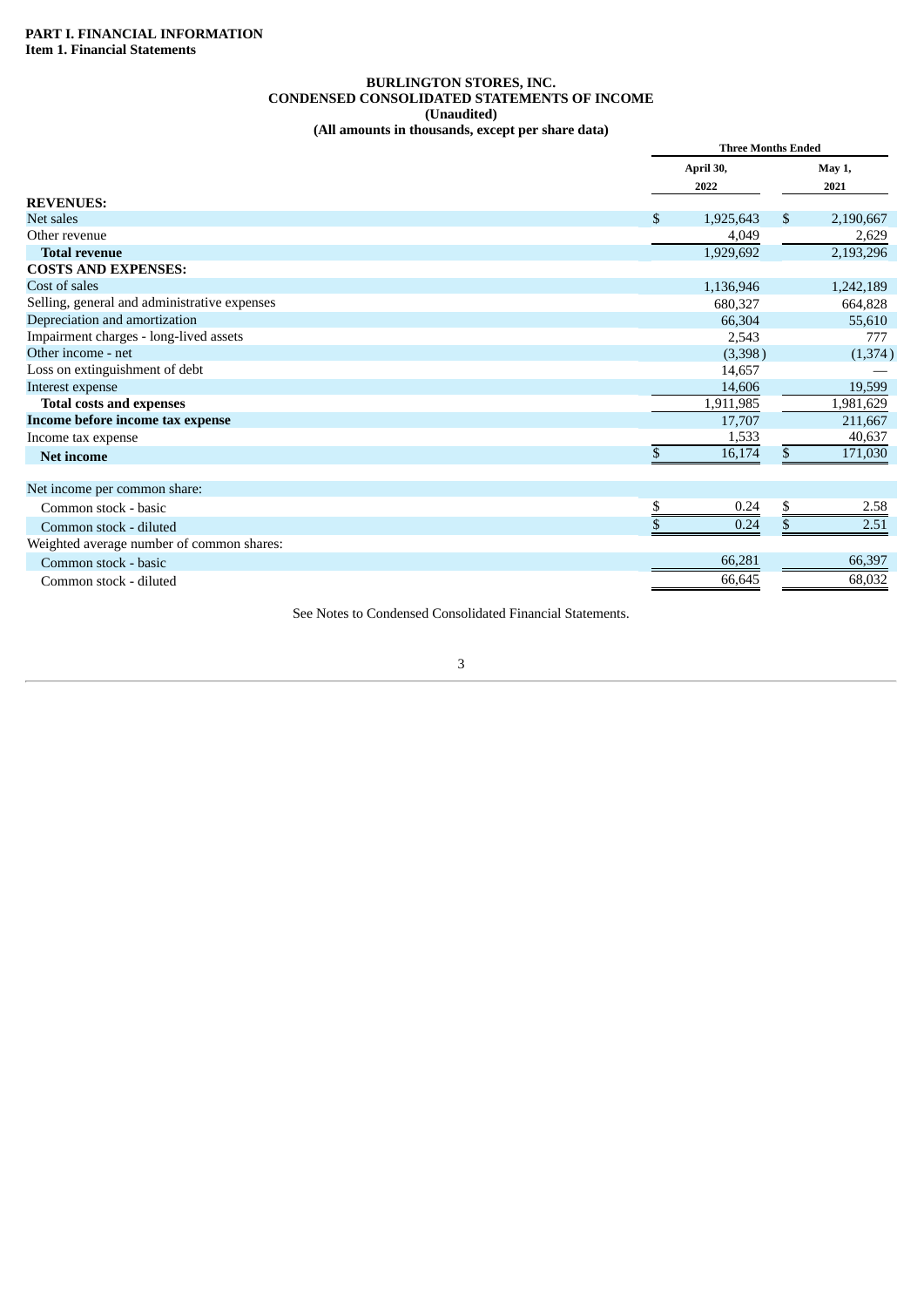## **BURLINGTON STORES, INC. CONDENSED CONSOLIDATED STATEMENTS OF COMPREHENSIVE INCOME (Unaudited) (All amounts in thousands)**

<span id="page-3-0"></span>

|                                                      | <b>Three Months Ended</b> |                   |  |                   |
|------------------------------------------------------|---------------------------|-------------------|--|-------------------|
|                                                      |                           | April 30,<br>2022 |  | $M$ ay 1,<br>2021 |
| Net income                                           |                           | 16,174            |  | 171,030           |
| Other comprehensive income, net of tax:              |                           |                   |  |                   |
| Interest rate derivative contracts:                  |                           |                   |  |                   |
| Net unrealized gains arising during the period       |                           | 20,060            |  | 825               |
| Net reclassification into earnings during the period |                           | 2,842             |  | 2,159             |
| Other comprehensive income, net of tax               |                           | 22,902            |  | 2,984             |
| <b>Total comprehensive income</b>                    |                           | 39,076            |  | 174,014           |

See Notes to Condensed Consolidated Financial Statements.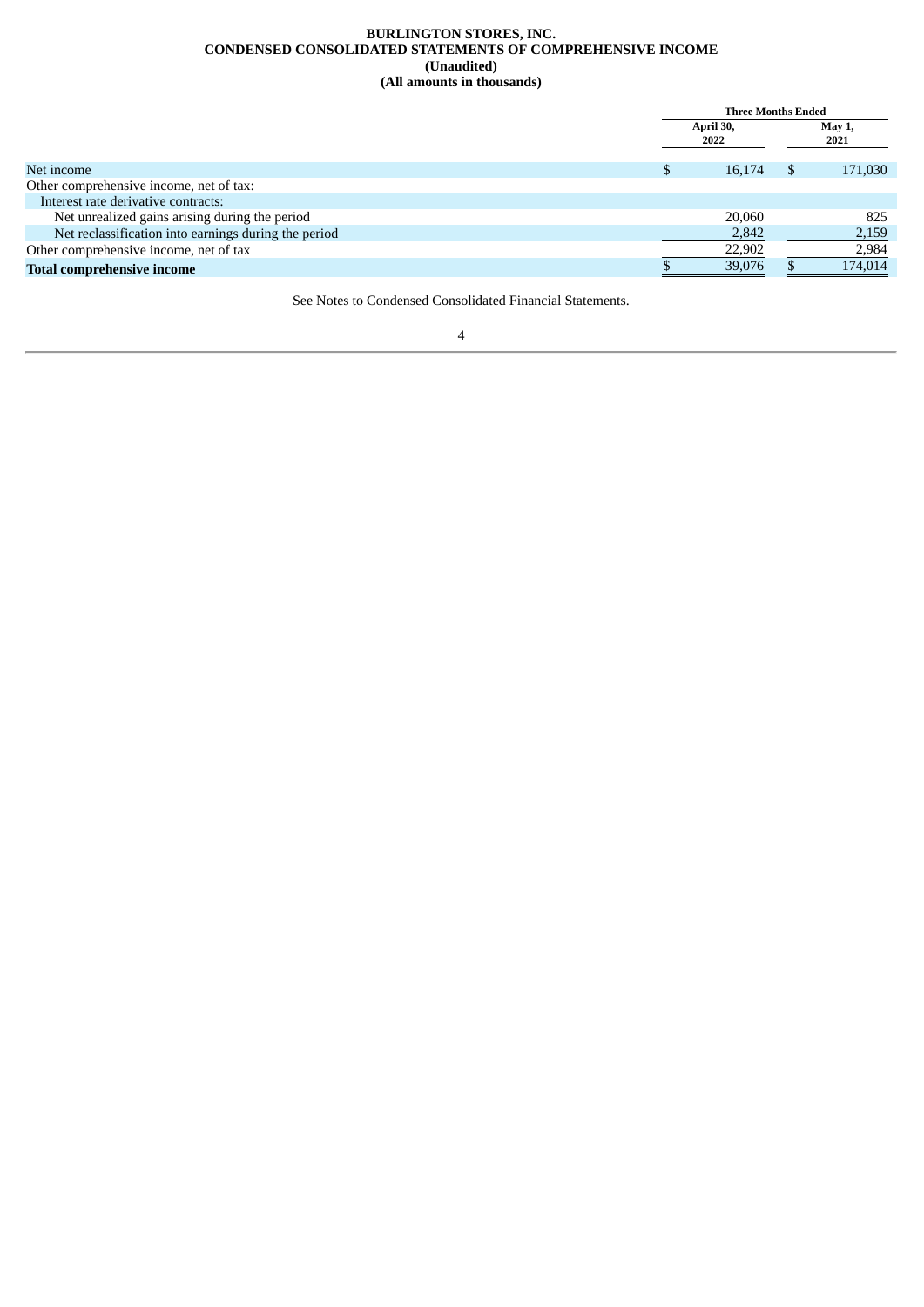## **BURLINGTON STORES, INC. CONDENSED CONSOLIDATED BALANCE SHEETS (Unaudited) (All amounts in thousands, except share and per share data)**

<span id="page-4-0"></span>

|                                                                                                         | April 30,<br>2022 |    | January 29,<br>2022 | May 1,<br>2021  |  |
|---------------------------------------------------------------------------------------------------------|-------------------|----|---------------------|-----------------|--|
| <b>ASSETS</b>                                                                                           |                   |    |                     |                 |  |
| <b>Current assets:</b>                                                                                  |                   |    |                     |                 |  |
| Cash and cash equivalents                                                                               | \$<br>627,050     | \$ | 1,091,091           | \$<br>1,530,600 |  |
| Restricted cash and cash equivalents                                                                    | 6,582             |    | 6,582               | 6,582           |  |
| Accounts receivable-net                                                                                 | 77,708            |    | 54,089              | 83,350          |  |
| Merchandise inventories                                                                                 | 1,257,104         |    | 1,021,009           | 767,575         |  |
| Assets held for disposal                                                                                | 3,791             |    | 4,358               | 6,655           |  |
| Prepaid and other current assets                                                                        | 209,007           |    | 370,515             | 343,336         |  |
| <b>Total current assets</b>                                                                             | 2,181,242         |    | 2,547,644           | 2,738,098       |  |
| Property and equipment-net                                                                              | 1,567,400         |    | 1,552,237           | 1,454,454       |  |
| <b>Operating lease assets</b>                                                                           | 2,816,885         |    | 2,638,473           | 2,500,887       |  |
| Tradenames                                                                                              | 238,000           |    | 238,000             | 238,000         |  |
| Goodwill                                                                                                | 47,064            |    | 47,064              | 47,064          |  |
| Deferred tax assets                                                                                     | 3,824             |    | 3,959               | 4,332           |  |
| Other assets                                                                                            | 79,067            |    | 62,136              | 68,209          |  |
| <b>Total assets</b>                                                                                     | \$<br>6,933,482   | \$ | 7,089,513           | \$<br>7,051,044 |  |
|                                                                                                         |                   |    |                     |                 |  |
| <b>LIABILITIES AND STOCKHOLDERS' EQUITY</b>                                                             |                   |    |                     |                 |  |
| <b>Current liabilities:</b>                                                                             |                   |    |                     |                 |  |
| Accounts payable                                                                                        | \$<br>962,208     | \$ | 1,080,802           | \$<br>906,960   |  |
| Current operating lease liabilities                                                                     | 374,740           |    | 358,793             | 312,934         |  |
| Other current liabilities                                                                               | 378,075           |    | 493,695             | 504,520         |  |
| Current maturities of long term debt                                                                    | 14,473            |    | 14,357              | 4,287           |  |
| <b>Total current liabilities</b>                                                                        | 1,729,496         |    | 1,947,647           | 1,728,701       |  |
| Long term debt                                                                                          | 1,474,941         |    | 1,541,102           | 2,081,013       |  |
| Long term operating lease liabilities                                                                   | 2,709,016         |    | 2,539,420           | 2,428,866       |  |
| Other liabilities                                                                                       | 71,010            |    | 80,904              | 100,953         |  |
| Deferred tax liabilities                                                                                | 232,863           |    | 220,023             | 171,619         |  |
| Commitments and contingencies (Note 11)                                                                 |                   |    |                     |                 |  |
| <b>Stockholders' equity:</b>                                                                            |                   |    |                     |                 |  |
| Preferred stock, \$0.0001 par value: authorized: 50,000,000<br>shares; no shares issued and outstanding |                   |    |                     |                 |  |
| Common stock, \$0.0001 par value:                                                                       |                   |    |                     |                 |  |
| Authorized: 500,000,000 shares;                                                                         |                   |    |                     |                 |  |
| Issued: 81,800,820 shares, 81,677,315 shares and 80,897,050 shares, respectively;                       |                   |    |                     |                 |  |
| Outstanding: 66,072,065 shares, 66,491,555 shares and 66,580,160 shares, respectively                   | 7                 |    |                     |                 |  |
| Additional paid-in-capital                                                                              | 1,948,980         |    | 1,927,554           | 1,706,883       |  |
| Accumulated earnings                                                                                    | 430,466           |    | 414,292             | 176,483         |  |
| Accumulated other comprehensive income (loss)                                                           | 18,461            |    | (4, 441)            | (20, 031)       |  |
| Treasury stock, at cost                                                                                 | (1,681,758)       |    | (1,576,995)         | (1,323,450)     |  |
| <b>Total stockholders' equity</b>                                                                       | 716,156           |    | 760,417             | 539,892         |  |
| <b>Total liabilities and stockholders' equity</b>                                                       | \$<br>6,933,482   | \$ | 7,089,513           | \$<br>7.051.044 |  |

See Notes to Condensed Consolidated Financial Statements.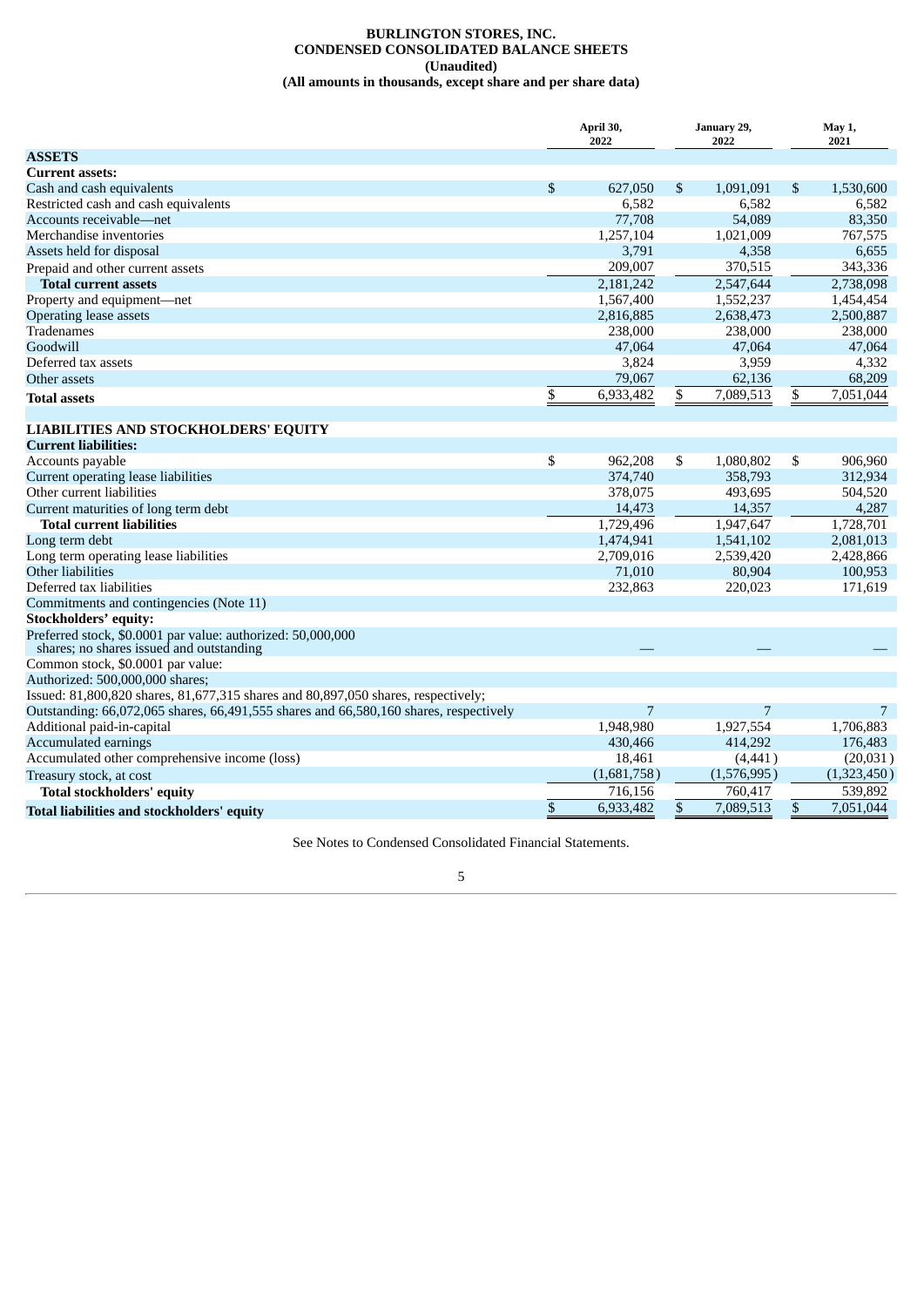### **BURLINGTON STORES, INC. CONDENSED CONSOLIDATED STATEMENTS OF CASH FLOWS (Unaudited) (All amounts in thousands)**

<span id="page-5-0"></span>

|                                                                                                | <b>Three Months Ended</b> |    |                |  |
|------------------------------------------------------------------------------------------------|---------------------------|----|----------------|--|
|                                                                                                | April 30,<br>2022         |    | May 1,<br>2021 |  |
| <b>OPERATING ACTIVITIES</b>                                                                    |                           |    |                |  |
| Net income                                                                                     | \$<br>16.174              | \$ | 171.030        |  |
| Adjustments to reconcile net income to net cash (used in) provided by operating activities     |                           |    |                |  |
| Depreciation and amortization                                                                  | 66.304                    |    | 55,610         |  |
| Impairment charges-long-lived assets                                                           | 2,543                     |    | 777            |  |
| Amortization of deferred financing costs                                                       | 986                       |    | 1,651          |  |
| Accretion of long term debt instruments                                                        | 238                       |    | 197            |  |
| Deferred income taxes                                                                          | 4,496                     |    | 9,010          |  |
| Loss on extinguishment of debt                                                                 | 14,657                    |    |                |  |
| Non-cash stock compensation expense                                                            | 16,705                    |    | 12,879         |  |
| Non-cash lease expense                                                                         | (357)                     |    | (4,799)        |  |
| Cash received from landlord allowances                                                         | 7,199                     |    | 9,690          |  |
| Changes in assets and liabilities:                                                             |                           |    |                |  |
| Accounts receivable                                                                            | (23,710)                  |    | (20, 175)      |  |
| Merchandise inventories                                                                        | (236,096)                 |    | (26,787)       |  |
| Prepaid and other current assets                                                               | 161,509                   |    | (29, 182)      |  |
| Accounts payable                                                                               | (119, 282)                |    | 42,651         |  |
| Other current liabilities                                                                      | (88, 880)                 |    | (3,029)        |  |
| Other long term assets and long term liabilities                                               | 1,114                     |    | 346            |  |
| Other operating activities                                                                     | 4,101                     |    | 3,540          |  |
| Net cash (used in) provided by operating activities                                            | (172, 299)                |    | 223,409        |  |
| <b>INVESTING ACTIVITIES</b>                                                                    |                           |    |                |  |
| Cash paid for property and equipment                                                           | (106, 899)                |    | (71, 671)      |  |
| Other investing activities                                                                     | (75)                      |    | (149)          |  |
| Net cash (used in) investing activities                                                        | (106, 974)                |    | (71, 820)      |  |
| <b>FINANCING ACTIVITIES</b>                                                                    |                           |    |                |  |
| Principal payments on long term debt-Term B-6 Loans                                            | (2,404)                   |    |                |  |
| Principal payment on long term debt-Convertible Notes                                          | (78, 187)                 |    |                |  |
| Purchase of treasury shares                                                                    | (104, 763)                |    | (13,083)       |  |
| Proceeds from stock option exercises                                                           | 4,721                     |    | 16,089         |  |
| Other financing activities                                                                     | (4, 135)                  |    | (4,271)        |  |
| Net cash (used in) financing activities                                                        | (184,768)                 |    | (1,265)        |  |
| (Decrease) increase in cash, cash equivalents, restricted cash and restricted cash equivalents | (464, 041)                |    | 150,324        |  |
| Cash, cash equivalents, restricted cash and restricted cash equivalents at beginning of period | 1,097,673                 |    | 1,386,858      |  |
| Cash, cash equivalents, restricted cash and restricted cash equivalents at end of period       | \$<br>633,632             | \$ | 1,537,182      |  |
| Supplemental disclosure of cash flow information:                                              |                           |    |                |  |
| Interest paid                                                                                  | \$<br>14,228              | \$ | 23,758         |  |
| Income tax payments - net                                                                      | \$<br>(177, 205)          | \$ | 462            |  |
| Non-cash investing and financing activities:                                                   |                           |    |                |  |
| Accrued purchases of property and equipment                                                    | \$<br>37,235              | \$ | 41,745         |  |
|                                                                                                |                           |    |                |  |

See Notes to Condensed Consolidated Financial Statements.

## **BURLINGTON STORES, INC. NOTES TO CONDENSED CONSOLIDATED FINANCIAL STATEMENTS April 30, 2022 (Unaudited)**

## <span id="page-5-1"></span>**1. Summary of Significant Accounting Policies**

## *Basis of Presentation*

As of April 30, 2022, Burlington Stores, Inc., a Delaware corporation (collectively with its subsidiaries, the Company), through its indirect subsidiary Burlington Coat Factory Warehouse Corporation (BCFWC), operated 866 retail stores.

These unaudited Condensed Consolidated Financial Statements include the accounts of Burlington Stores, Inc. and its subsidiaries. All intercompany accounts and transactions have been eliminated in consolidation. The Condensed Consolidated Financial Statements are unaudited, but in the opinion of management reflect all adjustments (which are of a normal and recurring nature) necessary for the fair presentation of the results of operations for the interim periods presented. Certain information and note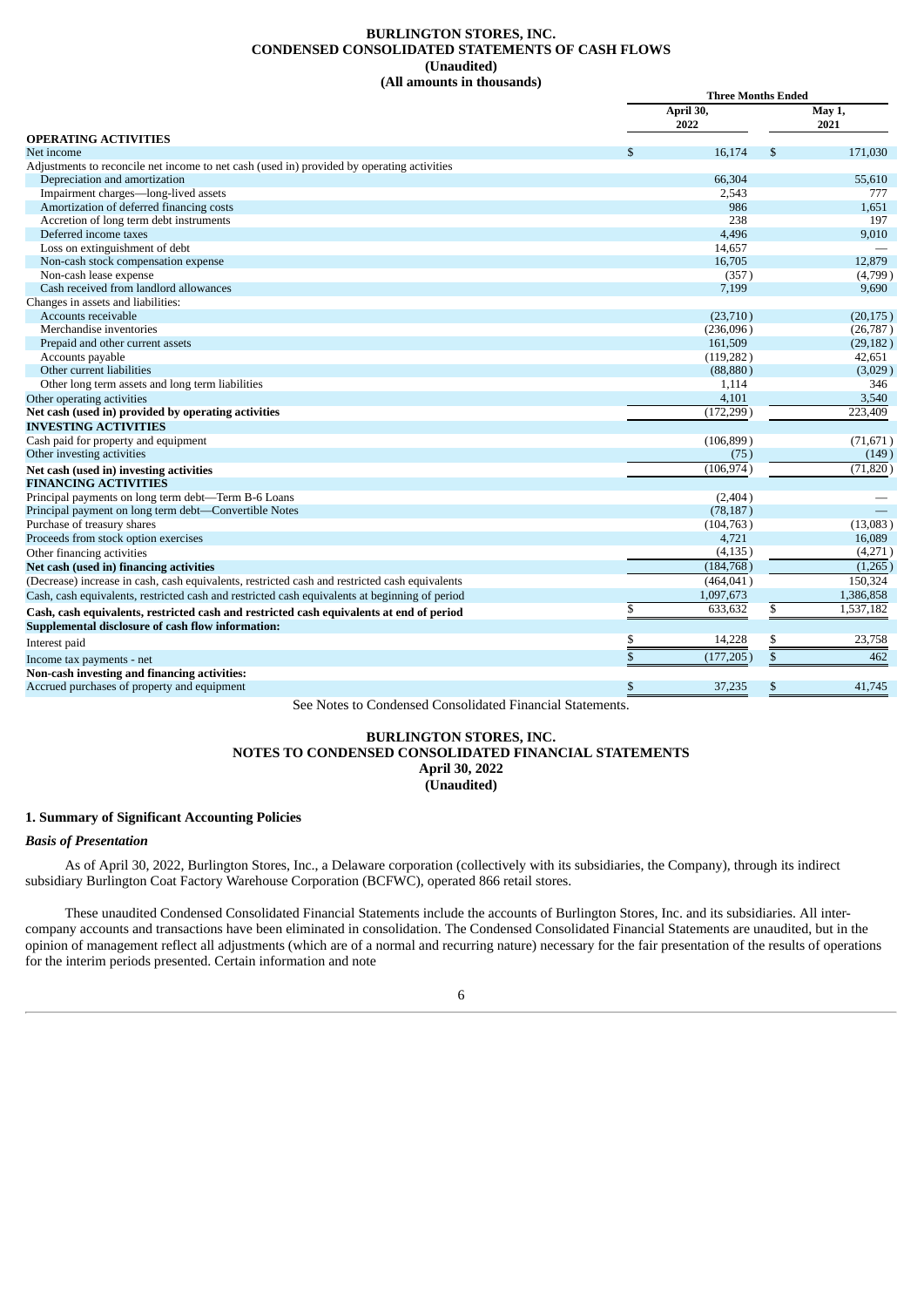disclosures normally included in financial statements prepared in accordance with accounting principles generally accepted in the United States of America (GAAP) have been condensed or omitted. These Condensed Consolidated Financial Statements should be read in conjunction with the audited Consolidated Financial Statements and notes thereto included in the Company's Annual Report on Form 10-K for the fiscal year ended January 29, 2022 (Fiscal 2021 10-K). The balance sheet at January 29, 2022 presented herein has been derived from the audited Consolidated Financial Statements contained in the Fiscal 2021 10-K. Because the Company's business is seasonal in nature, the operating results for the three month period ended April 30, 2022 are not necessarily indicative of results for the fiscal year.

Accounting policies followed by the Company are described in Note 1, "Summary of Significant Accounting Policies," included in Part II, Item 8 of the Fiscal 2021 10-K.

## *Fiscal Year*

The Company defines its fiscal year as the 52- or 53-week period ending on the Saturday closest to January 31. The current fiscal year ending January 28, 2023 (Fiscal 2022) and the prior fiscal year ended January 29, 2022 (Fiscal 2021) both consist of 52 weeks.

#### *Recently Adopted Accounting Standards*

There were no new accounting standards that had a material impact on the Company's Condensed Consolidated Financial Statements and notes thereto during the three month period ended April 30, 2022, and there were no new accounting standards or pronouncements that were issued but not yet effective as of April 30, 2022 that the Company expects to have a material impact on its financial position or results of operations upon becoming effective.

## **2. Stockholders' Equity**

Activity for the three month periods ended April 30, 2022 and May 1, 2021 in the Company's stockholders' equity are summarized below:

|                                                                                                                                  |               |                     |               |                              |     | (in thousands, except share data) |                                              |                       |    |             |     |              |
|----------------------------------------------------------------------------------------------------------------------------------|---------------|---------------------|---------------|------------------------------|-----|-----------------------------------|----------------------------------------------|-----------------------|----|-------------|-----|--------------|
|                                                                                                                                  |               | <b>Common Stock</b> |               | <b>Additional</b><br>Paid-in |     | Accumulated                       | <b>Accumulated</b><br>Other<br>Comprehensive | <b>Treasury Stock</b> |    |             |     |              |
|                                                                                                                                  | <b>Shares</b> |                     | <b>Amount</b> | Capital                      |     | <b>Earnings</b>                   | (Loss) Income                                | <b>Shares</b>         |    | Amount      |     | <b>Total</b> |
| <b>Balance at January 29,</b><br>2022                                                                                            | 81,677,315    | \$                  |               | 1,927,554                    | S   | 414,292                           | \$<br>(4, 441)                               | (15, 185, 760)        | S  | (1,576,995) | \$  | 760,417      |
| Net income                                                                                                                       |               |                     |               |                              |     | 16,174                            |                                              |                       |    |             |     | 16,174       |
| Stock options exercised                                                                                                          | 41,673        |                     |               | 4,721                        |     |                                   |                                              |                       |    |             |     | 4,721        |
| Shares used for tax<br>withholding                                                                                               |               |                     |               |                              |     |                                   |                                              | (30,090)              |    | (5,673)     |     | (5,673)      |
| Shares purchased as part of<br>publicly announced program                                                                        |               |                     |               |                              |     |                                   |                                              | (512, 905)            |    | (99,090)    |     | (99,090)     |
| Vesting of restricted shares,<br>net of forfeitures of<br>199 restricted shares                                                  | 81,832        |                     |               |                              |     |                                   |                                              |                       |    |             |     |              |
| Stock based compensation                                                                                                         |               |                     |               | 16,705                       |     |                                   |                                              |                       |    |             |     | 16,705       |
| Unrealized gains on interest<br>rate derivative contracts, net<br>of related taxes of<br>\$7.4 million                           |               |                     |               |                              |     |                                   | 20,060                                       |                       |    |             |     | 20,060       |
| Amount reclassified from<br>accumulated other<br>comprehensive income into<br>earnings, net of related taxes<br>of \$1.1 million |               |                     |               |                              |     |                                   | 2,842                                        |                       |    |             |     | 2,842        |
| <b>Balance at April 30, 2022</b>                                                                                                 | 81,800,820    | \$.                 |               | \$<br>1,948,980              | \$. | 430,466                           | \$<br>18,461                                 | (15,728,755)          | \$ | (1,681,758) | \$. | 716,156      |
|                                                                                                                                  |               |                     |               |                              |     |                                   |                                              |                       |    |             |     |              |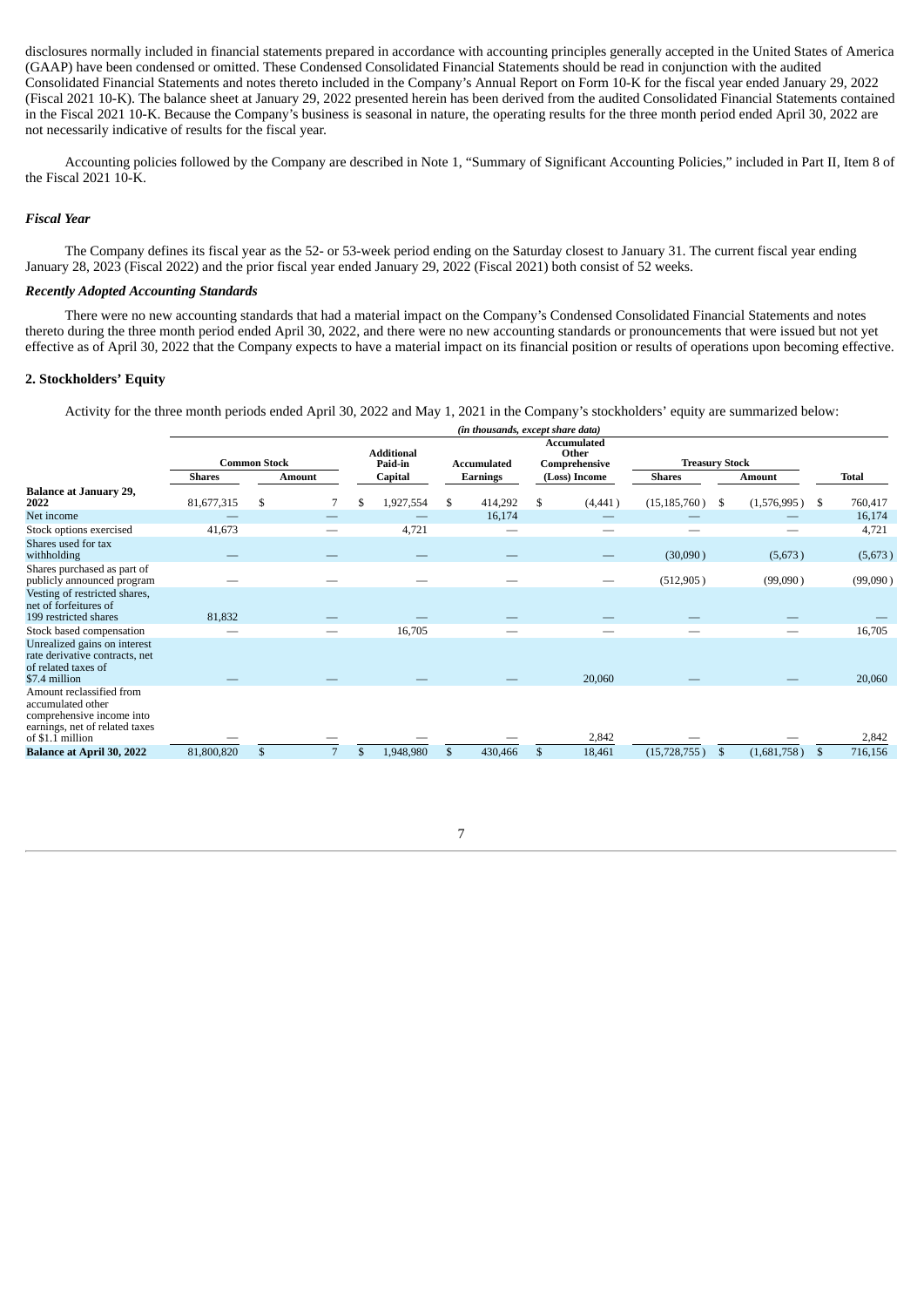|                                                                                                                            | (in thousands, except share data) |                     |               |                       |   |                                |    |                                              |                       |               |   |            |
|----------------------------------------------------------------------------------------------------------------------------|-----------------------------------|---------------------|---------------|-----------------------|---|--------------------------------|----|----------------------------------------------|-----------------------|---------------|---|------------|
|                                                                                                                            |                                   | <b>Common Stock</b> |               | Additional<br>Paid-in |   | Accumulated<br><b>Earnings</b> |    | <b>Accumulated</b><br>Other<br>Comprehensive | <b>Treasury Stock</b> |               |   |            |
|                                                                                                                            | <b>Shares</b>                     |                     | <b>Amount</b> | Capital               |   | (Deficit)                      |    | Loss                                         | Shares                | Amount        |   | Total      |
| <b>Balance at January 30, 2021</b>                                                                                         | 80,661,4<br>53                    | S                   |               | \$1,809,831           | S | (11,702)                       | -S | (23,015)                                     | (14, 275, 1<br>22)    | \$(1,310,367) | S | 464,754    |
| Net loss                                                                                                                   |                                   |                     |               |                       |   | 171,030                        |    |                                              |                       |               |   | 171,030    |
| Stock options exercised                                                                                                    | 181,683                           |                     |               | 16,089                |   |                                |    |                                              |                       |               |   | 16,089     |
| Shares used for tax withholding                                                                                            |                                   |                     |               |                       |   |                                |    |                                              | (41,768)              | (13,083)      |   | (13,083)   |
| Vesting of restricted shares, net of forfeitures of<br>883 restricted shares                                               | 53,914                            |                     |               |                       |   |                                |    |                                              |                       |               |   |            |
| Stock based compensation                                                                                                   |                                   |                     | —             | 12,879                |   |                                |    |                                              |                       |               |   | 12,879     |
| Unrealized losses on interest rate derivative contracts, net<br>of related tax benefit of \$0.3 million                    |                                   |                     |               |                       |   |                                |    | 825                                          |                       |               |   | 825        |
| Amount reclassified from accumulated other<br>comprehensive income into earnings, net of related taxes<br>of \$0.8 million |                                   |                     |               |                       |   |                                |    | 2,159                                        |                       |               |   | 2,159      |
| Adoption of ASU 2020-06                                                                                                    |                                   |                     |               | (131, 916)            |   | 17,155                         |    |                                              |                       | —             |   | (114, 761) |
| Balance at May 1, 2021                                                                                                     | 80,897,0<br>50                    |                     |               | \$1,706,883           |   | 176,483                        | Ж  | (20,031)                                     | (14, 316, 8)<br>90)   | \$(1,323,450) |   | 539,892    |

## **3. Lease Commitments**

The Company's leases primarily consist of stores, distribution facilities and office space under operating and finance leases that will expire principally during the next 30 years. The leases typically include renewal options at five year intervals and escalation clauses. Lease renewals are only included in the lease liability to the extent that they are reasonably assured of being exercised. The Company's leases typically provide for contingent rentals based on a percentage of gross sales. Contingent rentals are not included in the lease liability, and they are recognized as variable lease cost when incurred.

The following is a schedule of the Company's future lease payments:

|                                               | (in thousands) |                            |    |                   |  |  |  |  |  |
|-----------------------------------------------|----------------|----------------------------|----|-------------------|--|--|--|--|--|
| <b>Fiscal Year</b>                            |                | <b>Operating</b><br>Leases |    | Finance<br>Leases |  |  |  |  |  |
| 2022 (remainder)                              | \$             | 383,117                    | \$ | 5,644             |  |  |  |  |  |
| 2023                                          |                | 516,652                    |    | 7,589             |  |  |  |  |  |
| 2024                                          |                | 474,253                    |    | 7,417             |  |  |  |  |  |
| 2025                                          |                | 444,798                    |    | 5,287             |  |  |  |  |  |
| 2026                                          |                | 408,513                    |    | 5,324             |  |  |  |  |  |
| 2027                                          |                | 370,149                    |    | 3,780             |  |  |  |  |  |
| <b>Thereafter</b>                             |                | 1,130,557                  |    | 24,233            |  |  |  |  |  |
| Total future minimum lease payments           |                | 3,728,039                  |    | 59,274            |  |  |  |  |  |
| Amount representing interest                  |                | (644, 283)                 |    | (16, 469)         |  |  |  |  |  |
| Total lease liabilities                       |                | 3,083,756                  |    | 42,805            |  |  |  |  |  |
| Less: current portion of lease liabilities    |                | (374,740)                  |    | (4,859)           |  |  |  |  |  |
| Total long term lease liabilities             |                | 2,709,016                  |    | 37,946            |  |  |  |  |  |
| Weighted average discount rate                |                | 4.8%                       |    | 6.6%              |  |  |  |  |  |
| Weighted average remaining lease term (years) |                | 8.3                        |    | 11.0              |  |  |  |  |  |

The above schedule excludes approximately \$485.8 million for 85 stores that the Company has committed to open or relocate but has not yet taken possession of the space. The discount rates used in valuing the Company's leases are not readily determinable, and are based on the Company's incremental borrowing rate on a fully collateralized basis.

The following is a schedule of net lease costs for the periods indicated: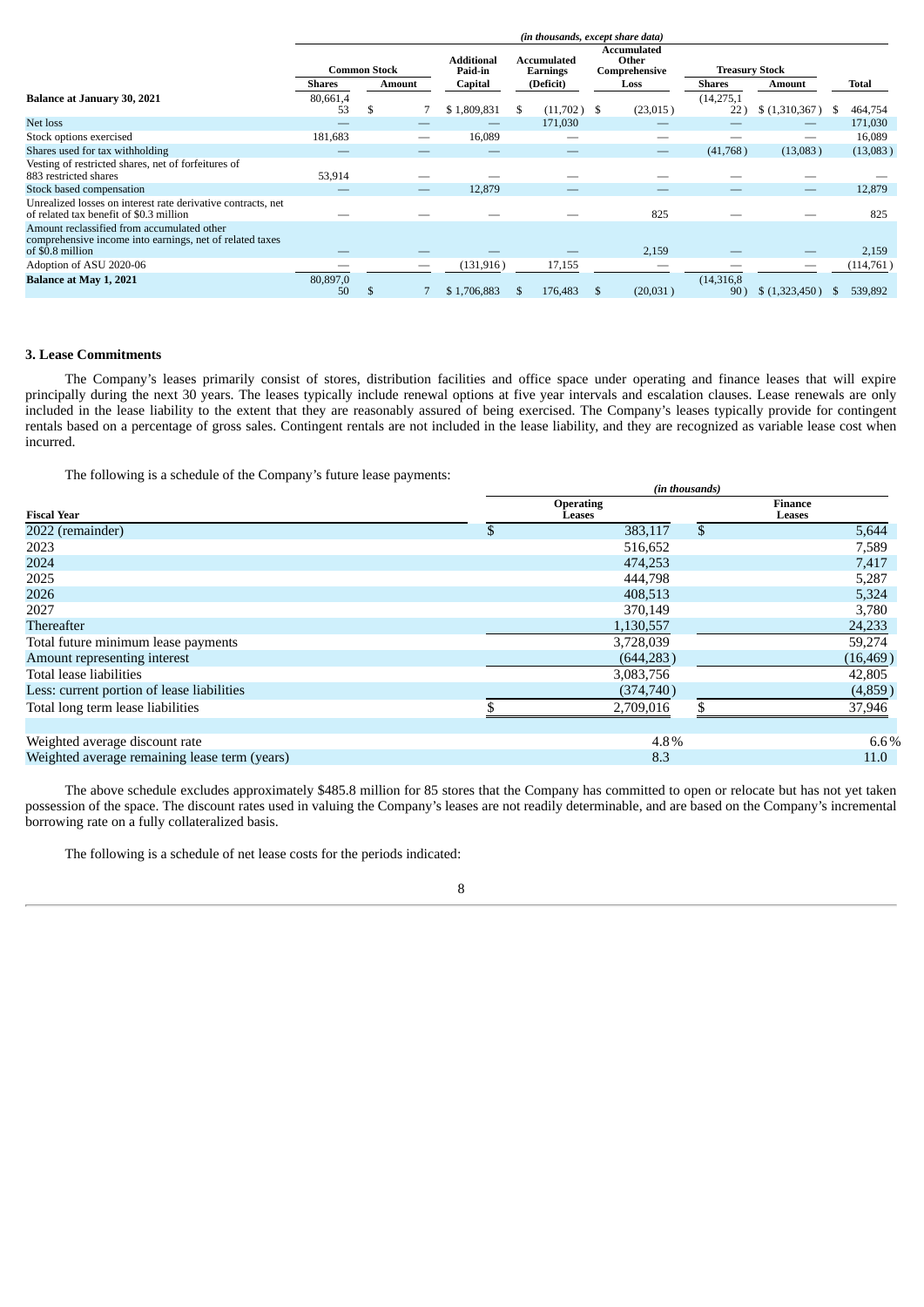|                                         |                           | (in thousands)        |   |         |  |  |  |  |  |
|-----------------------------------------|---------------------------|-----------------------|---|---------|--|--|--|--|--|
|                                         | <b>Three Months Ended</b> |                       |   |         |  |  |  |  |  |
|                                         |                           | <b>April 30, 2022</b> |   |         |  |  |  |  |  |
| Finance lease cost:                     |                           |                       |   |         |  |  |  |  |  |
| Amortization of finance lease asset (a) |                           | 1,140                 | Ъ | 1,142   |  |  |  |  |  |
| Interest on lease liabilities (b)       |                           | 722                   |   | 808     |  |  |  |  |  |
| Operating lease cost (c)                |                           | 125,688               |   | 111,159 |  |  |  |  |  |
| Variable lease cost (c)                 |                           | 48,970                |   | 46,747  |  |  |  |  |  |
| Total lease cost                        |                           | 176,520               |   | 159,856 |  |  |  |  |  |
| Less all rental income (d)              |                           | (1,548)               |   | (1,275) |  |  |  |  |  |
| Total net rent expense (e)              |                           | 174,972               |   | 158,581 |  |  |  |  |  |

(a) Included in the line item "Depreciation and amortization" in the Company's Condensed Consolidated Statements of Income.

(b) Included in the line item "Interest expense" in the Company's Condensed Consolidated Statements of Income.

(c) Includes real estate taxes, common area maintenance, insurance and percentage rent. Included in the line item "Selling, general and administrative expenses" in the Company's Condensed Consolidated Statements of Income.

(d) Included in the line item "Other revenue" in the Company's Condensed Consolidated Statements of Income.

(e) Excludes an immaterial amount of short-term lease cost.

Supplemental cash flow disclosures related to leases are as follows:

|                                                                          | (in thousands) |                           |     |             |  |  |  |
|--------------------------------------------------------------------------|----------------|---------------------------|-----|-------------|--|--|--|
|                                                                          |                | <b>Three Months Ended</b> |     |             |  |  |  |
|                                                                          |                | April 30, 2022            |     | May 1, 2021 |  |  |  |
| Cash paid for amounts included in the measurement of lease liabilities:  |                |                           |     |             |  |  |  |
| Cash payments arising from operating lease liabilities (a)               |                | 126.091                   |     | 128,200     |  |  |  |
| Cash payments for the principal portion of finance lease liabilities (b) |                | 1.140                     | \$. | 1.263       |  |  |  |
| Cash payments for the interest portion of finance lease liabilities (a)  |                | 722                       |     | 808         |  |  |  |
| Supplemental non-cash information:                                       |                |                           |     |             |  |  |  |
| Operating lease liabilities arising from obtaining right-of-use assets   |                | 276.559                   |     | 114,364     |  |  |  |

(a) Included within operating activities in the Company's Condensed Consolidated Statements of Cash Flows.

(b) Included within financing activities in the Company's Condensed Consolidated Statements of Cash Flows.

## **4. Long Term Debt**

Long term debt consists of:

|                                                                                                                                          | (in thousands) |                   |     |                     |     |                |
|------------------------------------------------------------------------------------------------------------------------------------------|----------------|-------------------|-----|---------------------|-----|----------------|
|                                                                                                                                          |                | April 30,<br>2022 |     | January 29,<br>2022 |     | May 1,<br>2021 |
| Senior secured term loan facility (Term B-6 Loans), LIBOR (with a floor of 0.00%) plus<br>2.00%, matures on June 24, 2028                | S              | 948.511           | \$. | 950,676             | -\$ |                |
| Senior secured term loan facility (Term B-5 Loans), LIBOR (with a floor of 0.00%) plus<br>1.75%, repaid in full on June $24$ , $2021$    |                |                   |     |                     |     | 958,615        |
| \$805,000 convertible senior notes, 2.25%, matures on April 15, 2025                                                                     |                | 507.687           |     | 572,322             |     | 805,000        |
| \$300,000 senior secured notes, 6.25%, redeemed in full on June 11, 2021                                                                 |                |                   |     |                     |     | 300,000        |
| \$650,000 ABL senior secured revolving facility, LIBOR plus spread based on average<br>outstanding balance, matures on December 22, 2026 |                |                   |     |                     |     |                |
| Finance lease obligations                                                                                                                |                | 42,805            |     | 43.945              |     | 46,719         |
| Unamortized deferred financing costs                                                                                                     |                | (9,589)           |     | (11, 484)           |     | (25,034)       |
| Total debt                                                                                                                               |                | 1,489,414         |     | 1,555,459           |     | 2,085,300      |
| Less: current maturities                                                                                                                 |                | (14, 473)         |     | (14, 357)           |     | (4,287)        |
| Long term debt, net of current maturities                                                                                                |                | 1,474,941         |     | 1,541,102           |     | 2,081,013      |

## *Term Loan Facility*

On June 24, 2021, BCFWC entered into Amendment No. 9 (the Ninth Amendment) to the credit agreement, dated February 24, 2011, among BCFWC the guarantors signatory thereto, and JPMorgan Chase Bank, N.A., as administrative agent and as collateral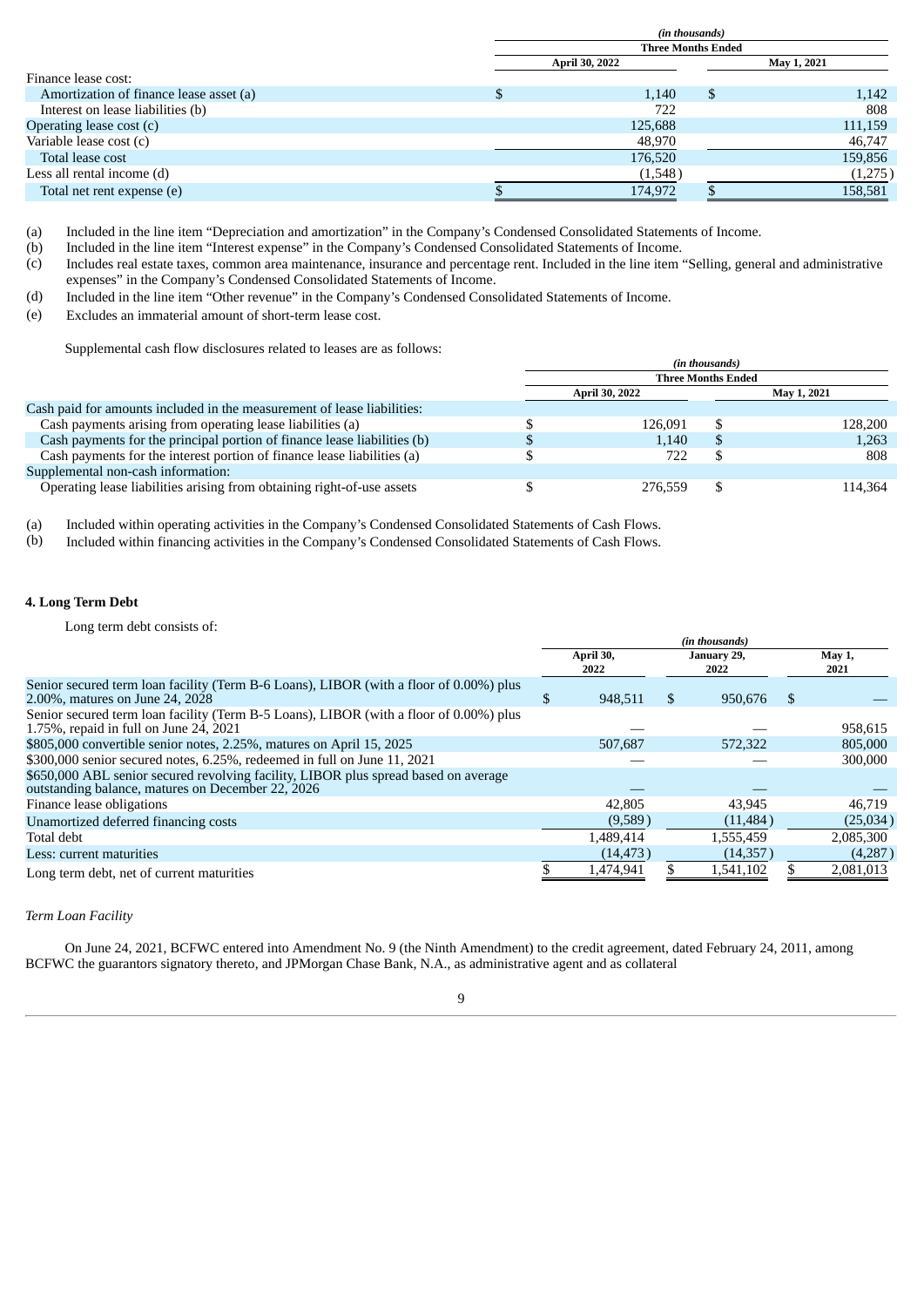agent, the lenders party thereto, J.P. Morgan Securities LLC and Goldman Sachs Lending Partners LLC, as joint bookrunners, and J.P. Morgan Securities LLC, Goldman Sachs Lending Partners LLC, Merrill Lynch, Pierce, Fenner & Smith Incorporated and Wells Fargo Securities, LLC, as joint arrangers (as amended from time to time, the Term Loan Credit Agreement) governing the senior secured term loan facility (the Term Loan Facility). The Ninth Amendment, among other things, extended the maturity date from November 17, 2024 to June 24, 2028, and changed the interest rate margins applicable to the Term Loan Facility from 0.75% to 1.00%, in the case of prime rate loans, and from 1.75% to 2.00%, in the case of LIBOR loans, with a 0.00% LIBOR floor. This amendment also requires quarterly principal payments of \$2.4 million. In connection with the execution of the Ninth Amendment, the Company incurred fees of \$3.3 million, primarily related to legal and placement fees, which were recorded in the line item "Costs related to debt issuances and amendments" in the Company's Condensed Consolidated Statement of Income. Additionally, the Company recognized a loss on the extinguishment of debt of \$1.2 million, representing the write-off of unamortized deferred financing costs and original issue discount, which was recorded in the line item "Loss on extinguishment of debt" in the Company's Condensed Consolidated Statement of Income.

The Term Loan Facility is collateralized by a first lien on the Company's favorable leases, real estate and property & equipment and a second lien on the Company's inventory and receivables. Interest rates for the Term Loan Facility are based on: (i) for LIBOR rate loans for any interest period, at a rate per annum equal to the greater of (x) the LIBOR rate, as determined by the Term Loan Facility Administrative Agent, for such interest period multiplied by the Statutory Reserve Rate (as defined in the Term Loan Credit Agreement), and (y) 0.00% (the Term Loan Adjusted LIBOR Rate), plus an applicable margin; and (ii) for prime rate loans, a rate per annum equal to the highest of (a) the variable annual rate of interest then announced by JPMorgan Chase Bank, N.A. at its head office as its "prime rate," (b) the federal reserve bank of New York rate in effect on such date plus 0.50% per annum, and (c) the Term Loan Adjusted LIBOR Rate for the applicable class of term loans for one-month plus 1.00%, plus, in each case, an applicable margin.

At April 30, 2022 and May 1, 2021, the interest rate related to the Term Loan Facility was 2.8% and 1.9%, respectively.

## *Convertible Notes*

On April 16, 2020, the Company issued \$805.0 million of its 2.25% Convertible Senior Notes due 2025 (Convertible Notes). The Convertible Notes are general unsecured obligations of the Company. The Convertible Notes bear interest at a rate of 2.25% per year, payable semi-annually in cash, in arrears, on April 15 and October 15 of each year, beginning on October 15, 2020. The Convertible Notes will mature on April 15, 2025, unless earlier converted, redeemed or repurchased.

During Fiscal 2021, the Company entered into separate, privately negotiated exchange agreements with certain holders of the Convertible Notes. Under the terms of the exchange agreements, the holders exchanged \$232.7 million in aggregate principal amount of Convertible Notes held by them for a combination of an aggregate of \$199.8 million in cash and 513,991 shares of the Company's common stock. These exchanges resulted in aggregate pre-tax debt extinguishment charges of \$124.6 million in Fiscal 2021.

During the first quarter of Fiscal 2022, the Company entered into separate, privately negotiated exchange agreements with certain holders of the Convertible Notes. Under the terms of the exchange agreements, the holders exchanged \$64.6 million in aggregate principal amount of Convertible Notes held by them for \$78.2 million in cash. These exchanges resulted in aggregate pre-tax debt extinguishment charges of \$14.7 million.

Prior to the close of business on the business day immediately preceding January 15, 2025, the Convertible Notes will be convertible at the option of the holders only upon the occurrence of certain events and during certain periods. Thereafter, the Convertible Notes will be convertible at the option of the holders at any time until the close of business on the second scheduled trading day immediately preceding the maturity date. The Convertible Notes have an initial conversion rate of 4.5418 shares per \$1,000 principal amount of Convertible Notes (equivalent to an initial conversion price of approximately \$220.18 per share of the Company's common stock), subject to adjustment if certain events occur. The initial conversion price represents a conversion premium of approximately 32.50% over \$166.17 per share, the last reported sale price of the Company's common stock on April 13, 2020 (the pricing date of the offering) on the New York Stock Exchange. During the first quarter of Fiscal 2021, the Company made an irrevocable settlement election for any conversions of the Convertible Notes. Upon conversion, the Company will pay cash for the principal amount. For any excess above principal, the Company will deliver shares of its common stock. The Company may not redeem the Convertible Notes prior to April 15, 2023. On or after April 15, 2023, the Company will be able to redeem for cash all or any portion of the Convertible Notes, at its option, if the last reported sale price of the Company's common stock is equal to or greater than 130% of the conversion price for a specified period of time, at a redemption price equal to 100% of the principal aggregate amount of the Convertible Notes to be redeemed, plus accrued and unpaid interest, if any, to, but excluding, the redemption date.

Holders of the Convertible Notes may require the Company to repurchase their Convertible Notes upon the occurrence of certain events that constitute a fundamental change under the indenture governing the Convertible Notes at a purchase price equal to 100% of the principal amount thereof, plus accrued and unpaid interest to, but excluding, the date of repurchase. In connection with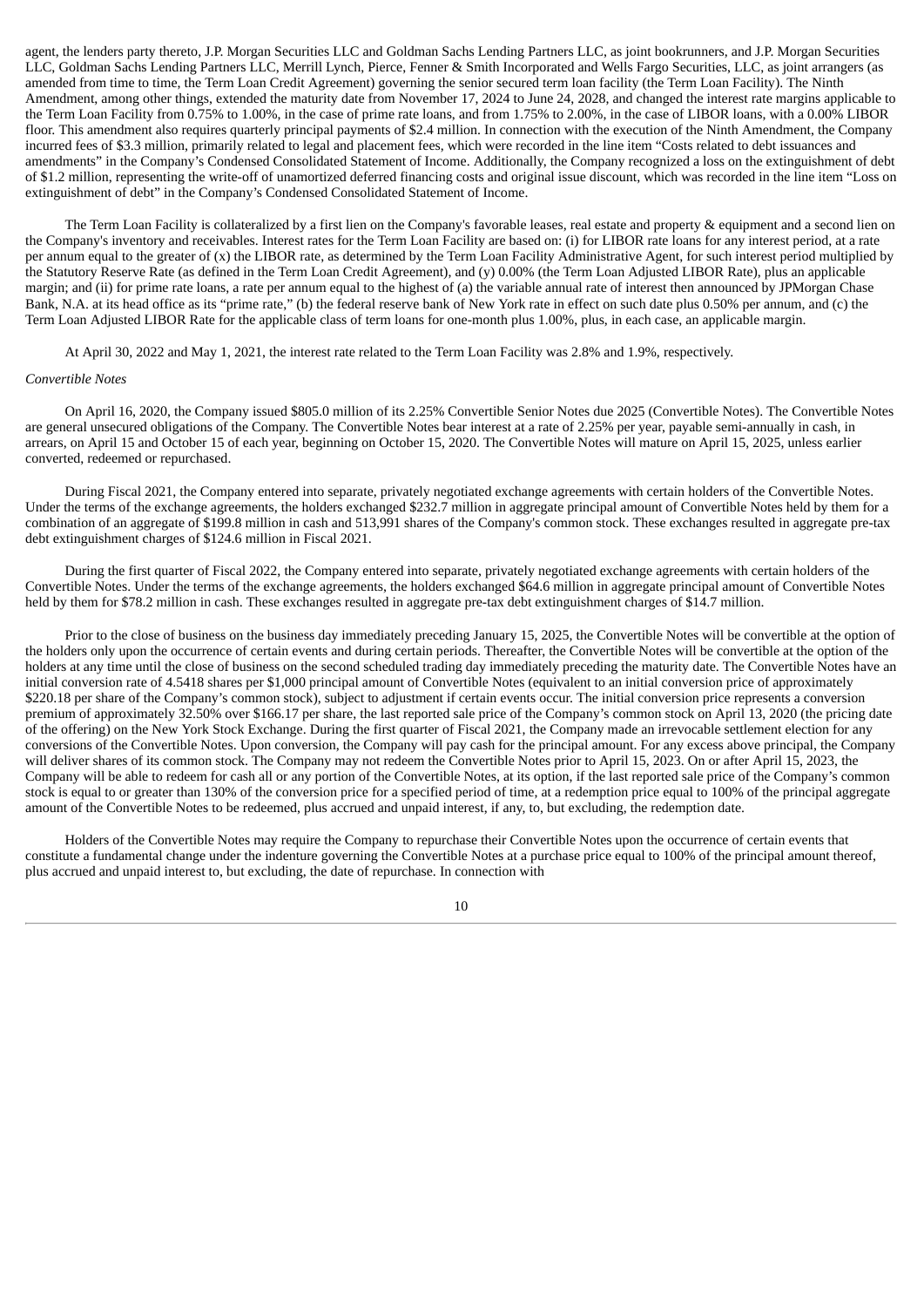certain corporate events or if the Company issues a notice of redemption, it will, under certain circumstances, increase the conversion rate for holders who elect to convert their Convertible Notes in connection with such corporate event or during the relevant redemption period for such Convertible Notes. The effective interest rate is 2.8%.

The Convertible Notes consist of the following components as of the dates indicated:

|                                 | (in thousands) |  |             |  |           |  |  |  |
|---------------------------------|----------------|--|-------------|--|-----------|--|--|--|
|                                 | April 30,      |  | January 29, |  | May 1,    |  |  |  |
|                                 | 2022           |  | 2022        |  | 2021      |  |  |  |
| Principal                       | 507,687        |  | 572,322     |  | 805,000   |  |  |  |
| Unamortized deferred debt costs | (7, 934)       |  | (9,761)     |  | (16, 854) |  |  |  |
| Net carrying amount             | 499,753        |  | 562,561     |  | 788,146   |  |  |  |

Interest expense related to the Convertible Notes consists of the following as of the periods indicated:

|                                     | (in thousands)            |       |  |             |  |  |
|-------------------------------------|---------------------------|-------|--|-------------|--|--|
|                                     | <b>Three Months Ended</b> |       |  |             |  |  |
|                                     | <b>April 30, 2022</b>     |       |  | May 1, 2021 |  |  |
| Coupon interest                     |                           | 3,003 |  | 4,511       |  |  |
| Amortization of deferred debt costs |                           | 775   |  | 1,000       |  |  |
| Convertible Notes interest expense  |                           | 3,778 |  | 5,511       |  |  |

## *Secured Notes*

On April 16, 2020, BCFWC issued \$300.0 million of 6.25% Senior Secured Notes due 2025 (Secured Notes). The Secured Notes were senior, secured obligations of BCFWC, and interest was payable semiannually in cash, in arrears, at a rate of 6.25% per annum on April 15 and October 15 of each year, beginning on October 15, 2020. The Secured Notes were guaranteed on a senior secured basis by Burlington Coat Factory Holdings, LLC, Burlington Coat Factory Investments Holdings, Inc. and BCFWC's subsidiaries that guarantee the loans under the Term Loan Facility.

On June 11, 2021, BCFWC redeemed the full \$300.0 million aggregate principal amount of the Secured Notes. The redemption price of the Secured Notes was \$323.7 million, plus accrued and unpaid interest to, but not including, the date of redemption. This redemption resulted in a pre-tax debt extinguishment charge of \$30.2 million in the third quarter of Fiscal 2021.

## *ABL Line of Credit*

At April 30, 2022, the Company had \$597.5 million available under its \$650.0 million asset-based lending facility (the ABL Line of Credit). There were no borrowings under the ABL Line of Credit during the three month period ended April 30, 2022.

At May 1, 2021, the Company had \$549.5 million available under the ABL Line of Credit. There were no borrowings under the ABL Line of Credit during the three month period ended May 1, 2021.

## **5. Derivative Instruments and Hedging Activities**

The Company accounts for derivatives and hedging activities in accordance with ASC 815, "Derivatives and Hedging" (ASC 815). As required by ASC 815, the Company records all derivatives on the balance sheet at fair value and adjusts to market on a quarterly basis. In addition, to comply with the provisions of ASC 820, "Fair Value Measurements" (ASC 820), credit valuation adjustments, which consider the impact of any credit enhancements to the contracts, are incorporated in the fair values to account for potential nonperformance risk. In adjusting the fair value of its derivative contracts for the effect of nonperformance risk, the Company has considered any applicable credit enhancements such as collateral postings, thresholds, mutual puts, and guarantees. In accordance with ASC 820, the Company made an accounting policy election to measure the credit risk of its derivative financial instruments that are subject to master netting agreements on a net basis by counterparty portfolio. There is no impact of netting, because the Company has only one derivative. The Company classifies its derivative valuations in Level 2 of the fair value hierarchy.

On December 17, 2018, the Company entered into an interest rate swap, which hedged \$450 million of the variable rate exposure under the Term Loan Facility at a rate of 2.72%. On June 24, 2021, the Company terminated this previous interest rate swap, and entered into a new interest rate swap, which hedges \$450 million of the variable rate exposure on the Term Loan Facility at a blended rate of 2.19%, and is designated as a cash flow hedge.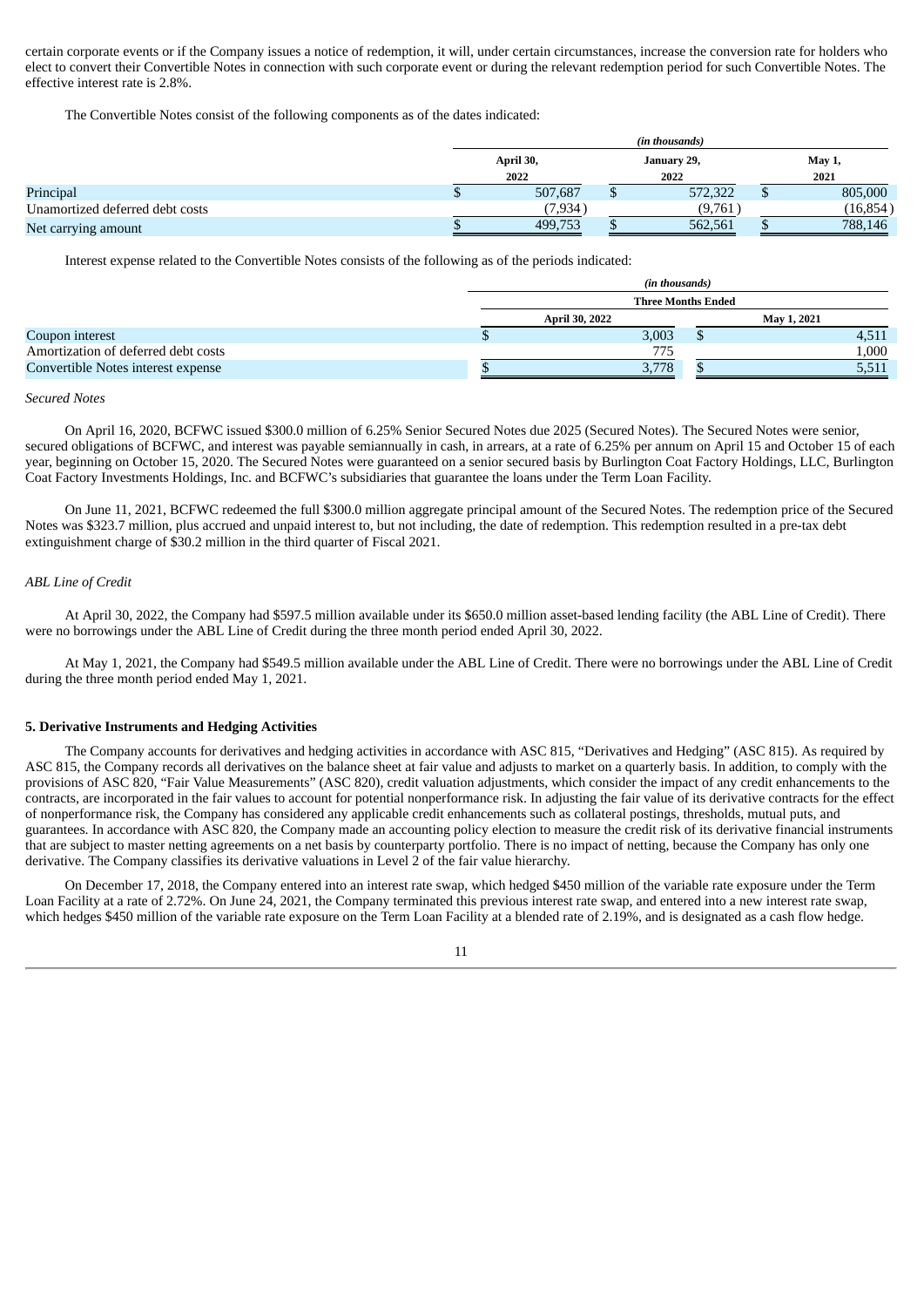The amount of loss deferred for the previous interest rate swap was \$26.9 million. The Company is amortizing this amount from accumulated other comprehensive loss into interest expense over the original life of the previous interest rate swap, which had an original maturity date of December 29, 2023. The new interest rate swap had a liability fair value at inception of \$26.9 million. The Company will accrete this amount into accumulated other comprehensive loss as a benefit to interest expense over the life of the new interest rate swap, which has a maturity date of June 24, 2028.

### *Cash Flow Hedges of Interest Rate Risk*

The Company's objectives in using interest rate derivatives are to add stability to interest expense and to manage its exposure to interest rate movements. To accomplish these objectives, the Company primarily uses interest rate swaps as part of its interest rate risk management strategy. Interest rate swaps designated as cash flow hedges involve the receipt of variable-rate amounts from a counterparty in exchange for the Company making fixed-rate payments over the life of the agreements without exchange of the underlying notional amount.

As of April 30, 2022, the Company had the following outstanding interest rate derivative that was designated as a cash flow hedge of interest rate risk:

| <b>Interest Rate Derivative</b> | Number of<br>Instruments | <b>Notional Aggregate</b><br><b>Principal Amount</b> | Interest Swap Rate | <b>Maturity Date</b> |
|---------------------------------|--------------------------|------------------------------------------------------|--------------------|----------------------|
| Interest rate swap contract     | One                      | <br>\$450.0 million                                  | 2.19%              | June 24, 2028        |

#### *Tabular Disclosure*

The table below presents the fair value of the Company's derivative financial instruments on a gross basis as well as their classification on the Company's Condensed Consolidated Balance Sheets:

|                                          | (in thousands)                               |                                                  |                   |        |                   |             |  |  |  |
|------------------------------------------|----------------------------------------------|--------------------------------------------------|-------------------|--------|-------------------|-------------|--|--|--|
|                                          | <b>Fair Values of Derivative Instruments</b> |                                                  |                   |        |                   |             |  |  |  |
|                                          |                                              | <b>April 30, 2022</b><br><b>January 29, 2022</b> |                   |        |                   | May 1, 2021 |  |  |  |
|                                          | Balance                                      |                                                  | <b>Balance</b>    |        | <b>Balance</b>    |             |  |  |  |
| <b>Derivatives Designated as Hedging</b> | Sheet                                        | Fair                                             | Sheet             | Fair   | Sheet             | Fair        |  |  |  |
| Instruments                              | Location                                     | Value                                            | Location          | Value  | Location          | Value       |  |  |  |
| Interest rate swap contracts             | Other assets                                 | 19.453                                           | Other liabilities | 10.968 | Other liabilities | 27,569      |  |  |  |

The following table presents the unrealized gains and losses deferred to accumulated other comprehensive loss resulting from the Company's derivative financial instruments for each of the reporting periods.

| <b>Interest Rate Derivatives:</b> |                           | (in thousands)        |  |             |  |  |  |  |  |
|-----------------------------------|---------------------------|-----------------------|--|-------------|--|--|--|--|--|
|                                   | <b>Three Months Ended</b> |                       |  |             |  |  |  |  |  |
|                                   |                           | <b>April 30, 2022</b> |  | May 1, 2021 |  |  |  |  |  |
| Unrealized gains, before taxes    |                           | 27.491                |  | 1,132       |  |  |  |  |  |
| Income tax expense                |                           | (7, 431)              |  | (307)       |  |  |  |  |  |
| Unrealized gains, net of taxes    |                           | 20,060                |  | 825         |  |  |  |  |  |

The following table presents information about the reclassification of gains and losses from accumulated other comprehensive loss into earnings related to the Company's derivative instruments for each of the reporting periods.

| <b>Component of Earnings:</b>      | (in thousands)            |             |       |  |  |  |  |  |  |
|------------------------------------|---------------------------|-------------|-------|--|--|--|--|--|--|
|                                    | <b>Three Months Ended</b> |             |       |  |  |  |  |  |  |
|                                    | <b>April 30, 2022</b>     | May 1, 2021 |       |  |  |  |  |  |  |
| Interest expense                   | 3,892                     | ш           | 2,964 |  |  |  |  |  |  |
| Income tax benefit                 | (1,050)                   |             | (805) |  |  |  |  |  |  |
| Net reclassification into earnings | 2,842                     |             | 2,159 |  |  |  |  |  |  |

The Company estimates that approximately \$6.9 million will be reclassified from accumulated other comprehensive income into interest expense during the next twelve months.

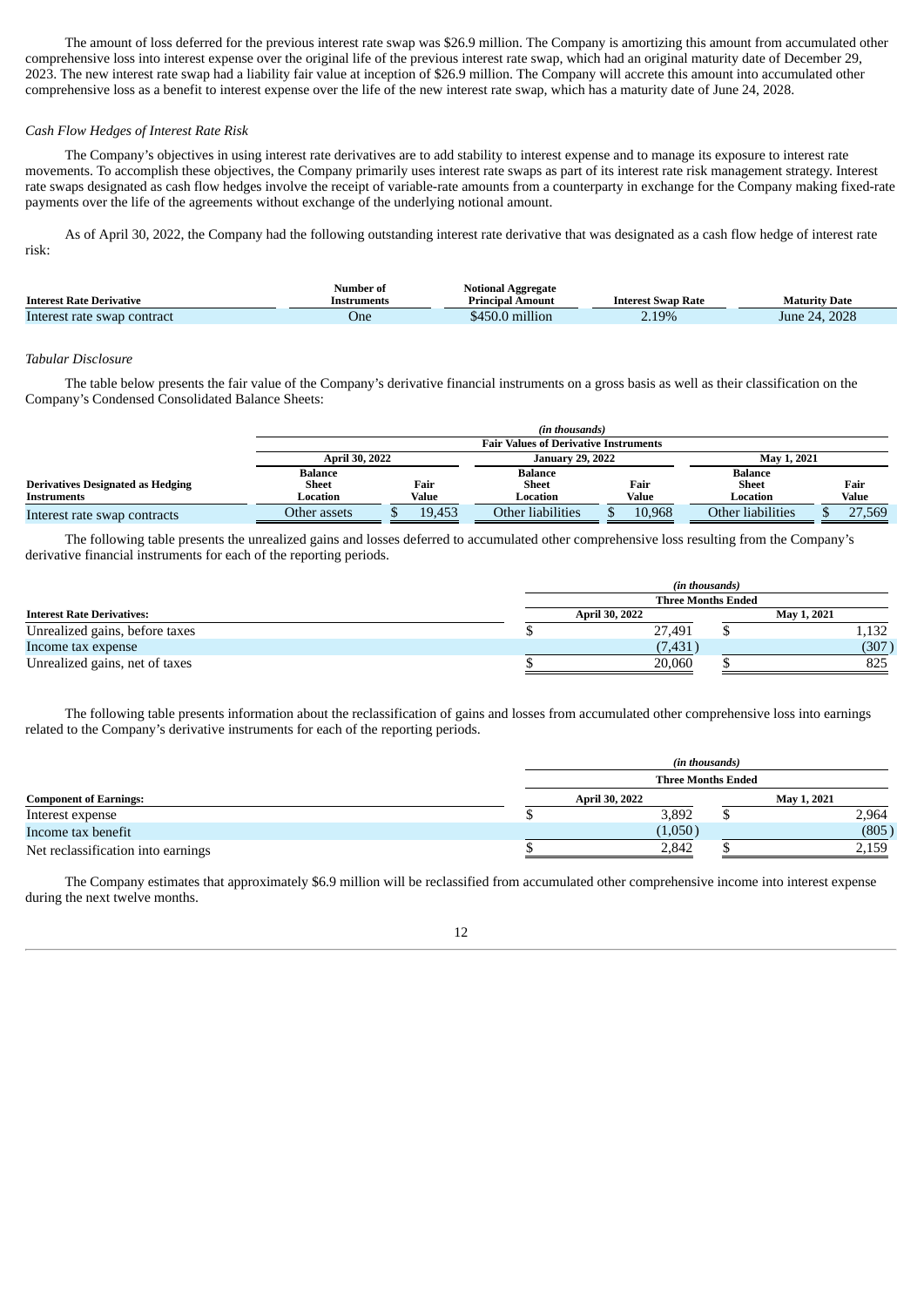#### **6. Fair Value Measurements**

The Company accounts for fair value measurements in accordance with ASC 820, which defines fair value, establishes a framework for measurement and expands disclosure about fair value measurements. ASC 820 defines fair value as the price that would be received to sell an asset or paid to transfer a liability in an orderly transaction between market participants at the measurement date (exit price), and classifies the inputs used to measure fair value into the following hierarchy:

Level 1: Quoted prices for identical assets or liabilities in active markets.

- Level 2: Quoted market prices for similar assets or liabilities in active markets; quoted prices for identical or similar assets or liabilities in markets that are not active; and model-derived valuations whose inputs are observable or whose significant value drivers are observable.
- Level 3: Pricing inputs that are unobservable for the assets and liabilities and include situations where there is little, if any, market activity for the assets and liabilities.

The inputs into the determination of fair value require significant management judgment or estimation.

The carrying amounts of cash equivalents, accounts receivable and accounts payable approximate fair value due to the short-term nature of these instruments.

Refer to Note 5, "Derivative Instruments and Hedging Activities," for further discussion regarding the fair value of the Company's interest rate swap contract.

#### *Financial Assets*

The fair values of the Company's financial assets and the hierarchy of the level of inputs as of April 30, 2022, January 29, 2022 and May 1, 2021 are summarized below:

|                                              | (in thousands)                    |  |                     |  |                |  |
|----------------------------------------------|-----------------------------------|--|---------------------|--|----------------|--|
|                                              | <b>Fair Value Measurements at</b> |  |                     |  |                |  |
|                                              | April 30,<br>2022                 |  | January 29,<br>2022 |  | May 1,<br>2021 |  |
| Level 1                                      |                                   |  |                     |  |                |  |
| Cash equivalents (including restricted cash) | 291.694                           |  | 701,638             |  | 1,001,534      |  |
|                                              |                                   |  |                     |  |                |  |

Long-lived assets are measured at fair value on a non-recurring basis for purposes of calculating impairment using the fair value hierarchy of ASC 820. The fair value of the Company's long-lived assets is calculated using a discounted cash-flow model that used level 3 inputs. In calculating future cash flows, the Company makes estimates regarding future operating results and market rent rates, based on its experience and knowledge of market factors in which the retail location is located. During the first quarter of Fiscal 2022 and the first quarter of Fiscal 2021, the assets impaired had a remaining carrying value after impairments of \$3.4 million and \$3.1 million, respectively.

## *Financial Liabilities*

The fair values of the Company's financial liabilities are summarized below:

|                          | (in thousands)      |                                             |             |                         |             |               |  |  |  |  |
|--------------------------|---------------------|---------------------------------------------|-------------|-------------------------|-------------|---------------|--|--|--|--|
|                          |                     | <b>April 30, 2022</b>                       |             | <b>January 29, 2022</b> |             | May 1, 2021   |  |  |  |  |
|                          | Principal<br>Amount | Fair<br>Principal<br><b>Value</b><br>Amount |             | Fair<br>Value           |             | Fair<br>Value |  |  |  |  |
| Term B-6 Loans           | 954,204             | 945,855                                     | 956,608     | 955,412                 |             |               |  |  |  |  |
| Term B-5 Loans           |                     |                                             |             |                         | 961.415     | 953.604       |  |  |  |  |
| <b>Convertible Notes</b> | 507.687             | 613.860                                     | 572,322     | 724,703                 | 805,000     | 1,268,382     |  |  |  |  |
| <b>Secured Notes</b>     |                     |                                             |             |                         | 300,000     | 318,375       |  |  |  |  |
| ABL Line of Credit (a)   |                     |                                             |             |                         |             |               |  |  |  |  |
| Total debt (b)           | \$1,461,891         | \$1,559,715                                 | \$1,528,930 | \$1,680,115             | \$2,066,415 | \$2,540,361   |  |  |  |  |

(a) To the extent the Company has any outstanding borrowings under the ABL Line of Credit, the fair value would approximate its reported value, because the interest rate is variable and reflects current market rates, due to its short term nature.

(b) The table above excludes finance lease obligations, debt discount and deferred debt costs.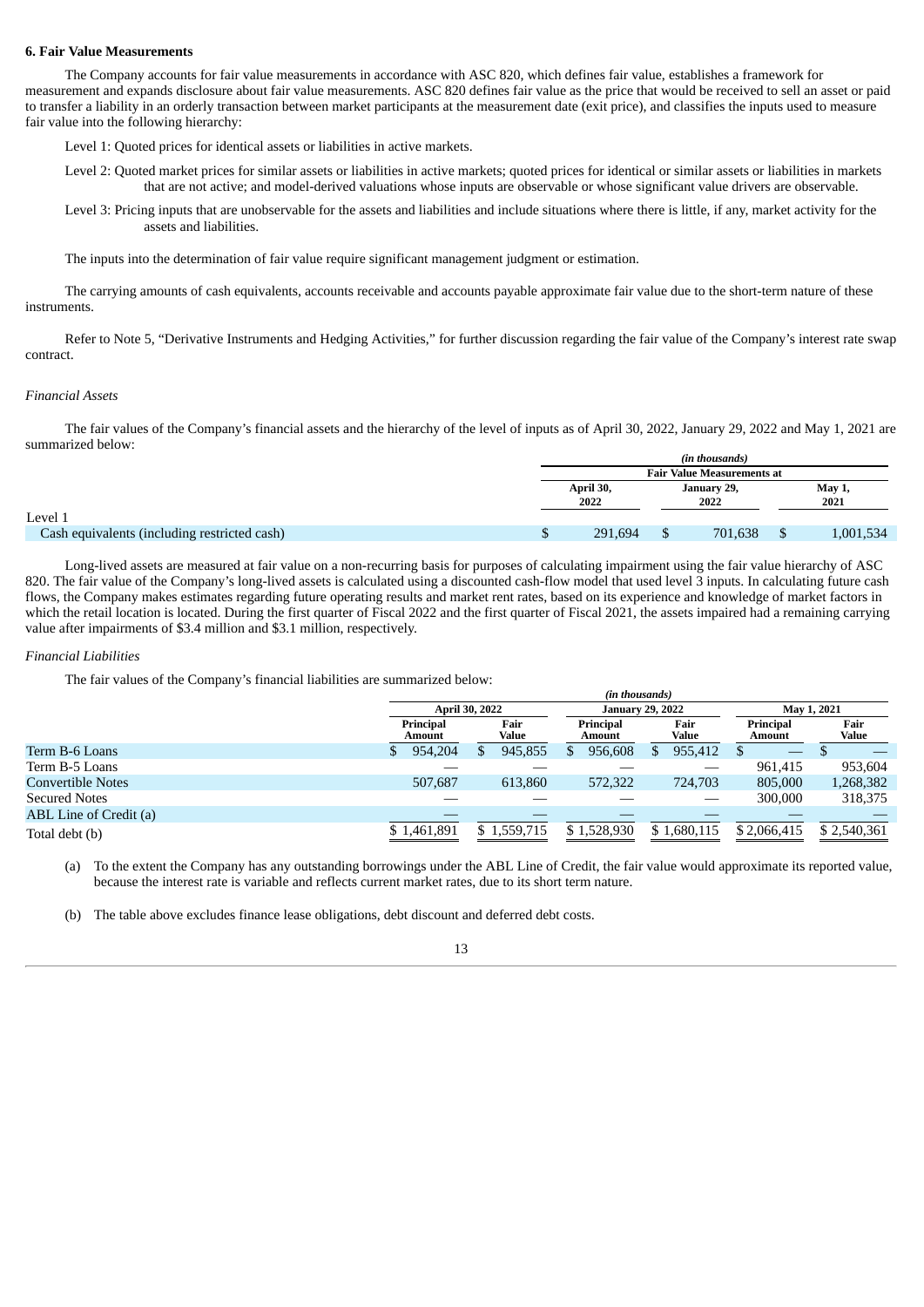The fair values presented herein are based on pertinent information available to management as of the respective period end dates. The estimated fair values of the Company's debt are classified as Level 2 in the fair value hierarchy, and are based on current market quotes received from inactive markets.

## **7. Income Taxes**

Income tax expense was \$1.5 million during the first quarter of Fiscal 2022 compared with \$40.6 million during the first quarter of Fiscal 2021. The effective tax rate for the first quarter of Fiscal 2022 was 8.7% compared with 19.2% during the first quarter of Fiscal 2021. The decrease in income tax expense in the current year was a result of lower pre-tax income. The decrease in effective tax rate is due to favorable permanent items having a greater impact as a result of the lower pretax income compared to the prior year.

Net deferred taxes are as follows:

|                            | (in thousands) |           |             |         |  |         |
|----------------------------|----------------|-----------|-------------|---------|--|---------|
|                            |                | April 30, | January 29, |         |  | May 1,  |
|                            |                | 2022      |             | 2022    |  | 2021    |
| Deferred tax asset         |                | 3,824     |             | 3,959   |  | 4,332   |
| Deferred tax liability     |                | 232,863   |             | 220.023 |  | 171.619 |
| Net deferred tax liability |                | 229,039   |             | 216,064 |  | 167,287 |

Net deferred tax assets relate to Puerto Rico deferred balances that have a future net benefit for tax purposes. Net deferred tax liabilities primarily relate to intangible assets and depreciation expense where the Company has a future obligation for tax purposes.

As of April 30, 2022, the Company had a deferred tax asset related to net operating losses of \$22.2 million, inclusive of \$21.9 million related to state net operating losses that expire at various dates between 2023 and 2041, as well as \$0.3 million related to Puerto Rico net operating losses that will expire in 2025.

As of April 30, 2022, the Company had a deferred tax asset related to tax credit carry-forwards of \$8.6 million, inclusive of \$7.8 million of state tax credit carry-forwards, which will begin to expire in 2023, and \$0.8 million of deferred tax assets recorded for Puerto Rico alternative minimum tax credits that have an indefinite life.

As of April 30, 2022, January 29, 2022 and May 1, 2021, valuation allowances amounted to \$12.9 million, \$12.9 million and \$13.7 million, respectively, related to state and Puerto Rico net operating losses and state tax credit carry-forwards. The Company believes that it is more likely than not that this portion of state and Puerto Rico net operating losses and state tax credit carry-forwards will not be realized.

On March 27, 2020, the Coronavirus Aid, Relief, and Economic Security Act (the CARES Act) was signed into law, which provided emergency economic assistance for American workers, families and businesses affected by the COVID-19 pandemic. As of April 30, 2022, the Company received a portion of its one-time tax refund from the carryback of federal net operating losses (NOLs) as a result of the CARES Act in the amount of \$177.4 million. The remaining amount of the refund to be received as of April 30, 2022 is \$68.1 million, which is included in the line item "Prepaid and other current assets" on the Company's Condensed Consolidated Balance Sheet.

## **8. Capital Stock**

## *Treasury Stock*

The Company accounts for treasury stock under the cost method.

During the three month period ended April 30, 2022, the Company acquired 30,090 shares of common stock from employees for approximately \$5.7 million to satisfy their minimum statutory tax withholdings related to the vesting of restricted stock and restricted stock unit awards, which was recorded in the line item "Treasury stock" on the Company's Condensed Consolidated Balance Sheets, and the line item "Purchase of treasury shares" on the Company's Condensed Consolidated Statements of Cash Flows.

#### *Share Repurchase Program*

On August 18, 2021, the Company's board of directors authorized the repurchase of up to \$400.0 million of common stock, which is authorized to be executed through August 2023. This repurchase program is funded using the Company's available cash and borrowings under the ABL Line of Credit.

On February 16, 2022, the Company's Board of Directors authorized the repurchase of up to \$500.0 million of common stock, which is authorized to be executed through February 2024.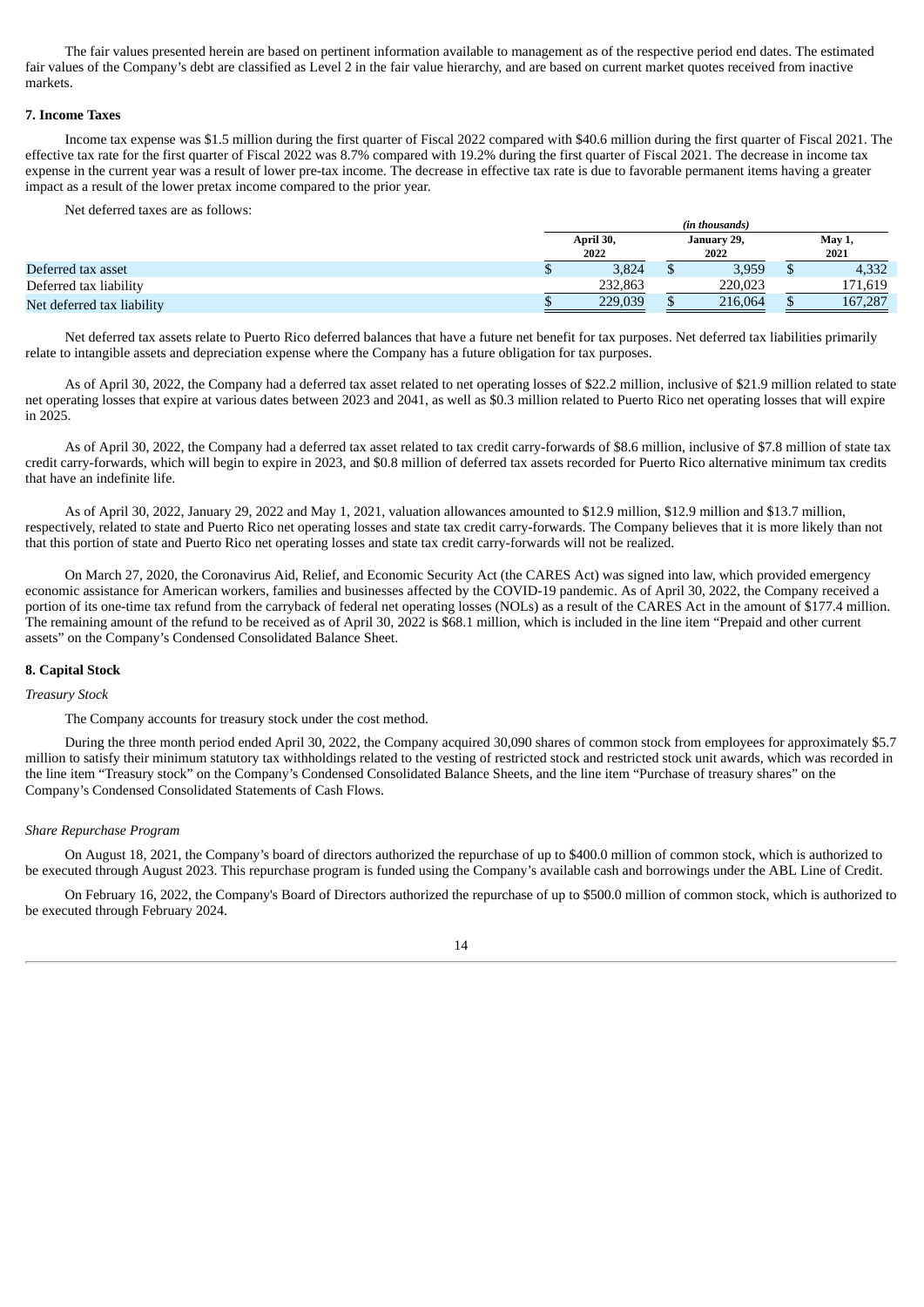During the first quarter of Fiscal 2022, the Company repurchased 512,905 shares of common stock for \$99.1 million under this repurchase program. As of April 30, 2022, the Company had \$550.9 million remaining under its share repurchase authorization.

## **9. Net Income Per Share**

Basic net income per share is calculated by dividing net income by the weighted-average number of common shares outstanding. Diluted net income per share is calculated by dividing net income by the weighted-average number of common shares and potentially dilutive securities outstanding during the period using the treasury stock method for the Company's stock option, restricted stock and restricted stock unit awards, and the if-converted method for the Convertible Notes. The following table presents the computation of basic and diluted net income per share:

|                                                                   | (in thousands, except per share data) |                   |  |                |
|-------------------------------------------------------------------|---------------------------------------|-------------------|--|----------------|
|                                                                   | <b>Three Months Ended</b>             |                   |  |                |
|                                                                   |                                       | April 30,<br>2022 |  | May 1,<br>2021 |
| Basic net income per share                                        |                                       |                   |  |                |
| Net income                                                        |                                       | 16,174            |  | 171,030        |
| Weighted average number of common shares – basic                  |                                       | 66,281            |  | 66,397         |
| Net income per common share - basic                               |                                       | 0.24              |  | 2.58           |
| Diluted net income per share                                      |                                       |                   |  |                |
| Net income                                                        |                                       | 16,174            |  | 171,030        |
| Shares for basic and diluted net income per share:                |                                       |                   |  |                |
| Weighted average number of common shares - basic                  |                                       | 66,281            |  | 66,397         |
| Assumed exercise of stock options and vesting of restricted stock |                                       | 364               |  | 761            |
| Assumed conversion of convertible debt                            |                                       |                   |  | 874            |
| Weighted average number of common shares - diluted                |                                       | 66,645            |  | 68,032         |
| Net income per common share – diluted                             |                                       | 0.24              |  | 2.51           |

Approximately 555,000 shares of the Company's stock-based compensation grants were excluded from diluted net income per share for the three month period ended April 30, 2022, since their effect was anti-dilutive.

Approximately 5,000 shares related to the Company's stock option, restricted stock and restricted stock unit awards were excluded from diluted net income per share for the three month period ended May 1, 2021, since their effect was anti-dilutive.

During the three months ended April 30, 2022, shares of common stock issuable upon conversion of the Convertible Notes have been excluded from the computation of diluted earnings per share as the effect would be anti-dilutive, since the conversion price of \$220.18 exceeded the average market price of the Company's common stock during the period.

#### **10. Stock-Based Compensation**

As of April 30, 2022, there were 1,898,671 shares of common stock available for issuance under the Company's 2013 Omnibus Incentive Plan. Subsequent to the end of the first quarter of Fiscal 2022, the Company's stockholders approved the Company's 2022 Omnibus Incentive Plan (2022 Plan) at the Company's annual meeting of stockholders on May 18, 2022. The 2022 Plan previously had been approved by the Company's Board of Directors subject to stockholder approval. The 2022 Plan replaces the 2013 Plan and is largely based on the 2013 Plan, but with updates to the available shares and other administrative changes. Subject to the terms and conditions of the 2022 Plan, the number of shares of Company common stock authorized for grants under the 2022 Plan is 5,470,000 shares plus the number of shares that remained available for future grant under the 2013 Plan as of the effectiveness of the 2022 Plan.

Non-cash stock compensation expense is as follows:

|                                                       |                           | (in thousands) |        |        |  |  |  |  |  |  |
|-------------------------------------------------------|---------------------------|----------------|--------|--------|--|--|--|--|--|--|
|                                                       | <b>Three Months Ended</b> |                |        |        |  |  |  |  |  |  |
|                                                       |                           | April 30,      | May 1, |        |  |  |  |  |  |  |
| <b>Type of Non-Cash Stock Compensation</b>            |                           | 2022           |        | 2021   |  |  |  |  |  |  |
| Restricted stock and restricted stock unit grants (a) |                           | 8.492          |        | 6,256  |  |  |  |  |  |  |
| Stock option grants (a)                               |                           | 4.999          |        | 4,394  |  |  |  |  |  |  |
| Performance stock unit grants (a)                     |                           | 3,214          |        | 2,229  |  |  |  |  |  |  |
| Total (b)                                             | п.                        | 16,705         |        | 12,879 |  |  |  |  |  |  |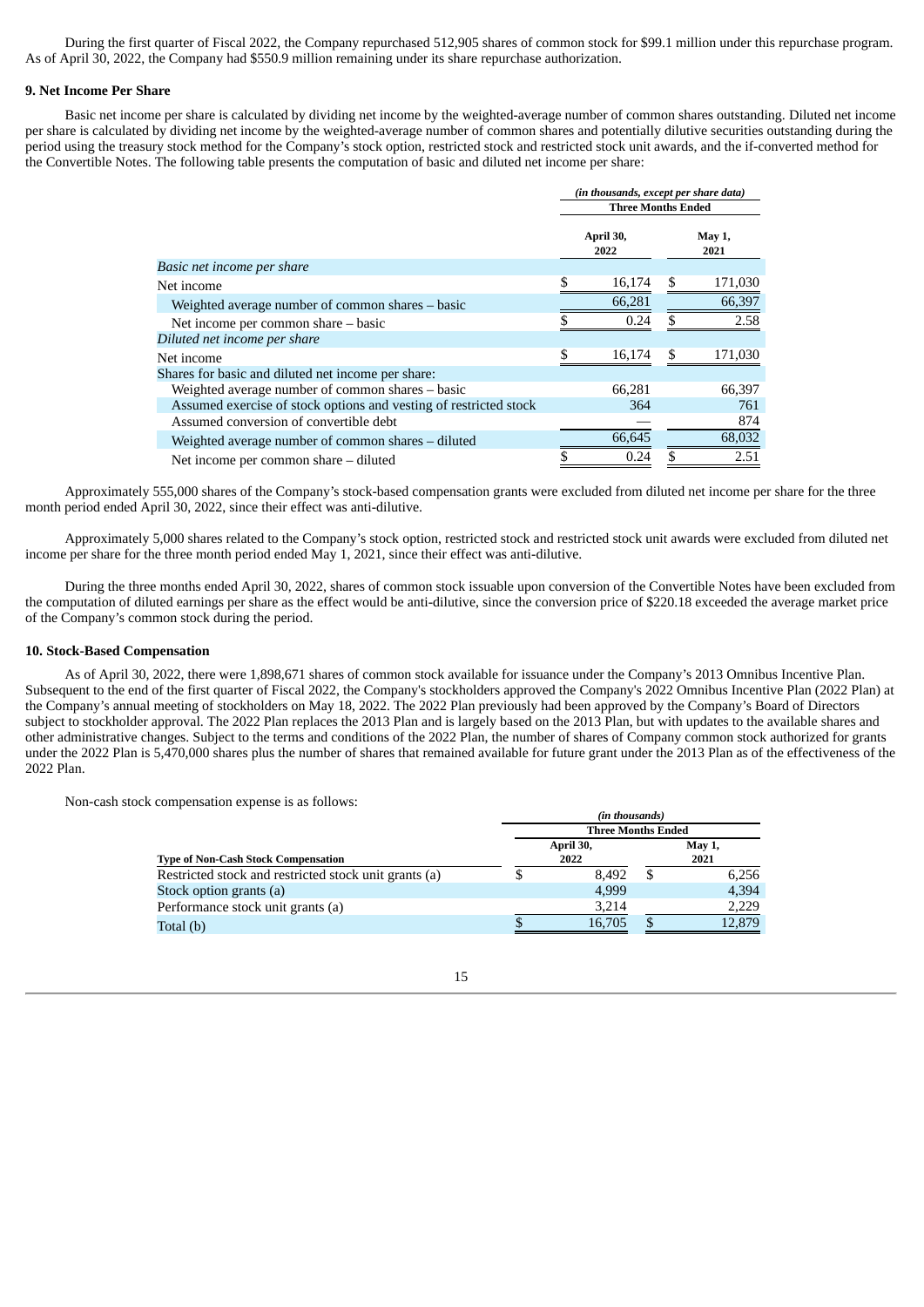- (a) Included in the line item "Selling, general and administrative expenses" in the Company's Condensed Consolidated Statements of Income.
- (b) The amounts presented in the table above exclude taxes. For the three month period ended April 30, 2022, the tax benefit related to the Company's non-cash stock compensation was approximately \$3.2 million. For the three month period ended May 1, 2021, the tax benefit related to the Company's non-cash stock compensation was approximately \$2.4 million.

## *Stock Options*

Stock option transactions during the three month period ended April 30, 2022 are summarized as follows:

|                                       | Number of<br><b>Shares</b> | Weighted<br>Average<br><b>Exercise</b><br><b>Price Per</b><br>Share |
|---------------------------------------|----------------------------|---------------------------------------------------------------------|
| Options outstanding, January 29, 2022 | 1,097,558                  | \$<br>181.17                                                        |
| Options granted                       | 6.993                      | 214.03                                                              |
| Options exercised (a)                 | (41, 673)                  | 113.29                                                              |
| Options forfeited                     | (3, 414)                   | 213.94                                                              |
| Options outstanding, April 30, 2022   | 1,059,464                  | \$<br>183.95                                                        |

(a) Options exercised during the three month period ended April 30, 2022 had a total intrinsic value of \$3.8 million.

The following table summarizes information about the stock options vested and expected to vest during the contractual term of such options as of April 30, 2022:

|                                        | <b>Options</b> | Weighted<br>Average<br>Remaining<br>Contractual<br>Life (Years) | Weighted<br>Average<br><b>Exercise</b><br>Price |        | Aggregate<br><b>Intrinsic</b><br>Value<br>(in millions) |
|----------------------------------------|----------------|-----------------------------------------------------------------|-------------------------------------------------|--------|---------------------------------------------------------|
| Options vested and expected to<br>vest | 1,059,464      | 6.7                                                             |                                                 | 183.95 | 43.5                                                    |
| Options exercisable                    | 470,643        | 5.3                                                             |                                                 | 141.00 | 29.5                                                    |

The fair value of each stock option granted during the three month period ended April 30, 2022 was estimated using the Black Scholes option pricing model using the following assumptions:

|                                                          | <b>Three Months Ended</b> |
|----------------------------------------------------------|---------------------------|
|                                                          | April 30,<br>2022         |
|                                                          |                           |
| Risk-free interest rate                                  | 1.13%                     |
| <b>Expected volatility</b>                               | 34%                       |
| Expected life (years)                                    | 6.25                      |
| Contractual life (years)                                 | 10.0                      |
| Expected dividend vield                                  | $0\%$                     |
| Weighted average grant date fair value of options issued | 74.83                     |

The expected dividend yield was based on the Company's expectation of not paying dividends in the near term. To evaluate its volatility factor, the Company uses the historical volatility of its stock price, as well as the historical volatility of the stock price of peer companies that are publicly traded over the expected life of the options. The risk free interest rate was based on the U.S. Treasury rates for U.S. Treasury zero-coupon bonds with maturities similar to those of the expected term of the awards being valued. For grants issued during the three month period ended April 30, 2022, the expected life of the options was calculated using the simplified method. The simplified method defines the life as the average of the contractual term of the options and the weighted average vesting period for all option tranches. This methodology was utilized due to the relatively short length of time the Company's common stock has been publicly traded.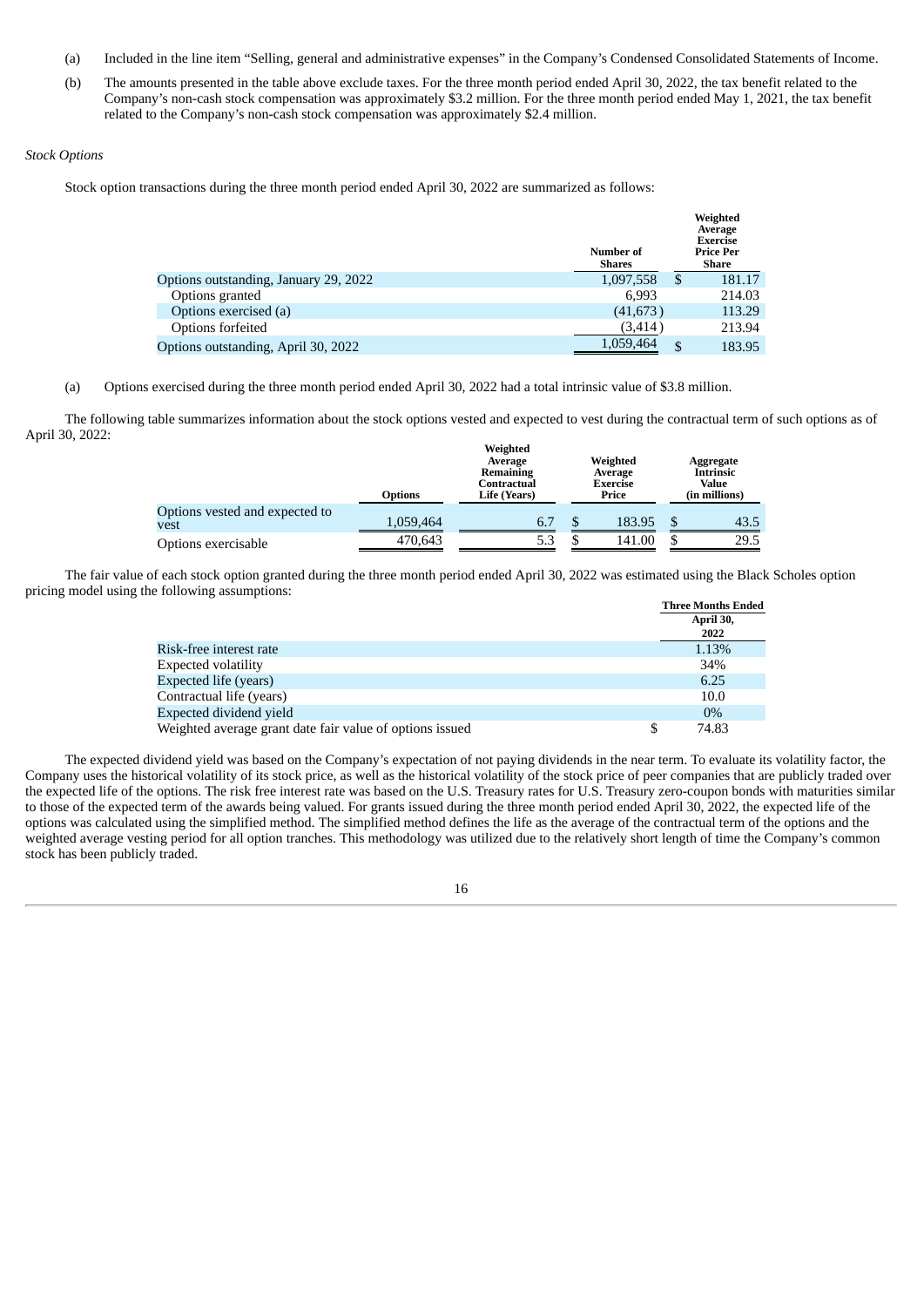Prior to May 1, 2019, the Company granted shares of restricted stock. Grants made on and after May 1, 2019 are in the form of restricted stock units. Restricted stock transactions during the three month period ended April 30, 2022 are summarized as follows:

|                                                 | Number of<br><b>Shares</b> | Weighted<br><b>Average Grant</b><br><b>Date Fair</b><br>Value Per<br>Award |
|-------------------------------------------------|----------------------------|----------------------------------------------------------------------------|
| Non-vested awards outstanding, January 29, 2022 | 368,158                    | \$<br>233.00                                                               |
| Awards granted                                  | 3,345                      | 213.15                                                                     |
| Awards vested (a)                               | (2,224)                    | 159.11                                                                     |
| Awards forfeited                                | (1,360)                    | 210.81                                                                     |
| Non-vested awards outstanding, April 30, 2022   | 367,919                    | 233.35                                                                     |

(a) Restricted stock awards vested during the three month period ended April 30, 2022 had a total intrinsic value of \$0.5 million.

The fair value of each share of restricted stock granted during the three month period ended April 30, 2022 was based upon the closing price of the Company's common stock on the grant date.

## *Performance Stock Units*

The Company grants performance-based restricted stock units to its senior executives. Vesting of the performance stock units granted in Fiscal 2020 and Fiscal 2021 is based on continued service and the achievement of pre-established EBIT margin expansion and sales compounded annual growth rate (CAGR) goals (each weighted equally) over a three-year performance period. Vesting of the performance stock units granted in Fiscal 2022 will be based on continued service and the achievement of pre-established adjusted net income per share growth over a three-year performance period. Based on the Company's achievement of these goals, each award may range from 50% (at threshold performance) to no more than 200% of the target award. In the event that actual performance is below threshold, no award will be made. Compensation costs recognized on the performance stock units are adjusted, as applicable, for performance above or below the target specified in the award.

Performance stock unit transactions during the three month period ended April 30, 2022 are summarized as follows:

|                                                 | <b>Number of</b><br><b>Shares</b> |   | Weighted<br><b>Average Grant</b><br>Date Fair<br><b>Value Per</b><br>Award |
|-------------------------------------------------|-----------------------------------|---|----------------------------------------------------------------------------|
| Non-vested awards outstanding, January 29, 2022 | 186,436                           | S | 215.90                                                                     |
| Awards granted (a)                              | 11,118                            |   | 170.08                                                                     |
| Awards vested (a) (b)                           | (81, 440)                         |   | 173.84                                                                     |
| Awards forfeited                                |                                   |   |                                                                            |
| Non-vested awards outstanding, April 30, 2022   | 116,114                           |   | 241.01                                                                     |

(a) Inclusive of awards distributed in connection with the final settlement of the performance-based stock awards granted in Fiscal 2019.

(b) Performance-based stock awards vested during the three month period ended April 30, 2022 had a total intrinsic value of \$15.4 million.

## **11. Commitments and Contingencies**

#### *Legal*

In the course of business, the Company is party to class or collective actions alleging violations of federal and state wage and hour and other labor statutes, representative claims under the California Private Attorneys' General Act and various other lawsuits and regulatory proceedings from time to time including, among others, commercial, product, employee, customer, intellectual property, privacy and other claims. Actions against us are in various procedural stages. Many of these proceedings raise factual and legal issues and are subject to uncertainties. While no assurance can be given as to the ultimate outcome of these matters, the Company believes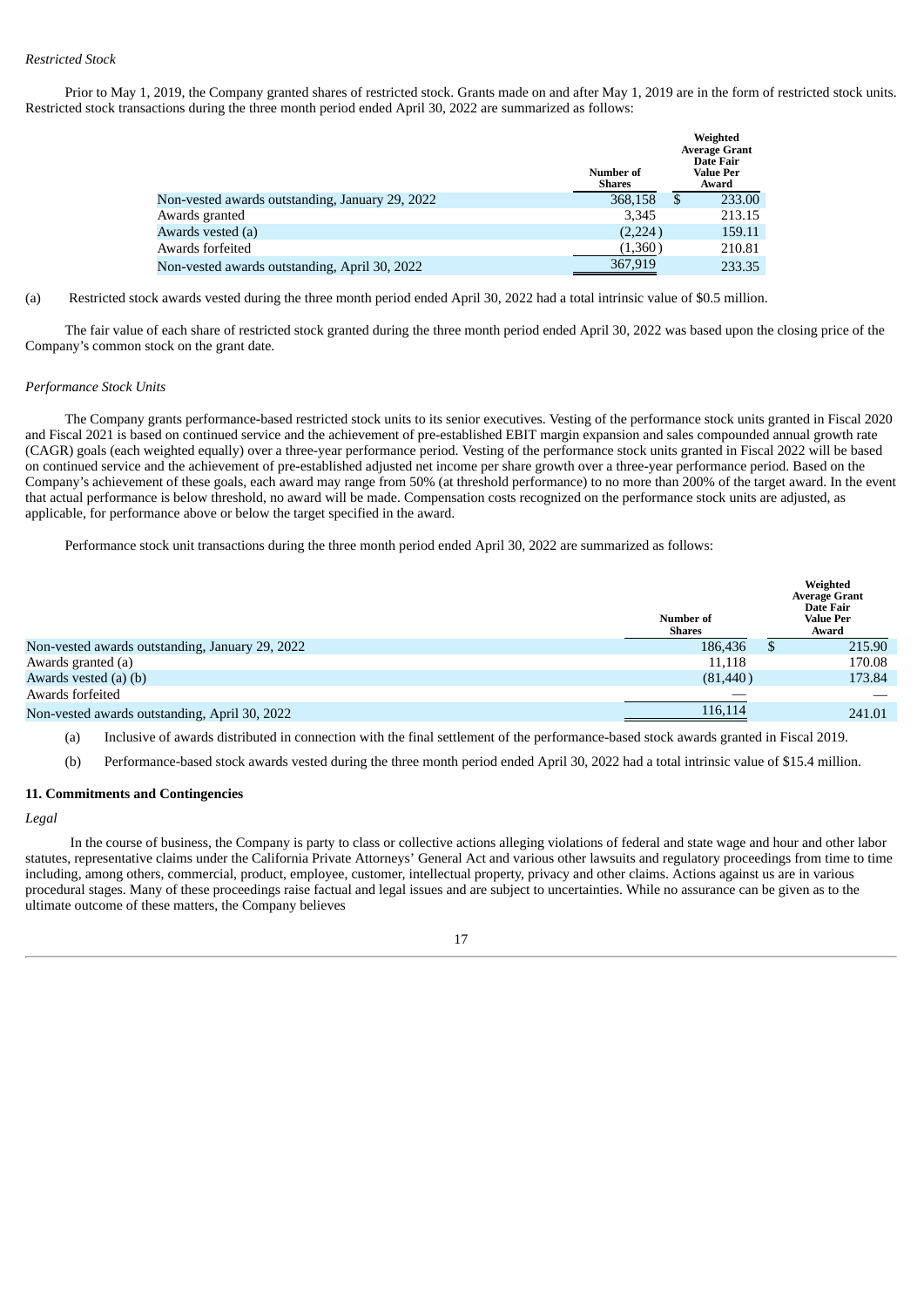that the final resolution of these actions will not have a material adverse effect on the Company's results of operations, financial position, liquidity or capital resources.

#### *Letters of Credit*

The Company had letters of credit arrangements with various banks in the aggregate amount of \$52.5 million, \$55.4 million and \$50.6 million as of April 30, 2022, January 29, 2022 and May 1, 2021, respectively. Among these arrangements, as of April 30, 2022, January 29, 2022 and May 1, 2021, the Company had letters of credit outstanding in the amount of \$47.3 million, \$48.4 million and \$46.8 million, respectively, guaranteeing performance under various insurance contracts and utility agreements. In addition, the Company had outstanding letters of credit arrangements in the amounts of \$5.2 million, \$7.1 million and \$3.8 million at April 30, 2022, January 29, 2022 and May 1, 2021, respectively, related to certain merchandising agreements. Based on the terms of the agreement governing the ABL Line of Credit, the Company had the ability to enter into letters of credit up to \$597.5 million, \$594.6 million and \$549.5 million as of April 30, 2022, January 29, 2022 and May 1, 2021, respectively.

## *Purchase Commitments*

The Company had \$1,452.3 million of purchase commitments related to goods that were not received as of April 30, 2022.

## *Death Benefits*

In November 2005, the Company entered into agreements with three of the Company's former executives whereby upon each of their deaths the Company will pay \$1.0 million to each respective designated beneficiary.

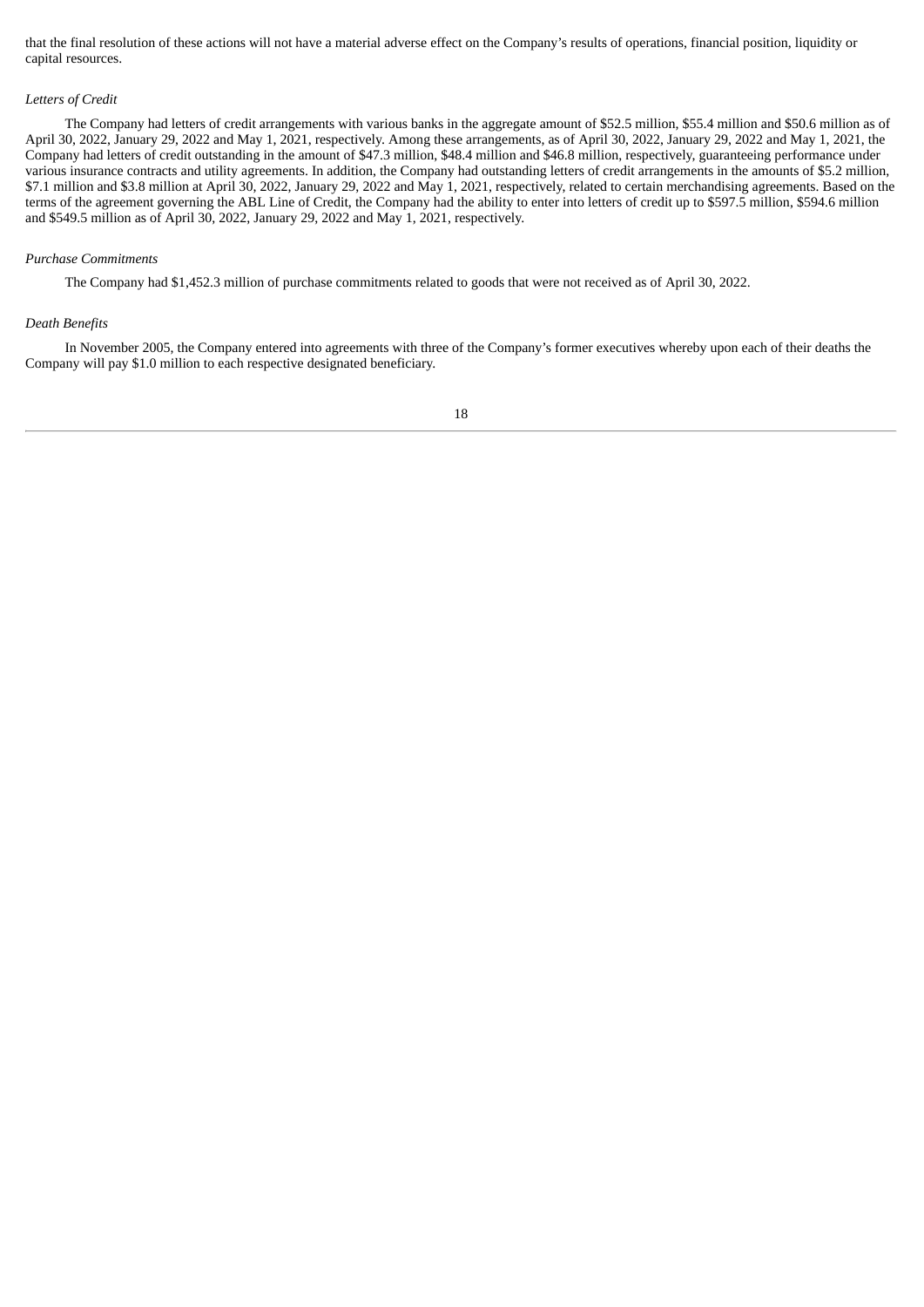#### **BURLINGTON STORES, INC.**

#### <span id="page-18-0"></span>**Item 2. Management's Discussion and Analysis of Financial Condition and Results of Operations**

The following discussion summarizes the significant factors affecting our consolidated operating results, financial condition, liquidity and cash flows as of and for the periods presented below. The following discussion and analysis should be read in conjunction with the Condensed Consolidated Financial Statements and notes thereto included elsewhere in this report and the Consolidated Financial Statements and notes thereto in our Annual *Report on Form 10-K for the fiscal year ended January 29, 2022 (Fiscal 2021 10-K).*

In addition to historical information, this discussion and analysis contains forward-looking statements based on current expectations that involve risks, uncertainties and assumptions, such as our plans, objectives, expectations and intentions. Our actual results or other events may differ materially from those anticipated in these forward-looking statements due to various factors, including those discussed under the section of this Item 2 entitled "Safe *Harbor Statement."*

#### **Executive Summary**

#### *Introduction*

We are a nationally recognized off-price retailer of high-quality, branded merchandise at everyday low prices. We opened our first store in Burlington, New Jersey in 1972, selling primarily coats and outerwear. Since then, we have expanded our store base to 866 stores as of April 30, 2022 in 46 states and Puerto Rico. We have diversified our product categories by offering an extensive selection of in-season, fashion-focused merchandise at up to 60% off other retailers' prices, including: women's ready-to-wear apparel, menswear, youth apparel, baby, beauty, footwear, accessories, home, toys, gifts and coats. We sell a broad selection of desirable, first-quality, current-brand, labeled merchandise acquired directly from nationally-recognized manufacturers and other suppliers.

#### *Fiscal Year*

Fiscal 2022 is defined as the 52-week year ending January 28, 2023. Fiscal 2021 is defined as the 52-week year ended January 29, 2022.

#### *Store Openings, Closings, and Relocations*

During the three month period ended April 30, 2022, we opened 33 new stores, inclusive of five relocations, and permanently closed two stores, exclusive of the aforementioned relocations, bringing our store count as of April 30, 2022 to 866 stores.

#### *Ongoing Initiatives for Fiscal 2022*

We continue to focus on a number of ongoing initiatives aimed at increasing our overall profitability. These initiatives include, but are not limited to:

#### • **Driving Comparable Store Sales Growth.**

We intend to continue to increase comparable store sales through the following initiatives:

- *More Effectively Chasing the Sales Trend.* We plan sales using conservative comparable stores sales growth, holding and controlling liquidity, closely analyzing the sales trend by business, and remaining ready to chase that trend. We believe that these actions will also allow us to take more advantage of great opportunistic buys.
- *Operating with Leaner Inventories.* We are planning to carry less inventory in our stores going forward compared to historical levels, which we believe should result in the customer finding a higher mix of fresh receipts and great merchandise values. We believe that this should drive faster turns and lower markdowns, while simultaneously improving our customers' shopping experience.
- *Making a Greater Investment in Merchandising Capabilities.* We intend to invest in incremental headcount, especially in growing or under-developed businesses, training and coaching, improved tools and reporting, and other forms of merchant support. We believe that these investments should improve our ability to develop vendor

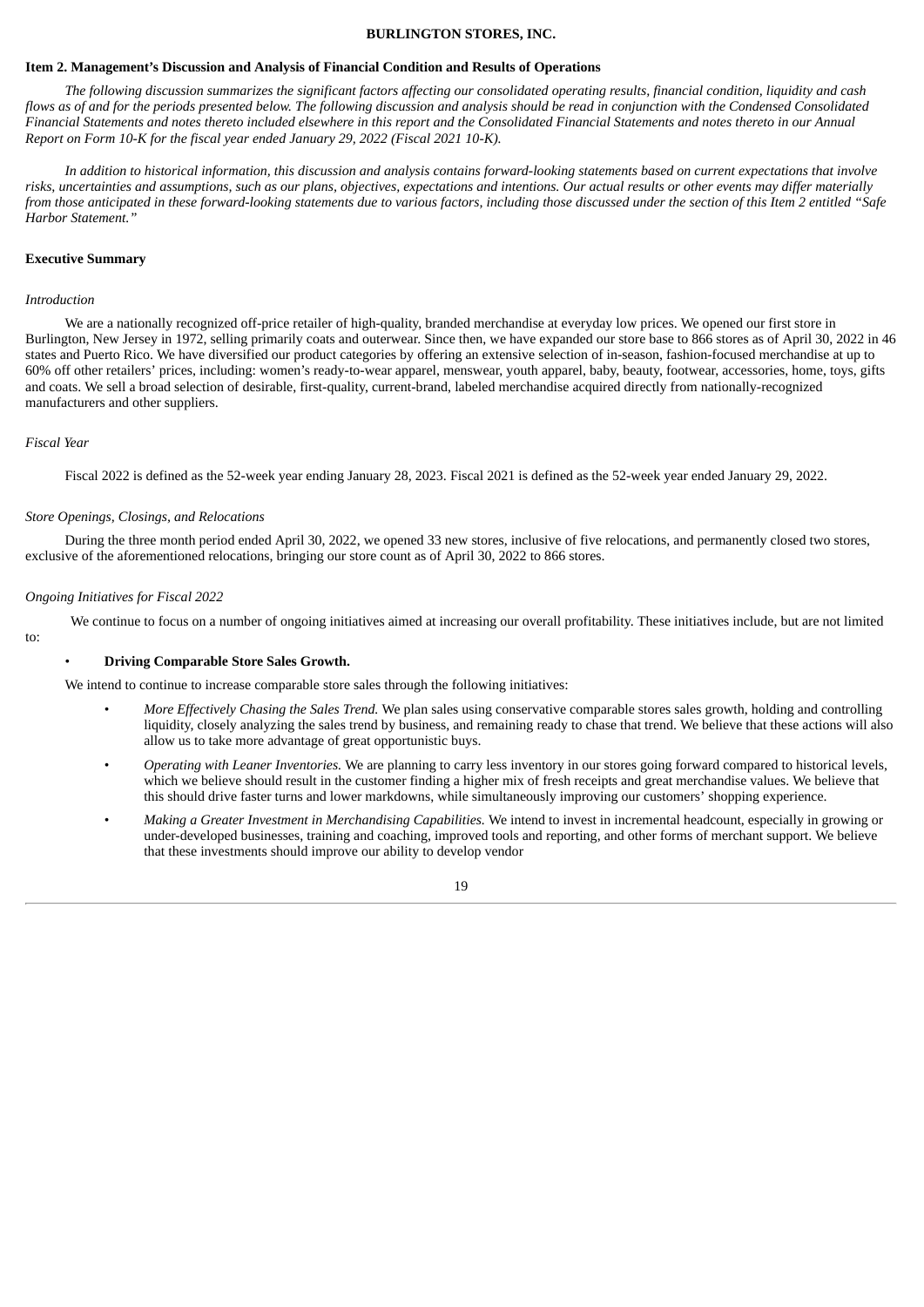relationships, source great merchandise buys, more accurately assess value, and better forecast and chase the sales trend.

• *Enhancing Existing Categories and Introducing New Categories.* We have opportunities to expand the depth and breadth of certain existing categories, such as ladies' apparel, children's products, bath and cosmetic merchandise, housewares, décor for the home and beauty as we continue to de-weather our business, and maintain the flexibility to introduce new categories as we expand our merchandising capabilities.

## • **Expanding and Enhancing Our Retail Store Base.**

We intend to expand and enhance our retail store base through the following initiatives:

- *Adhering to a Market Focused and Financially Disciplined Real Estate Strategy.* We have grown our store base consistently since our founding in 1972, developing more than 99% of our stores organically. We believe there is significant opportunity to expand our retail store base in the United States. As a result of our smaller store prototype, we have identified numerous market opportunities that we believe will allow us to operate 2,000 stores over the long term.
- *Maintaining Focus on Unit Economics and Returns.* We have adopted a market focused approach to new store openings in more productive retail locations, with a specific focus on maximizing sales while achieving attractive unit economics and returns. Additionally, as we continue to execute our smaller store prototype, we believe we can reduce occupancy and operating expenses.
- *Enhancing the Store Experience.* We continue to invest in select store relocations and downsizes to improve the customer experience, taking into consideration the age, size, sales, and location of a store. Relocations provide an opportunity, upon leases expiration, to right-size our stores, improve our competitive positioning, incorporate our new prototype store designs and reduce occupancy costs. Downsizes provide an opportunity to right-size our stores, within our existing space, improve co-tenancy, incorporate all of our new store designs and reduce occupancy costs.

## • **Enhancing Operating Margins.**

We intend to increase our operating margins through the following initiatives:

- *Improving Operational Flexibility.* Our store and supply chain teams must continue to respond to the challenge of becoming more responsive to the sales chase, enhancing their ability at flexing up and down based on trends. Their ability to appropriately flex based on the ongoing trends allows us to maximize leverage on sales, regardless of the trend.
- *Optimizing Markdowns.* We believe that our markdown system allows us to maximize sales and gross margin dollars based on forward-looking sales forecasts, sell-through targets and exit dates. Additionally, as we plan to carry less inventory in our stores compared to historical levels, we expect to drive faster turns, which in turn will reduce the amount of markdowns taken.
- *Enhancing Purchasing Power.* We believe that increasing our store footprint and expanding our east and west coast buying offices provides us with the opportunity to capture incremental buying opportunities and realize economies of scale in our merchandising and non-merchandising purchasing activities.
- *Challenging Expenses to Drive Operating Leverage.* We believe that we will be able to leverage our growing sales over the fixed costs of our business. In addition, by more conservatively planning our comparable store sales growth, we are forcing even tighter expense control throughout all areas of our business. We believe that this should put us in a strong position to drive operating leverage on any sales ahead of the plan. Additionally, we plan to continue challenging the processes and operating norms throughout the organization with the belief that this will lead to incremental efficiency improvements and savings.

## *Uncertainties and Challenges*

As we strive to increase profitability, there are uncertainties and challenges that we face that could have a material impact on our revenues or income. Some of these uncertainties and challenges are summarized below. For a further discussion, please refer to the description under the heading "Risk Factors" in the Fiscal 2021 10-K.

*COVID-19.* The extent of the continuing impact of the COVID-19 pandemic on our business will depend largely on future developments, including the production and administration of effective medical treatments and vaccines, additional costs and delays related to our supply chain, reduced workforces or labor shortages and scarcity of raw materials, and any future required store closures

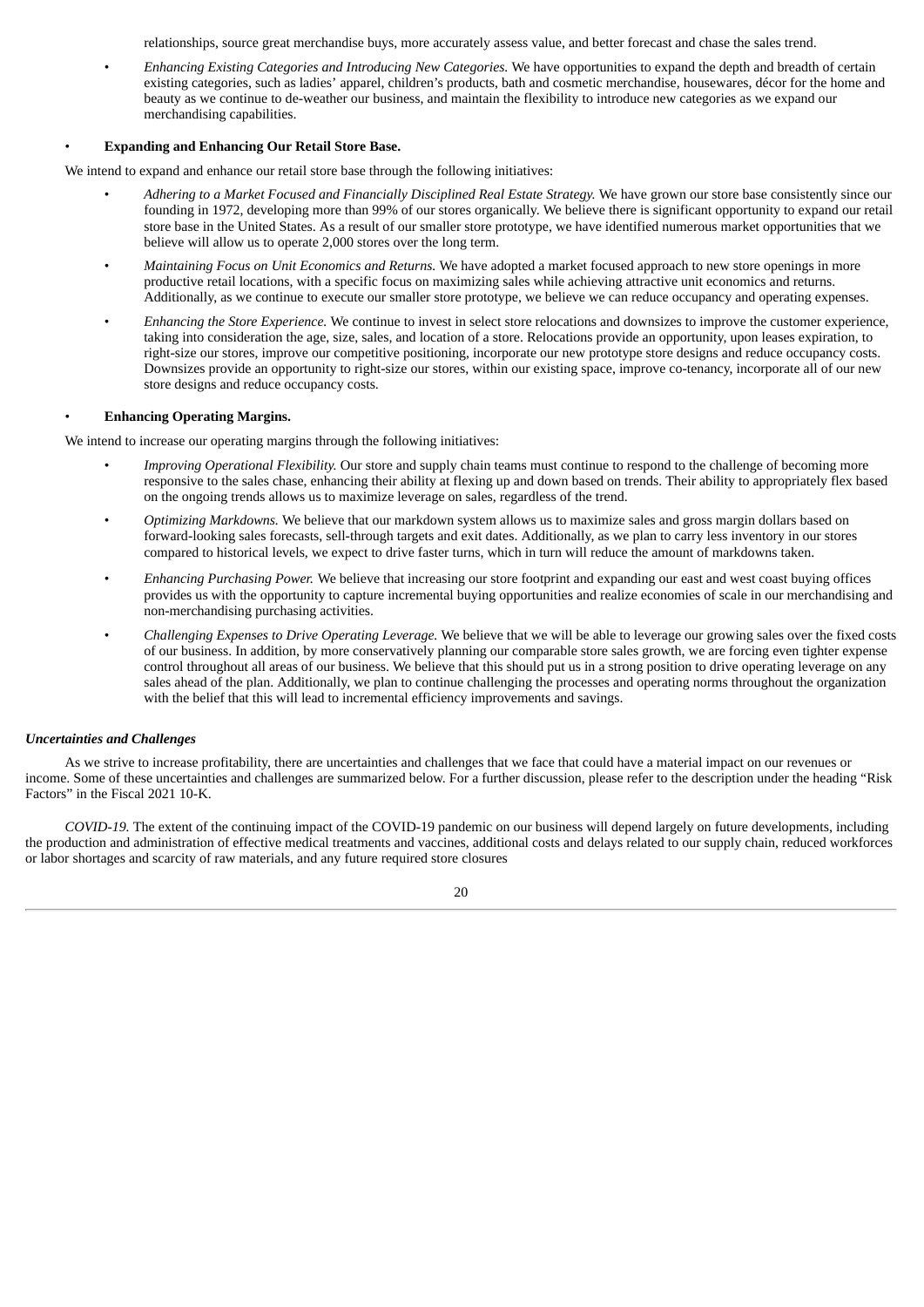because of COVID-19 resurgences. COVID-19 presents material uncertainty and risk with respect to our business, financial performance and condition, operating results, liquidity and cash flows.

*General Economic Conditions.* Consumer spending habits, including spending for the merchandise that we sell, are affected by, among other things, prevailing global economic conditions, inflation, including the costs of basic necessities and other goods, levels of employment, salaries and wage rates, prevailing interest rates, housing costs, energy costs, commodities pricing, income tax rates and policies, consumer confidence and consumer perception of economic conditions. In addition, consumer purchasing patterns may be influenced by consumers' disposable income, credit availability and debt levels.

A broad, protracted slowdown in the U.S. economy, an extended period of high unemployment rates, an uncertain global economic outlook or a credit crisis could adversely affect consumer spending habits resulting in lower net sales and profits than expected on a quarterly or annual basis. Consumer confidence is also affected by the domestic and international political situation. Our financial condition and operations could be impacted by changes in government regulations in areas including, but not limited to, taxes and healthcare. Ongoing international trade and tariff negotiations could have a direct impact on our income and an indirect impact on consumer prices. The outbreak or escalation of war, or the occurrence of terrorist acts or other hostilities in or affecting the U.S., or public health issues such as pandemics or epidemics, including the continuing COVID-19 pandemic, could lead to a decrease in spending by consumers. In addition, natural disasters, public health issues, industrial accidents and acts of war in various parts of the world, such as the current conflict in Ukraine, could have the effect of disrupting supplies and raising prices globally which, in turn, may have adverse effects on the world and U.S. economies and lead to a downturn in consumer confidence and spending.

We closely monitor our net sales, gross margin and expenses. We have performed scenario planning such that if our net sales decline for an extended period of time, we have identified variable costs that could be reduced to partially mitigate the impact of these declines. If we were to experience adverse economic trends and/or if our efforts to counteract the impacts of these trends are not sufficiently effective, there could be a negative impact on our financial performance and position in future fiscal periods.

*Seasonality of Sales and Weather Conditions*. Our business, like that of most retailers, is subject to seasonal influences. In the second half of the year, which includes the back-to-school and holiday seasons, we generally realize a higher level of sales and net income.

Weather continues to be a contributing factor to the sale of our merchandise. Generally, our sales are higher if the weather is cold during the Fall and warm during the early Spring. Sales of cold weather clothing are increased by early cold weather during the Fall, while sales of warm weather clothing are improved by early warm weather conditions in the Spring. Although we have diversified our product offerings, we believe traffic to our stores is still driven, in part, by weather patterns.

*Competition and Margin Pressure.* We believe that in order to remain competitive with retailers, including off-price retailers and discount stores, we must continue to offer brand-name merchandise at a discount to prices offered by other retailers as well as an assortment of merchandise that is appealing to our customers.

The U.S. retail apparel and home furnishings markets are highly fragmented and competitive. We compete for business with department stores, offprice retailers, internet retailers, specialty stores, discount stores, wholesale clubs, and outlet stores as well as with certain traditional, full-price retail chains that have developed off-price concepts. At various times throughout the year, traditional full-price department store chains and specialty shops offer brandname merchandise at substantial markdowns, which can result in prices approximating those offered by us at our Burlington Stores. We anticipate that competition will increase in the future. Therefore, we will continue to look for ways to differentiate our stores from those of our competitors.

The U.S. retail industry continues to face increased pressure on margins as overall challenging retail conditions have led consumers to be more value conscious. Our strategy to chase the sales trend allows us the flexibility to purchase less pre-season merchandise with the balance purchased in-season and opportunistically. It also provides us with the flexibility to shift purchases between suppliers and categories. This enables us to obtain better terms with our suppliers, which we expect to help offset any rising costs of goods.

Industry-wide supply chain issues led to increased freight and labor costs during Fiscal 2021 and continue to add pressure on margins in Fiscal 2022. These costs significantly impacted results in Fiscal 2021 and the first quarter of Fiscal 2022, and there remains significant uncertainty around when and if freight costs will return to pre-pandemic levels. Additionally, the higher our sales volume is, and the more sales we chase above our initial plans, the more these increased supply chain costs will impact our margins.

We have also experienced inflationary pressure in our supply chain and with respect to raw materials and finished goods, as well as in occupancy and other operating costs. There can be no assurance that we will be able to offset inflationary pressure in the future by increasing prices or through other means, or that our business will not be negatively affected by continued inflation in the future.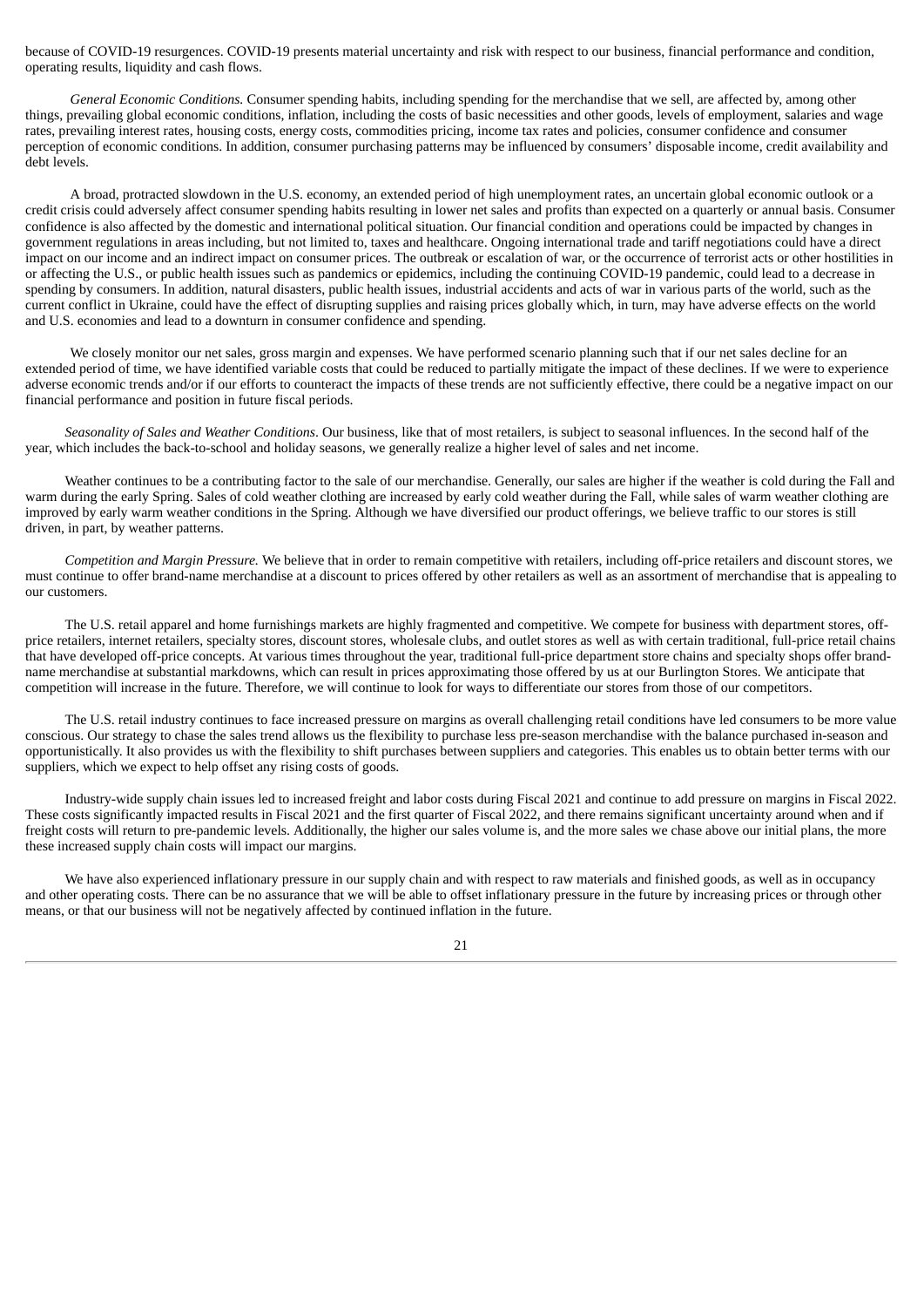#### **Key Performance and Non-GAAP Measures**

We consider numerous factors in assessing our performance. Key performance and non-GAAP measures used by management include net income, Adjusted Net Income, Adjusted EBITDA, Adjusted EBIT, comparable store sales, gross margin, inventory, store payroll and liquidity.

*Net income*. We earned net income of \$16.2 million during the three month period ended April 30, 2022 compared with net income of \$171.0 million during the three month period ended May 1, 2021. This decrease was primarily driven by lower sales, as well as decreased gross margin rate due to industry wide supply chain issues. Refer to the section below entitled "Results of Operations" for further explanation.

*Adjusted Net Income, Adjusted EBITDA and Adjusted EBIT*: Adjusted Net Income, Adjusted EBITDA and Adjusted EBIT are non-GAAP financial measures of our performance.

We define Adjusted Net Income as net income, exclusive of the following items, if applicable: (i) net favorable lease costs; (ii) loss on extinguishment of debt; (iii) impairment charges; (iv) amounts related to certain litigation matters; and (v) other unusual, non-recurring or extraordinary expenses, losses, charges or gains, all of which are tax effected to arrive at Adjusted Net Income.

We define Adjusted EBITDA as net income, exclusive of the following items, if applicable: (i) interest expense; (ii) interest income; (iii) loss on extinguishment of debt; (iv) income tax expense; (v) depreciation and amortization; (vi) impairment charges; (vii) amounts related to certain litigation matters; and (viii) other unusual, non-recurring or extraordinary expenses, losses, charges or gains.

We define Adjusted EBIT as net income, exclusive of the following items, if applicable: (i) interest expense; (ii) interest income; (iii) loss on extinguishment of debt; (iv) income tax expense; (v) impairment charges; (vi) net favorable lease costs; (vii) amounts related to certain litigation matters; and (viii) other unusual, non-recurring or extraordinary expenses, losses, charges or gains.

We present Adjusted Net Income, Adjusted EBITDA and Adjusted EBIT, because we believe they are useful supplemental measures in evaluating the performance of our business and provide greater transparency into our results of operations. In particular, we believe that excluding certain items that may vary substantially in frequency and magnitude from what we consider to be our core operating results are useful supplemental measures that assist investors and management in evaluating our ability to generate earnings and leverage sales, and to more readily compare core operating results between past and future periods.

We believe that these non-GAAP measures provide investors helpful information with respect to our operations and financial condition. Other companies in the retail industry may calculate these non-GAAP measures differently such that our calculation may not be directly comparable.

Adjusted Net Income has limitations as an analytical tool, and should not be considered either in isolation or as a substitute for net income or other data prepared in accordance with GAAP. Among other limitations, Adjusted Net Income does not reflect the following items, net of their tax effect:

- net favorable lease costs;
- losses on extinguishment of debt;
- amounts charged for certain litigation matters:
- impairment charges on long-lived assets; and
- other unusual, non-recurring or extraordinary expenses, losses, charges or gains.

During the three months ended April 30, 2022, Adjusted Net Income decreased \$139.9 million to \$36.1 million compared to the same period in the prior year. This decrease was primarily driven by lower sales, as well as decreased gross margin rate due to industry wide supply chain issues. Refer to the section below entitled "Results of Operations" for further explanation.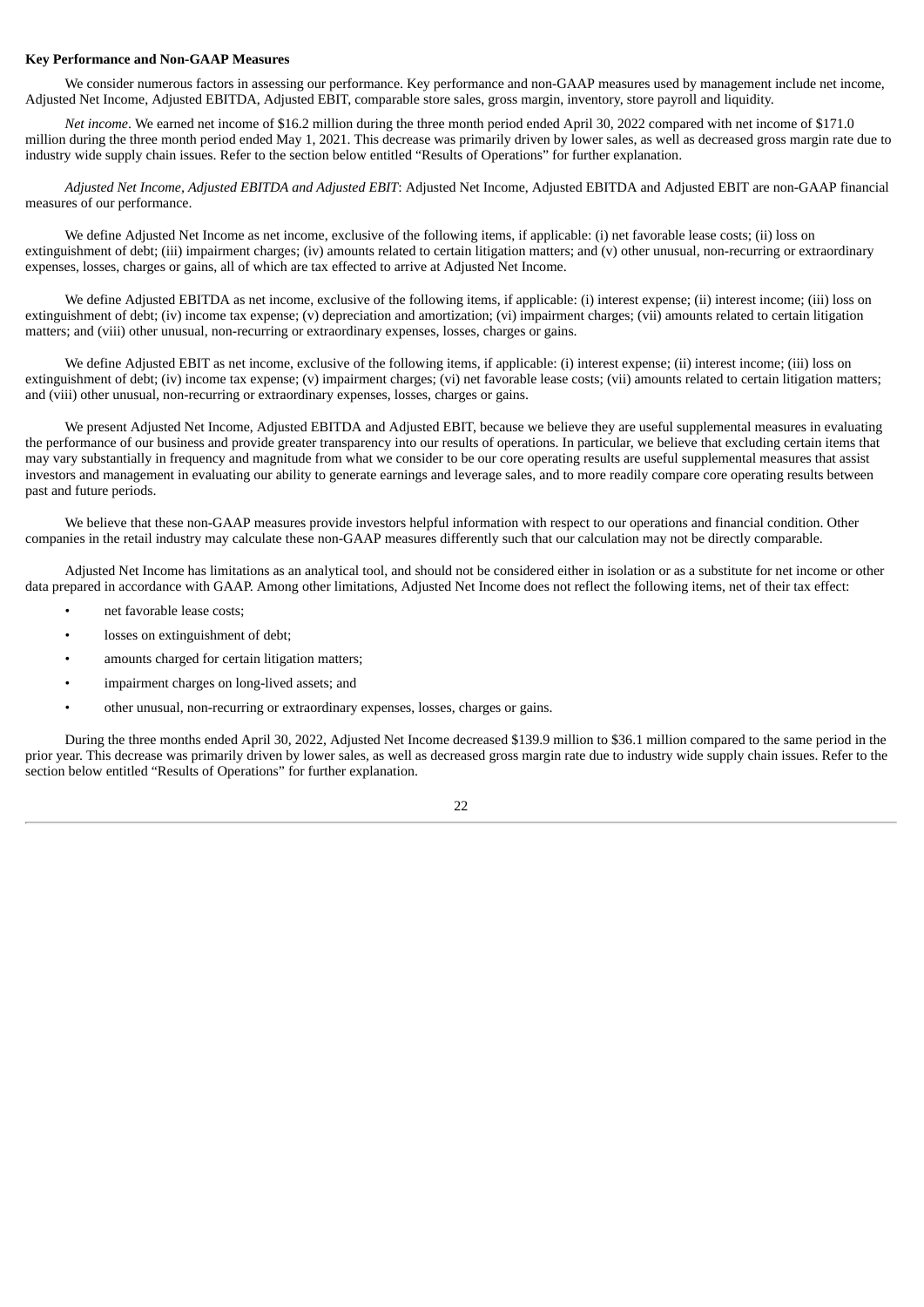The following table shows our reconciliation of net income to Adjusted Net Income for the three months ended April 30, 2022 compared with the three months ended May 1, 2021: *(unaudited)*

|                                                             | (unauanea) |                                             |    |         |
|-------------------------------------------------------------|------------|---------------------------------------------|----|---------|
|                                                             |            | (in thousands)<br><b>Three Months Ended</b> |    |         |
|                                                             |            |                                             |    |         |
|                                                             |            | April 30,                                   |    | May 1,  |
|                                                             |            | 2022                                        |    | 2021    |
| <b>Reconciliation of net income to Adjusted Net Income:</b> |            |                                             |    |         |
| Net income                                                  |            | 16,174                                      | \$ | 171,030 |
| Net favorable lease costs (a)                               |            | 4,702                                       |    | 5,911   |
| Loss on extinguishment of debt (b)                          |            | 14,657                                      |    |         |
| Impairment charges                                          |            | 2,543                                       |    | 777     |
| Litigation matters (c)                                      |            | 5,000                                       |    |         |
| Tax effect $(d)$                                            |            | (7,017)                                     |    | (1,771) |
| <b>Adjusted Net Income</b>                                  |            | 36,059                                      |    | 175,947 |
|                                                             |            |                                             |    |         |

- (a) Net favorable lease cost represents the non-cash expense associated with favorable and unfavorable leases that were recorded as a result of purchase accounting related to the April 13, 2006 Bain Capital acquisition of Burlington Coat Factory Warehouse Corporation (the Merger Transaction). These expenses are recorded in the line item "Selling, general and administrative expenses" in our Condensed Consolidated Statements of Income.
- (b) Amounts relate to the partial repurchases of the \$805.0 million, 2.25% Convertible Senior Notes due 2025 (Convertible Notes).
- (c) Represents amounts charged for certain litigation matters.
- (d) Tax effect is calculated based on the effective tax rates (before discrete items) for the respective periods, adjusted for the tax effect for the impact of items (a) through (c).

Adjusted EBITDA has limitations as an analytical tool, and should not be considered either in isolation or as a substitute for net income or other data prepared in accordance with GAAP. Among other limitations, Adjusted EBITDA does not reflect:

- interest expense on our debt;
- interest income;
- losses on the extinguishment of debt;
- cash requirements for replacement of assets. Although depreciation and amortization are non-cash charges, the assets being depreciated and amortized will likely have to be replaced in the future;
- amounts charged for certain litigation matters;
- impairment charges on long-lived assets;
- income tax expense; and
- other unusual, non-recurring or extraordinary expenses, losses, charges or gains.

During the three months ended April 30, 2022, Adjusted EBITDA decreased \$168.1 million to \$125.4 million compared to the same period in the prior year. This decrease was primarily driven by lower sales, as well as decreased gross margin rate due to industry wide supply chain issues. Refer to the section below entitled "Results of Operations" for further explanation.

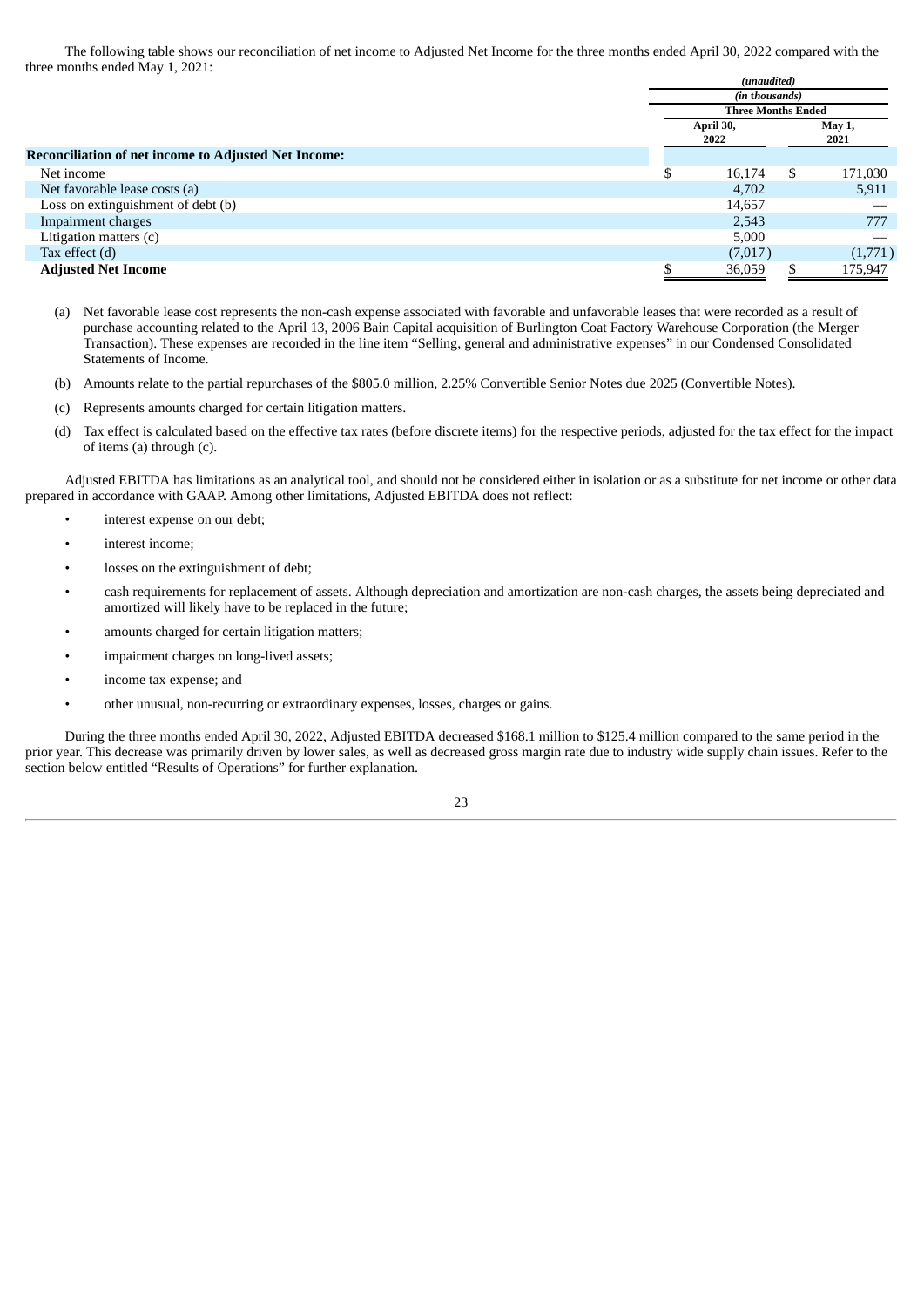The following table shows our reconciliation of net income to Adjusted EBITDA for the three months ended April 30, 2022 compared with the three months ended May 1, 2021: *(unaudited)*

|                                                         | (unauanea) |                                             |     |                |
|---------------------------------------------------------|------------|---------------------------------------------|-----|----------------|
|                                                         |            | (in thousands)<br><b>Three Months Ended</b> |     |                |
|                                                         |            |                                             |     |                |
|                                                         |            | April 30,<br>2022                           |     | May 1,<br>2021 |
| <b>Reconciliation of net income to Adjusted EBITDA:</b> |            |                                             |     |                |
| Net income                                              | \$         | 16.174                                      | \$. | 171,030        |
| Interest expense                                        |            | 14,606                                      |     | 19,599         |
| Interest income                                         |            | (119)                                       |     | (74)           |
| Loss on extinguishment of debt (a)                      |            | 14,657                                      |     |                |
| Litigation matters (b)                                  |            | 5,000                                       |     |                |
| Depreciation and amortization (c)                       |            | 71,006                                      |     | 61,521         |
| Impairment charges                                      |            | 2,543                                       |     | 777            |
| Income tax expense                                      |            | 1,533                                       |     | 40,637         |
| <b>Adjusted EBITDA</b>                                  |            | 125,400                                     |     | 293,490        |

- (a) Amounts relate to the partial repurchases of the Convertible Notes.
- (b) Represents amounts charged for certain litigation matters.
- (c) Includes \$4.7 million and \$5.9 million of favorable lease cost included in the line item "Selling, general and administrative expenses" in our Condensed Consolidated Statements of Income for the three months ended April 30, 2022 and three months ended May 1, 2021, respectively. Net favorable lease cost represents the non-cash expense associated with favorable and unfavorable leases that were recorded as a result of the Merger Transaction.

Adjusted EBIT has limitations as an analytical tool, and should not be considered either in isolation or as a substitute for net income or other data prepared in accordance with GAAP. Among other limitations, Adjusted EBIT does not reflect:

- interest expense on our debt;
- interest income:
- losses on the extinguishment of debt;
- net favorable lease cost;
- amounts charged for certain litigation matters;
- impairment charges on long-lived assets;
- income tax expense; and
- other unusual, non-recurring or extraordinary expenses, losses, charges or gains.

During the three months ended April 30, 2022, Adjusted EBIT decreased \$178.8 million to \$59.1 million compared to the same period in the prior year. This decrease was primarily driven by lower sales, as well as decreased gross margin rate due to industry wide supply chain issues. Refer to the section below entitled "Results of Operations" for further explanation.

The following table shows our reconciliation of net income to Adjusted EBIT for the three months ended April 30, 2022 compared with the three months ended May 1, 2021:

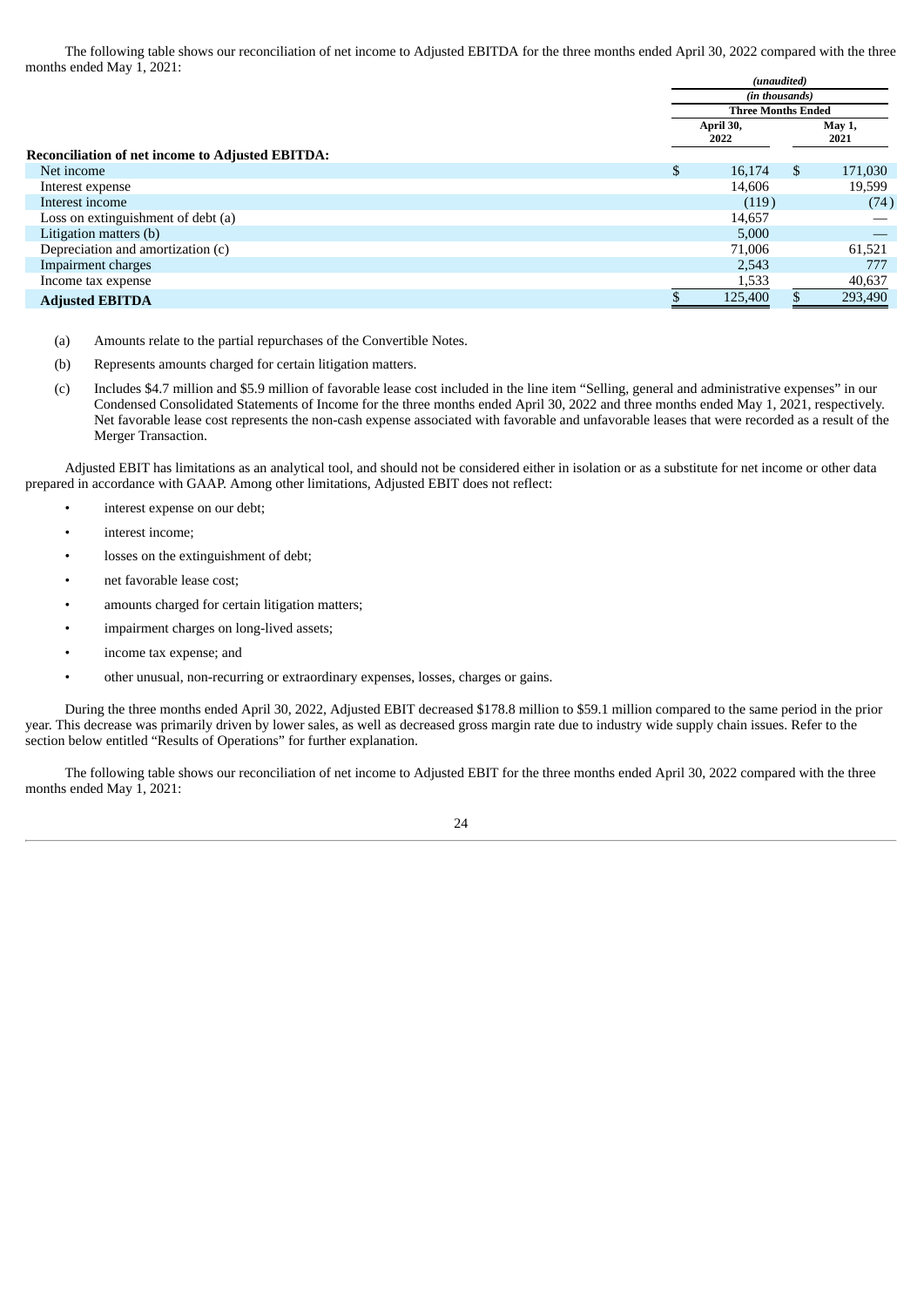|                                                       |           | (unaudited)               |               |               |  |
|-------------------------------------------------------|-----------|---------------------------|---------------|---------------|--|
|                                                       |           | (in thousands)            |               |               |  |
|                                                       |           | <b>Three Months Ended</b> |               |               |  |
|                                                       | April 30, |                           |               | <b>May 1,</b> |  |
|                                                       |           | 2022                      |               | 2021          |  |
| <b>Reconciliation of net income to Adjusted EBIT:</b> |           |                           |               |               |  |
| Net income                                            | \$        | 16,174                    | <sup>\$</sup> | 171,030       |  |
| Interest expense                                      |           | 14,606                    |               | 19,599        |  |
| Interest income                                       |           | (119)                     |               | (74)          |  |
| Loss on extinguishment of debt (a)                    |           | 14,657                    |               |               |  |
| Net favorable lease costs (b)                         |           | 4,702                     |               | 5,911         |  |
| Impairment charges                                    |           | 2,543                     |               | 777           |  |
| Litigation matters (c)                                |           | 5,000                     |               |               |  |
| Income tax expense                                    |           | 1,533                     |               | 40,637        |  |
| <b>Adjusted EBIT</b>                                  |           | 59,096                    |               | 237,880       |  |

- (a) Amounts relate to the partial repurchases of the Convertible Notes.
- (b) Net favorable lease cost represents the non-cash expense associated with favorable and unfavorable leases that were recorded as a result of the Merger Transaction. These expenses are recorded in the line item "Selling, general and administrative expenses" in our Condensed Consolidated Statements of Income.
- (c) Represents amounts charged for certain litigation matters.

*Comparable Store Sales.* Comparable store sales measure performance of a store during the current reporting period against the performance of the same store in the corresponding period of a prior year. Due to the impact of the COVID-19 pandemic, including the temporary closing of all stores during Fiscal 2020, we are using Fiscal 2019 as the comparable previous year period when calculating comparable store sales for Fiscal 2021. The method of calculating comparable store sales varies across the retail industry. As a result, our definition of comparable store sales may differ from other retailers.

For Fiscal 2022, we define comparable store sales as merchandise sales of those stores commencing on the first day of the fiscal month one year after the end of their grand opening activities, which normally conclude within the first two months of operations. If a store is closed for seven or more days during a month, our policy is to remove that store from our calculation of comparable stores sales for any such month, as well as during the month(s) of their grand re-opening activities. The change in our comparable store sales was as follows:

|                | <b>Three Months Ended</b> |
|----------------|---------------------------|
| April 30, 2022 | $-18%$                    |
| May 1, 2021    | 20%                       |

Various factors affect comparable store sales, including, but not limited to, weather conditions, current economic conditions, the timing of our releases of new merchandise and promotional events, the general retail sales environment, consumer preferences and buying trends, changes in sales mix among distribution channels, competition, and the success of marketing programs.

*Gross Margin.* Gross margin is the difference between net sales and the cost of sales. Our cost of sales and gross margin may not be comparable to those of other entities, since some entities may include all of the costs related to their buying and distribution functions, certain store-related costs and other costs, in cost of sales. We include certain of these costs in the line items "Selling, general and administrative expenses" and "Depreciation and amortization" in our Condensed Consolidated Statements of Income. We include in our "Cost of sales" line item all costs of merchandise (net of purchase discounts and certain vendor allowances), inbound freight, distribution center outbound freight and certain merchandise acquisition costs, primarily commissions and import fees.

Gross margin as a percentage of net sales decreased to 41.0% during the three month period ended April 30, 2022, compared with 43.3% during the three month period ended May 1, 2021, driven primarily by industry-wide supply chain issues that have led to increased freight and labor costs. Product sourcing costs, which are included in selling, general and administrative expenses, increased approximately 180 basis points as a percentage of net sales.

*Inventory.* Inventory at April 30, 2022 increased to \$1,257.1 million compared with \$767.6 million at May 1, 2021. The increase was attributable primarily to increased reserve inventory, which was 50% of total inventory as of April 30, 2022, compared with 35% as of May 1, 2021 (a 128% increase on a dollar basis), as well as 82 net new stores opened since the end of the first quarter of Fiscal 2021 and a 2% increase in comparable store inventory.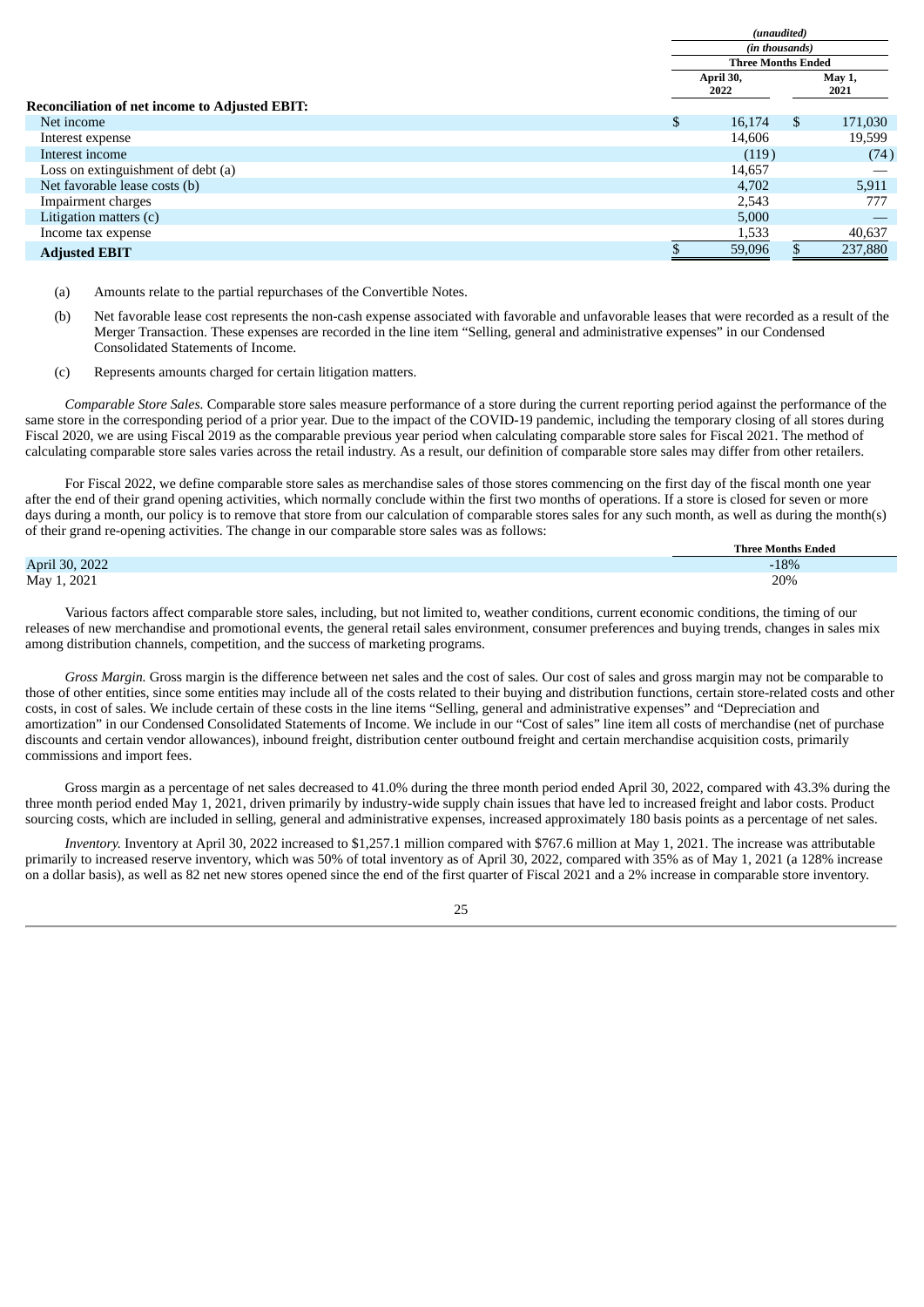Reserve inventory includes all inventory that is being stored for release either later in the season, or in a subsequent season. We intend to use our reserve merchandise to effectively chase sales trends. Inventory at January 29, 2022 was \$1,021.0 million.

In order to better serve our customers and maximize sales, we continue to refine our merchandising mix and inventory levels within our stores. By appropriately managing our inventories, we believe we will be better able to deliver a continual flow of fresh merchandise to our customers.

*Store Payroll as a Percentage of Net Sales.* Store payroll as a percentage of net sales measures our ability to manage our payroll in accordance with increases or decreases in net sales. The method of calculating store payroll varies across the retail industry. As a result, our store payroll as a percentage of net sales may differ from other retailers. We define store payroll as regular and overtime payroll for all store personnel as well as regional and territory personnel, exclusive of payroll charges related to corporate and warehouse employees. Store payroll as a percentage of net sales was 8.1% during the three month period ended April 30, 2022, compared with 7.8% during the three month period ended May 1, 2021.

*Liquidity.* Liquidity measures our ability to generate cash. Management measures liquidity through cash flow, which is the measure of cash generated from or used in operating, financing, and investing activities. Cash and cash equivalents, including restricted cash and cash equivalents, decreased \$464.0 million during the three months ended April 30, 2022, compared with an increase of \$150.3 million during the three months ended May 1, 2021. Refer to the section below entitled "Liquidity and Capital Resources" for further explanation.

### **Results of Operations**

The following table sets forth certain items in the Condensed Consolidated Statements of Income as a percentage of net sales for the three months ended April 30, 2022 and the three months ended May 1, 2021.

|                                              | <b>Percentage of Net Sales</b> |        |  |
|----------------------------------------------|--------------------------------|--------|--|
|                                              | <b>Three Months Ended</b>      |        |  |
|                                              | April 30,                      | May 1, |  |
|                                              | 2022                           | 2021   |  |
| Net sales                                    | 100.0%                         | 100.0% |  |
| Other revenue                                | 0.2                            | 0.1    |  |
| Total revenue                                | 100.2                          | 100.1  |  |
| Cost of sales                                | 59.0                           | 56.7   |  |
| Selling, general and administrative expenses | 35.3                           | 30.3   |  |
| Depreciation and amortization                | 3.4                            | 2.6    |  |
| Impairment charges - long-lived assets       | 0.1                            | 0.0    |  |
| Other income - net                           | (0.2)                          | (0.1)  |  |
| Loss on extinguishment of debt               | 0.8                            |        |  |
| Interest expense                             | 0.8                            | 0.9    |  |
| Total costs and expenses                     | 99.2                           | 90.4   |  |
| Income before income tax expense             | 1.0                            | 9.7    |  |
| Income tax expense                           | 0.1                            | 1.9    |  |
| Net income                                   | $0.9\%$                        | 7.8%   |  |

## **Three Month Period Ended April 30, 2022 Compared With the Three Month Period Ended May 1, 2021**

## *Net sales*

Net sales decreased approximately \$265.0 million, or 12.1%, to \$1,925.6 million during the first quarter of Fiscal 2022, primarily driven by a decrease of 18% in comparable stores sales during the first quarter of Fiscal 2022, primarily due to government stimulus payments during the first quarter of Fiscal 2021, as well as lower than optimal inventory levels early in the first quarter of Fiscal 2022.

#### *Cost of sales*

Cost of sales as a percentage of net sales increased to 59.0% during the first quarter of Fiscal 2022, compared to 56.7% during the first quarter of Fiscal 2021. This increase is related to industry-wide supply chain issues that have led to increased freight and labor costs. On a dollar basis, cost of sales decreased \$105.2 million, or 8.5%, primarily driven by our overall decrease in sales. Product sourcing costs, which are included in selling, general and administrative expenses, increased approximately 180 basis points as a percentage of net sales.

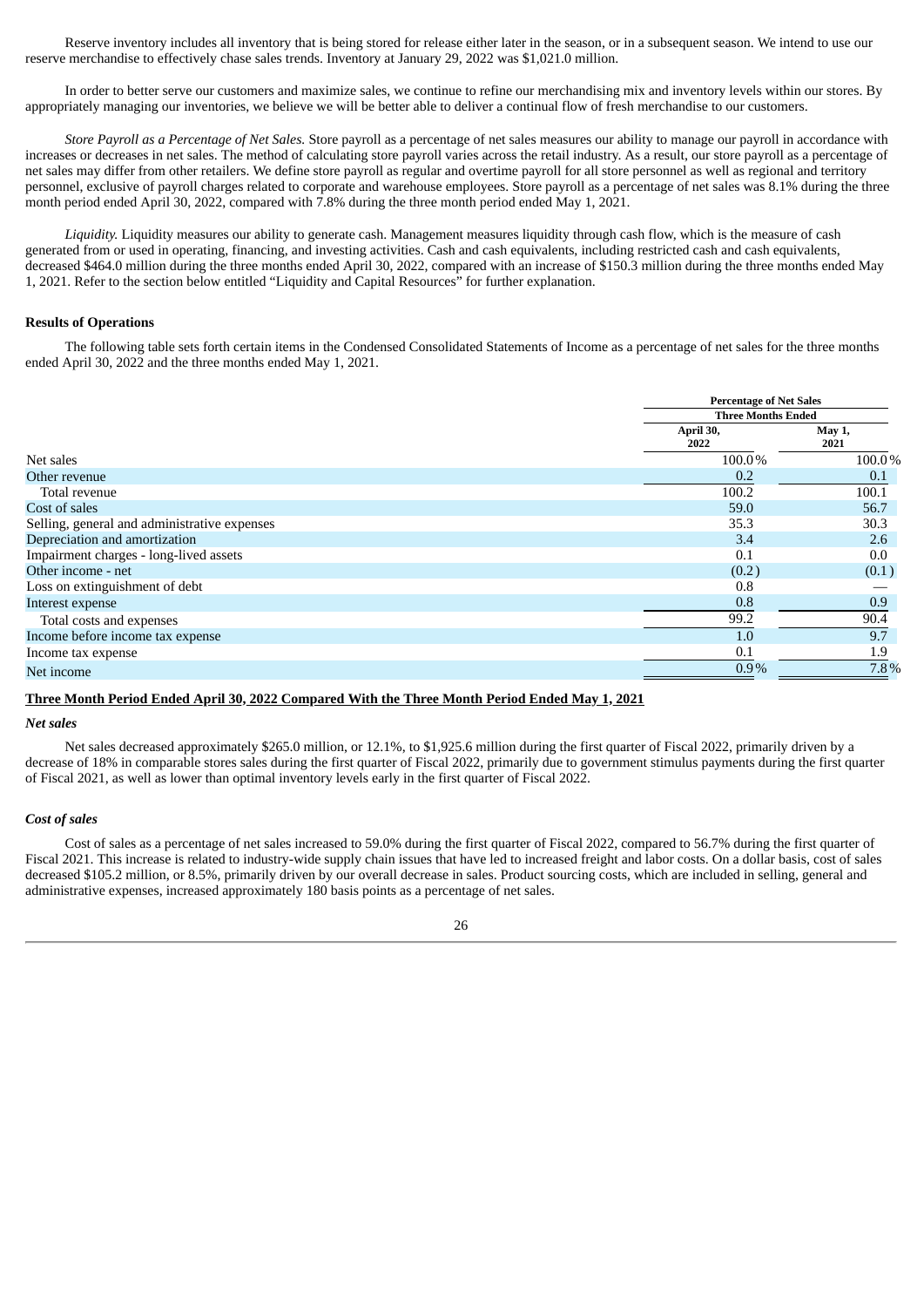#### *Selling, general and administrative expenses*

The following table details selling, general and administrative expenses for the three month period ended April 30, 2022 compared with the three month period ended May 1, 2021.

|                                                    | (in millions)             |                   |                                      |                |                                      |                    |           |  |
|----------------------------------------------------|---------------------------|-------------------|--------------------------------------|----------------|--------------------------------------|--------------------|-----------|--|
|                                                    | <b>Three Months Ended</b> |                   |                                      |                |                                      |                    |           |  |
|                                                    |                           | April 30,<br>2022 | Percentage<br>ot<br><b>Net Sales</b> | May 1,<br>2021 | Percentage<br>0Ì<br><b>Net Sales</b> | <b>\$ Variance</b> | % Change  |  |
| Store related costs                                |                           | 407.1             | $21.1\%$ \$                          | 411.4          | $18.8\%$ \$                          | (4.3)              | $(1.0)\%$ |  |
| Product sourcing costs                             |                           | 157.3             | 8.2                                  | 140.5          | 6.4                                  | 16.8               | 12.0      |  |
| Corporate costs                                    |                           | 78.0              | 4.1                                  | 75.9           | 3.5 <sub>l</sub>                     | 2.1                | 2.8       |  |
| Marketing and strategy costs                       |                           | 14.0              | 0.7                                  | 12.3           | 0.6                                  | 1.7                | 13.8      |  |
| Other selling, general and administrative expenses |                           | 23.9              | 1.2                                  | 24.7           | 1.0                                  | (0.8)              | (3.2)     |  |
| Selling, general and administrative expenses       |                           | 680.3             | $35.3\%$ \$                          | 664.8          | $30.3\%$ \$                          | 15.5               | $2.3\%$   |  |

The increase in selling, general and administrative expenses as a percentage of net sales was primarily driven by deleverage on store related costs and increased product sourcing costs. On a dollar basis, the increase in selling, general and administrative expenses was primarily driven by increases in product sourcing costs and occupancy costs, partially offset by a decrease in incentive compensation and store payroll costs.

## *Depreciation and amortization*

Depreciation and amortization expense amounted to \$66.3 million during the first quarter of Fiscal 2022 compared with \$55.6 million during the first quarter of Fiscal 2021. The increase in depreciation and amortization expense was primarily driven by capital expenditures related to our new and noncomparable stores.

## *Impairment charges – long-lived assets*

Impairment charges on long-lived assets were \$2.5 million during the first quarter of Fiscal 2022, related to one owned store expected to be sold below net carrying value, and unrecoverable fixed assets at two relocating stores. Impairment charges on long-lived assets were \$0.8 million during the first quarter of Fiscal 2021, related to store-level assets at one store.

The recoverability assessment related to these store-level assets requires various judgments and estimates, including estimates related to future revenues, gross margin rates, store expenses and other assumptions. We base these estimates upon our past and expected future performance. We believe our estimates are appropriate in light of current market conditions. However, future impairment charges could be required if we do not achieve our current revenue or cash flow projections for each store. Refer to Note 6, "Fair Value Measurements," for further discussion regarding impairment charges.

## *Loss on Extinguishment of Debt*

During the first quarter of Fiscal 2022, we entered into separate, privately negotiated exchange agreements (Exchange Agreements) with certain holders of the Convertible Notes. Under the terms of the Exchange Agreements, the holders exchanged \$64.6 million in aggregate principal amount of Convertible Notes held by them for \$78.2 million in cash. These exchanges resulted in aggregate pre-tax debt extinguishment charges of \$14.7 million.

#### *Interest expense*

Interest expense improved \$5.0 million during the first quarter of Fiscal 2022 to \$14.6 million, compared to the same period in the prior year. The decrease was driven by the redemption in full of the \$300.0 million 6.25% Senior Secured Notes due 2025 (Secured Notes) and repurchase of \$297.3 million of Convertible Notes since the end of the first quarter of Fiscal 2021, partially offset by the increase in LIBOR rates on our Term Loan Facility.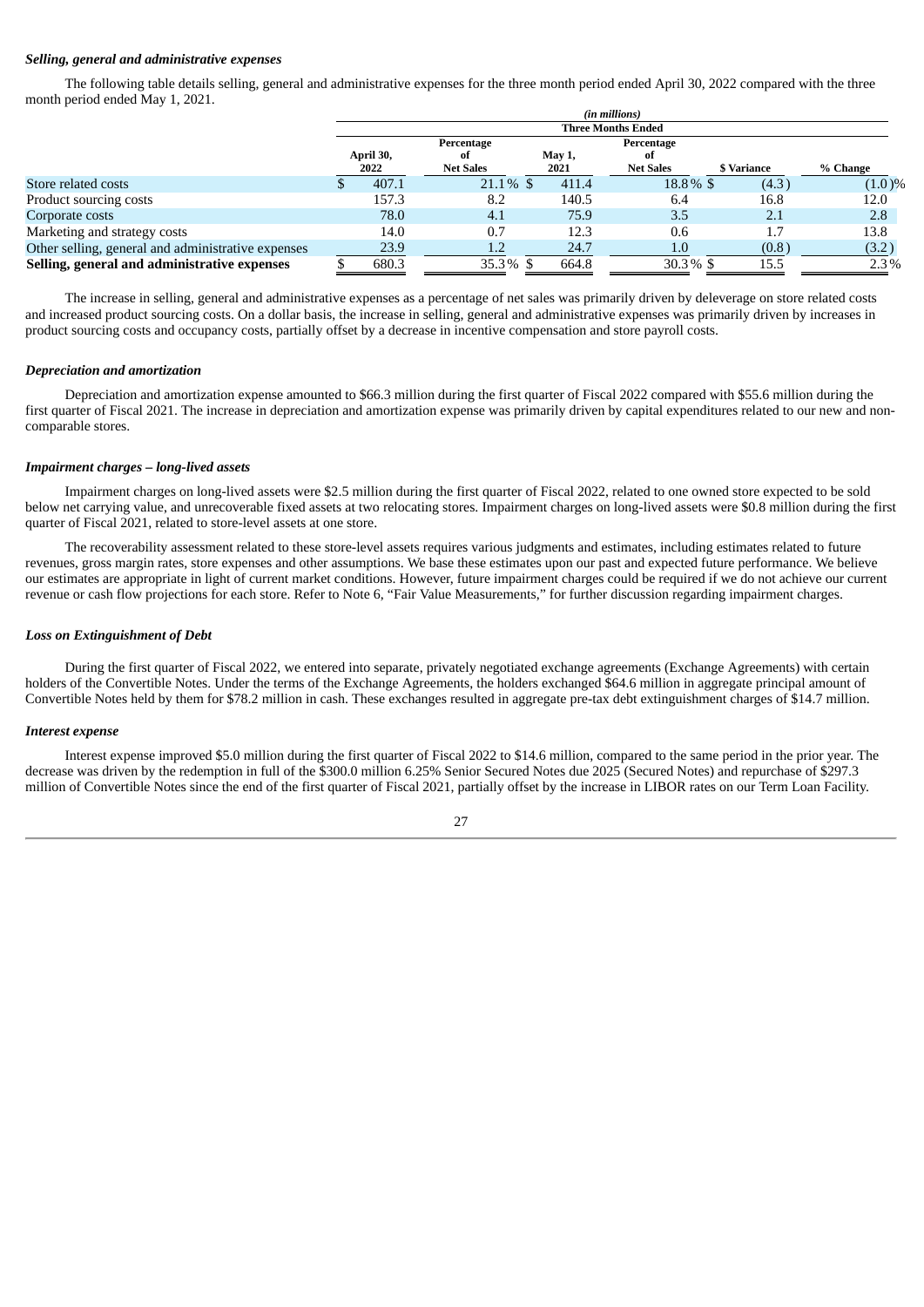The average interest rates and average balances related to our variable rate debt for the first quarter of Fiscal 2022 compared with the first quarter of Fiscal 2021, are summarized in the table below:

|                                                        | <b>Three Months Ended</b> |  |           |  |  |
|--------------------------------------------------------|---------------------------|--|-----------|--|--|
|                                                        | April 30,                 |  | $M$ ay 1, |  |  |
|                                                        | 2022                      |  | 2021      |  |  |
| Average balance – ABL Line of Credit (in millions)     |                           |  |           |  |  |
| Average interest rate – ABL Line of Credit             |                           |  |           |  |  |
| Average balance – Term Loan Facility (in millions) (a) | 955.8                     |  | 961.4     |  |  |
| Average interest rate – Term Loan Facility             | 2.3%                      |  | 1.9%      |  |  |

(a) Excludes original issue discount.

#### *Income tax expense*

Income tax expense was \$1.5 million during the first quarter of Fiscal 2022 compared with income tax expense of \$40.6 million during the first quarter of Fiscal 2021. The effective tax rate for the first quarter of Fiscal 2022 was 8.7% compared with 19.2% during the first quarter of Fiscal 2021. The decrease in income tax expense in the first quarter of Fiscal 2022 was a result of lower pre-tax income. The decrease in effective tax rate is due to favorable permanent items having a greater impact as a result of the lower pretax income compared to the prior year.

At the end of each interim period we are required to determine the best estimate of our annual effective tax rate and then apply that rate in providing for income taxes on a current year-to-date (interim period) basis. Use of this methodology during the first quarter of Fiscal 2022 resulted in an annual effective income tax rate of approximately 27% (before discrete items) as our best estimate.

#### *Net income*

We earned net income of \$16.2 million for the first quarter of Fiscal 2022 compared with \$171.0 million for the first quarter of Fiscal 2021. This decrease was primarily driven by lower sales, as well as decreased gross margin rate due to industry wide supply chain issues.

## **Liquidity and Capital Resources**

Our ability to satisfy interest payment and future principal payment obligations on our outstanding debt will depend largely on our future performance which, in turn, is subject to prevailing economic conditions and to financial, business and other factors beyond our control. If we do not have sufficient cash flow to service interest payment and future principal payment obligations on our outstanding indebtedness and if we cannot borrow or obtain equity financing to satisfy those obligations, our business and results of operations will be materially adversely affected. We cannot be assured that any replacement borrowing or equity financing could be successfully completed on terms similar to our current financing agreements, or at all.

We completed several debt transactions in order to facilitate increased financial flexibility. On June 11, 2021, we redeemed the full \$300.0 million aggregate principal amount of the Secured Notes. The redemption price of the Secured Notes was \$323.7 million, plus accrued and unpaid interest to, but not including, the date of redemption. Additionally, we repurchased \$232.7 million of principal on the Convertible Notes during Fiscal 2021. During the first quarter of Fiscal 2022, we repurchased an additional \$64.6 million of principal on the Convertible Notes

We believe that cash generated from operations, along with our existing cash and our ABL Line of Credit, will be sufficient to fund our expected cash flow requirements and planned capital expenditures for at least the next twelve months as well as the foreseeable future. However, there can be no assurance that we would be able to offset declines in our comparable store sales with savings initiatives in the event that the economy declines.

As market conditions warrant, we may, from time to time, repurchase our outstanding debt securities in the open market, in privately negotiated transactions, by tender offer, by exchange transaction or otherwise. Such repurchases, if any, will depend on prevailing market conditions, our liquidity and other factors and may be commenced or suspended at any time. The amounts involved and total consideration paid may be material.

## Cash Flow for the Three Month Period Ended April 30, 2022 Compared With the Three Month Period Ended May 1, 2021

We used \$464.0 million of cash during the three month period ended April 30, 2022 compared with net proceeds of \$150.3 million during the three month period ended May 1, 2021.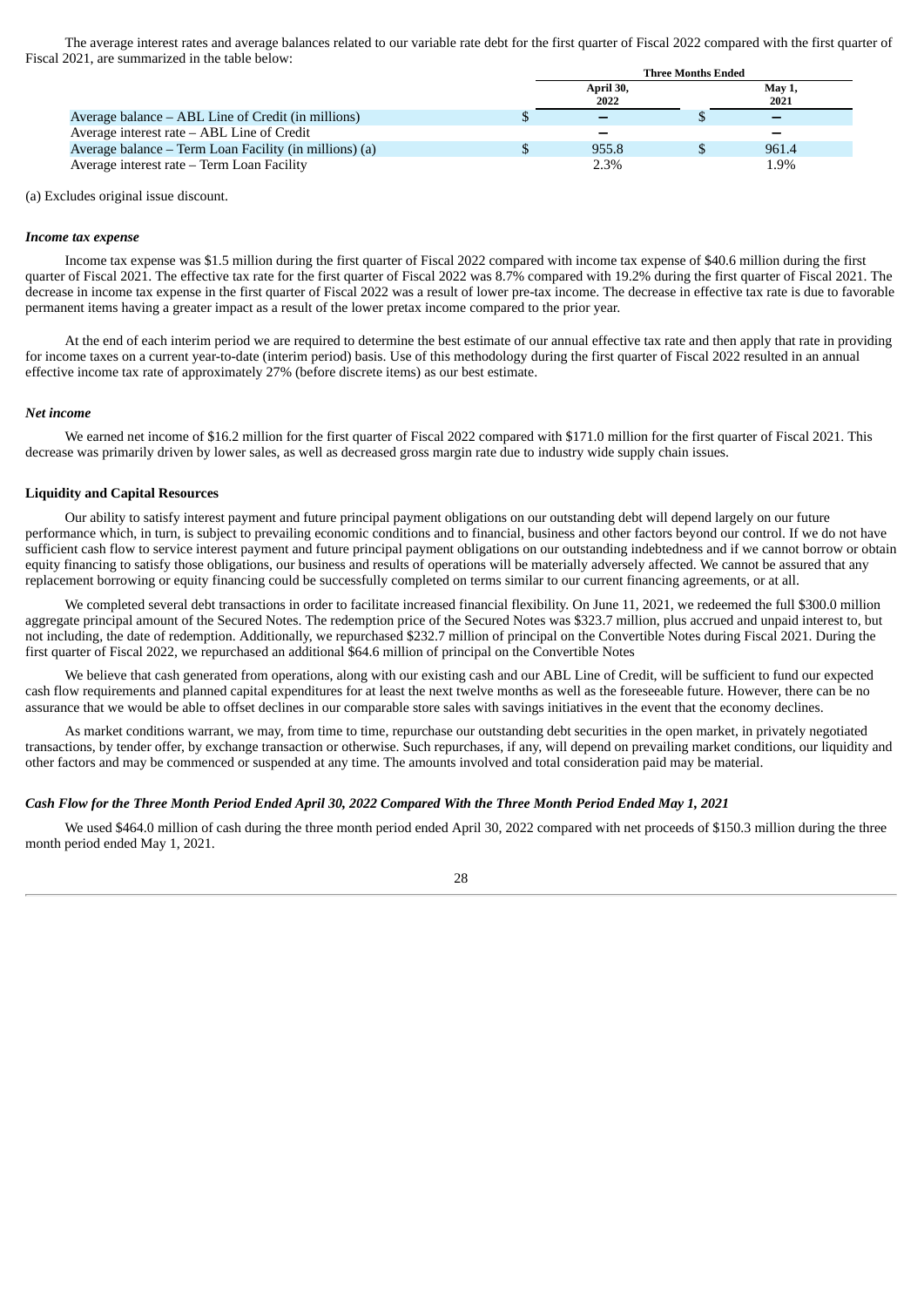Net cash used in operating activities amounted to \$172.3 million during the three month period ended April 30, 2022, compared with net cash provided of \$223.4 million during the three month period ended May 1, 2021. The decrease in our operating cash flows was primarily driven by lower sales and decreased gross margin rate, as well as changes in working capital, primarily increased inventory.

Net cash used in investing activities was \$107.0 million during the three month period ended April 30, 2022 compared with \$71.8 million during the three month period ended May 1, 2021. This change was primarily the result of an increase in capital expenditures related to our stores (new stores, remodels and other store expenditures).

Net cash used in financing activities was \$184.8 million during the three month period ended April 30, 2022 compared with \$1.3 million during the three month period ended May 1, 2021. This change was primarily driven by our partial repurchase of the Convertible Notes for \$78.2 million in cash, inclusive of third party fees during the first quarter of Fiscal 2022. Additionally, this change was driven by our repurchase of shares of common stock for \$99.1 million under our share repurchase program during the first quarter of Fiscal 2022.

Changes in working capital also impact our cash flows. Working capital equals current assets (exclusive of restricted cash) minus current liabilities. We had working capital at April 30, 2022 of \$445.2 million compared with \$1,002.8 million at May 1, 2021. The decrease in working capital was primarily due to a decrease in cash and cash equivalents due to payments on the Convertible Notes and Secured Notes, partially offset by an increase to the inventory balance. We had working capital at January 29, 2022 of \$593.4 million.

#### *Capital Expenditures*

For the three month period ended April 30, 2022, cash spend for capital expenditures, net of \$7.2 million of landlord allowances, amounted to \$99.7 million.

We estimate that we will spend approximately \$730 million, net of approximately \$15 million of landlord allowances, in capital expenditures during Fiscal 2022, including approximately \$255 million, net of the previously mentioned landlord allowances, for store expenditures (new stores, remodels and other store expenditures). In addition, we estimate that we will spend approximately \$290 million to support our supply chain initiatives, with the remaining capital used to support our information technology and other business initiatives.

#### *Share Repurchase Program*

On August 18, 2021, our Board of Directors authorized the repurchase of up to \$400.0 million of common stock, which is authorized to be executed through August 2023. This repurchase program is funded using our available cash and borrowings on our ABL Line of Credit.

On February 16, 2022, our Board of Directors authorized the repurchase of up to an additional \$500.0 million of common stock, which is authorized to be executed through February 2024.

During the first quarter of Fiscal 2022, we repurchased 512,905 shares of common stock for \$99.1 million under this repurchase program. As of April 30, 2022, we had \$550.9 million remaining under our share repurchase authorization.

We are authorized to repurchase shares of our outstanding common stock from time to time on the open market or in privately negotiated transactions under our repurchase program. The timing and amount of stock repurchases will depend on a variety of factors, including the market conditions as well as corporate and regulatory considerations. Our share repurchase program may be suspended, modified or discontinued at any time, and we have no obligation to repurchase any amount of our common stock under the program.

#### *Dividends*

We currently do, and intend to continue to, retain all available funds and any future earnings to fund all of the Company's capital expenditures, business initiatives, and to support any potential opportunistic capital structure initiatives. Therefore, at this time, we do not anticipate paying cash dividends in the near term. Our ability to pay dividends on our common stock will be limited by restrictions on the ability of our subsidiaries to pay dividends or make distributions under the terms of current and any future agreements governing our indebtedness. Any future determination to pay dividends will be at the discretion of our Board of Directors, subject to

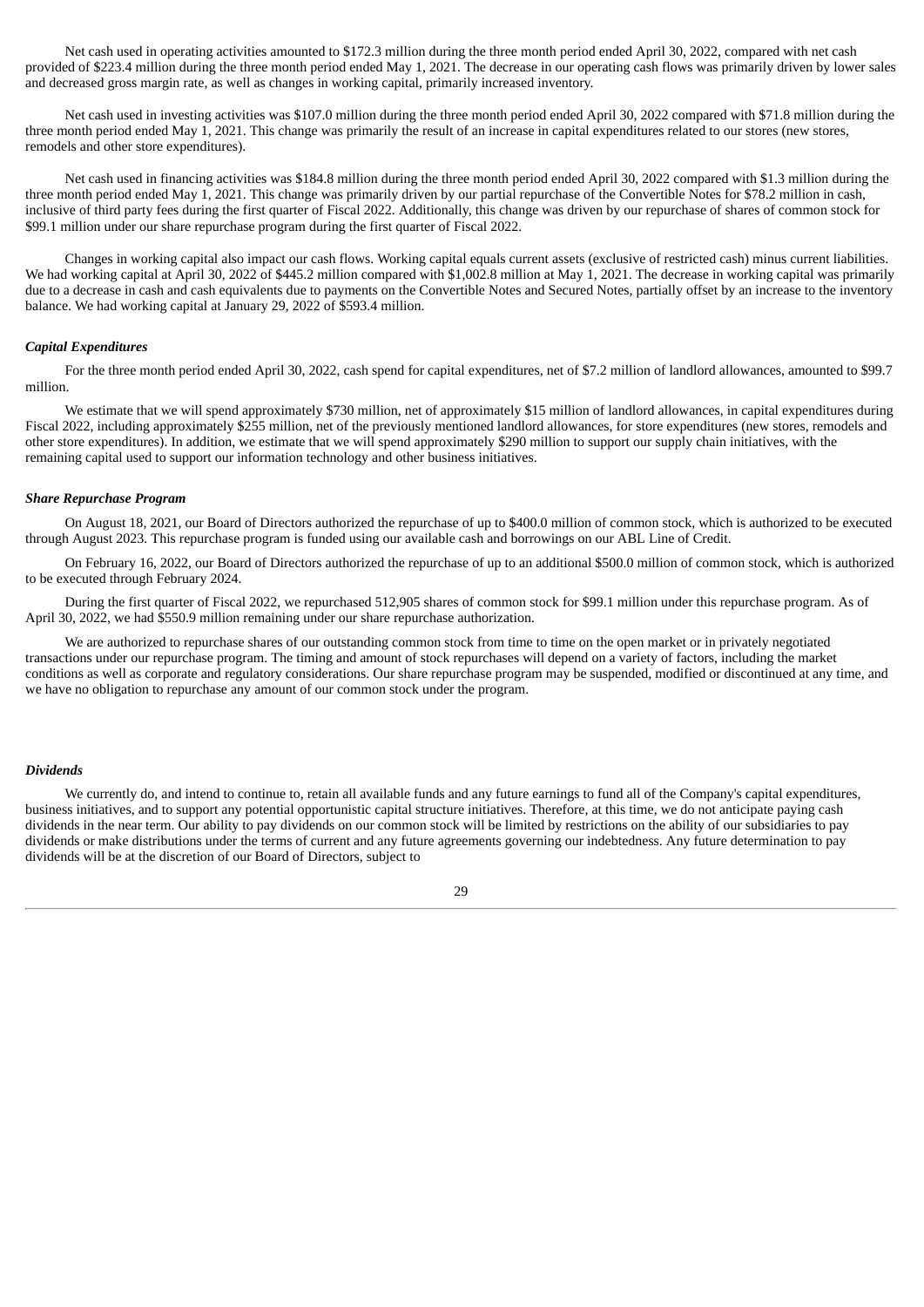compliance with covenants in our current and future agreements governing our indebtedness, and will depend upon our results of operations, financial condition, capital requirements and other factors that our Board of Directors deems relevant.

In addition, since we are a holding company, substantially all of the assets shown on our Condensed Consolidated Balance Sheets are held by our subsidiaries. Accordingly, our earnings, cash flow and ability to pay dividends are largely dependent upon the earnings and cash flows of our subsidiaries and the distribution or other payment of such earnings to us in the form of dividends.

#### *Operational Growth*

During the three month period ended April 30, 2022, we opened 33 new stores, inclusive of five relocations, and closed two stores, exclusive of the aforementioned relocations, bringing our store count as of April 30, 2022 to 866 stores. During Fiscal 2022, we plan to open 90 net new stores, which includes approximately 120 gross new stores, along with approximately 30 store relocations and closings.

We have identified numerous market opportunities that we believe will allow us to operate 2,000 stores over the long-term. We believe that our ability to find satisfactory locations for our stores is essential for the continued growth of our business. The opening of stores generally is contingent upon a number of factors including, but not limited to, the availability of desirable locations with suitable structures and the negotiation of acceptable lease terms. There can be no assurance, however, that we will be able to find suitable locations for new stores or that we will be able to open the number of new stores presently planned, even if such locations are found and acceptable lease terms are obtained. Assuming that appropriate locations are identified, we believe that we will be able to execute our growth strategy without significantly impacting our current stores.

#### *Debt and Hedging*

As of April 30, 2022, our obligations, inclusive of original issue discount, include \$948.5 million under our Term Loan Facility, \$507.7 million of Convertible Notes and no outstanding borrowings on our ABL Line of Credit. Our debt obligations also include \$42.8 million of finance lease obligations as of April 30, 2022.

#### *Term Loan Facility*

On June 24, 2021, Burlington Coat Factory Warehouse Corporation, an indirect subsidiary of the Company (BCFWC), entered into Amendment No. 9 (the Ninth Amendment) to the Term Loan Credit Agreement governing the Term Loan Facility. The Ninth Amendment, among other things, extended the maturity date from November 17, 2024 to June 24, 2028, and changed the interest rate margins applicable to the Term Loan Facility from 0.75% to 1.00%, in the case of prime rate loans, and from 1.75% to 2.00%, in the case of LIBOR loans, with a 0.00% LIBOR floor. Refer to Note 4, "Long Term Debt," for further discussion regarding our debt transactions.

At April 30, 2022, our borrowing rate related to the Term Loan Facility was 2.8%.

## *ABL Line of Credit*

At April 30, 2022, we had \$597.5 million available under the ABL Line of Credit. There were no borrowings on the ABL Line of Credit during the three month period ended April 30, 2022.

#### *Convertible Notes*

On April 16, 2020, we issued \$805.0 million of Convertible Notes. The Convertible Notes have an initial conversion rate of 4.5418 shares per \$1,000 principal amount of Convertible Notes (equivalent to an initial conversion price of approximately \$220.18 per share of the Company's common stock), subject to adjustment if certain events occur.

The Convertible Notes are general unsecured obligations of the Company. The Convertible Notes bear interest at a rate of 2.25% per year, payable semi-annually in cash, in arrears on April 15 and October 15 of each year, beginning on October 15, 2020. The Convertible Notes will mature on April 15, 2025, unless earlier converted, redeemed or repurchased.

During Fiscal 2021, we entered into separate, privately negotiated exchange agreements with certain holders of the Convertible Notes. Under the terms of these exchange agreements, the holders exchanged \$232.7 million in aggregate principal amount of Convertible Notes held by them for a combination of an aggregate of \$199.8 million in cash and 513,991 shares of our common stock. These exchanges resulted in aggregate pre-tax debt extinguishment charges of \$124.6 million in Fiscal 2021.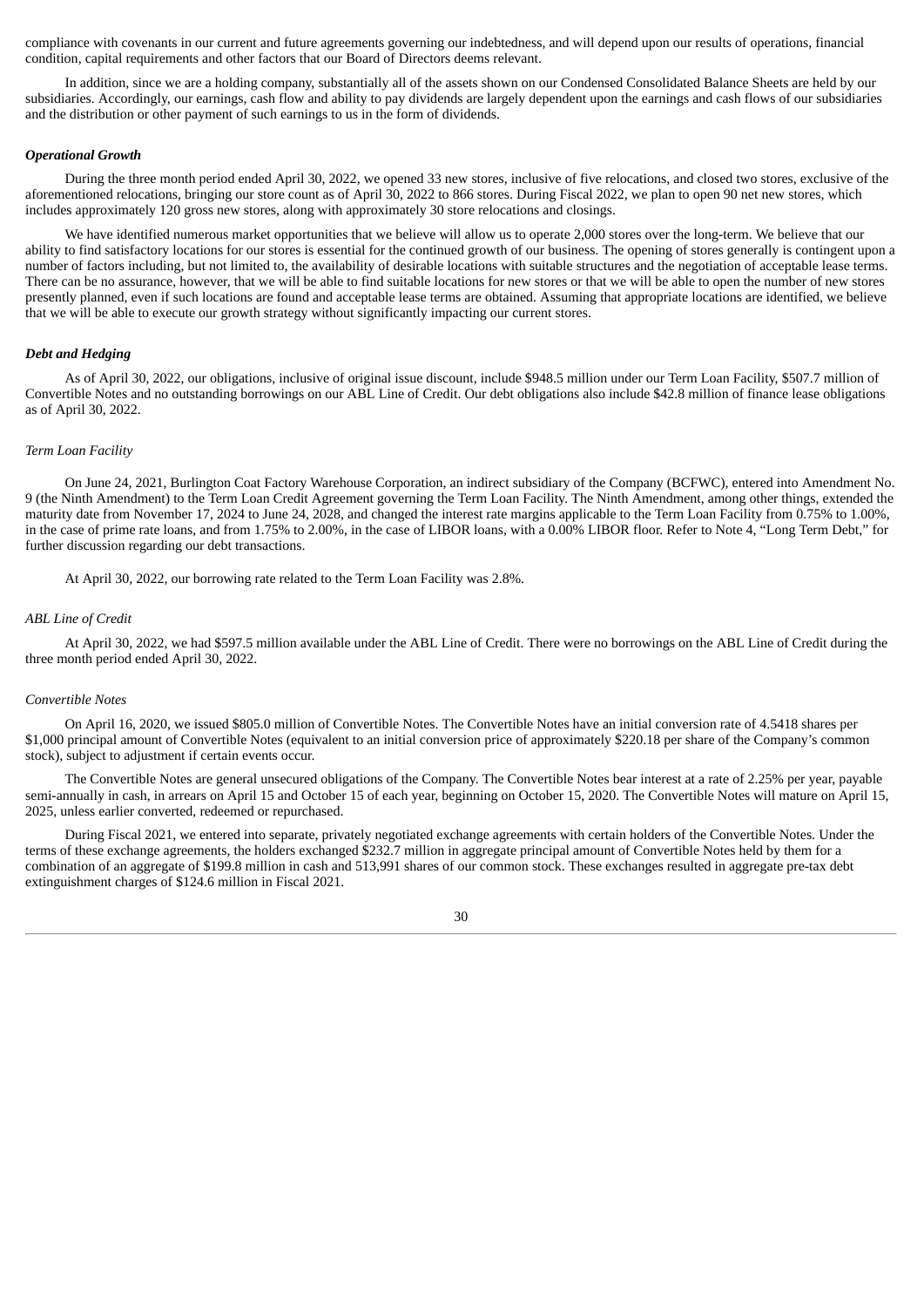During the first quarter of Fiscal 2022, we entered into separate, privately negotiated exchange agreements with certain holders of the Convertible Notes. Under the terms of the exchange agreements, the holders exchanged \$64.6 million in aggregate principal amount of Convertible Notes held by them for \$78.2 million in cash. These exchanges resulted in aggregate pre-tax debt extinguishment charges of \$14.7 million.

## *Secured Notes*

On April 16, 2020, BCFWC, issued \$300.0 million of Secured Notes. The Secured Notes are senior, secured obligations of BCFWC, and interest was payable semiannually in cash at a rate of 6.25% per annum on April 15 and October 15 of each year, beginning on October 15, 2020. The Secured Notes were guaranteed on a senior secured basis by Burlington Coat Factory Holdings, LLC, Burlington Coat Factory Investments Holdings, Inc. and BCFWC's subsidiaries that guarantee the loans under the Term Loan Facility and ABL Line of Credit.

On June 11, 2021, BCFWC redeemed the full \$300.0 million aggregate principal amount of the Secured Notes. The redemption price of the Secured Notes was \$323.7 million, plus accrued and unpaid interest to, but not including, the date of redemption. Refer to Note 4, "Long Term Debt," for further discussion regarding our debt transactions.

#### *Hedging*

On June 24, 2021, the Company terminated its previous interest rate swap and entered into a new interest rate swap. The new interest rate swap, which hedges \$450 million of variable rate exposure under our Term Loan Facility, is designated as a cash flow hedge and expires on June 24, 2028. Refer to Note 5, "Derivative Instruments and Hedging Activities," for further discussion regarding our derivative transactions.

#### **Certain Information Concerning Contractual Obligations**

We had \$1,452.3 million of purchase commitments related to goods that were not received as of April 30, 2022, and had \$3,728.0 million of future minimum lease payments under operating leases as of April 30, 2022. Additionally, during the first quarter of Fiscal 2022, we repurchased \$64.6 million in aggregate principal amount of the Convertible Notes. See Note 4, "Long Term Debt," for additional information related to our debt transactions. There were no other significant changes regarding our obligations to make future payments under current contracts from those included in our Fiscal 2021 10-K.

#### **Critical Accounting Policies and Estimates**

Our Condensed Consolidated Financial Statements have been prepared in accordance with GAAP. We believe there are several accounting policies that are critical to understanding our historical and future performance as these policies affect the reported amounts of revenues and other significant areas that involve management's judgments and estimates. The preparation of our Condensed Consolidated Financial Statements requires management to make estimates and assumptions that affect (i) the reported amounts of assets and liabilities; (ii) the disclosure of contingent assets and liabilities at the date of the Condensed Consolidated Financial Statements; and (iii) the reported amounts of revenues and expenses during the reporting period. On an ongoing basis, management evaluates its estimates and judgments, including those related to revenue recognition, inventories, long-lived assets, intangible assets, goodwill, insurance reserves and income taxes. Historical experience and various other factors that are believed to be reasonable under the circumstances form the basis for making estimates and judgments about the carrying values of assets and liabilities that are not readily apparent from other sources. Actual results may differ from these estimates under different assumptions or conditions. As of the end of the first quarter of Fiscal 2022, the impact of the COVID-19 pandemic continues to unfold. As a result, many of our estimates and judgments carry a higher degree of variability and volatility. As events continue to evolve and additional information becomes available, our estimates may change materially in future periods. A critical accounting estimate meets two criteria: (1) it requires assumptions about highly uncertain matters and (2) there would be a material effect on the consolidated financial statements from either using a different, although reasonable, amount within the range of the estimate in the current period or from reasonably likely period-to-period changes in the estimate.

Our critical accounting policies and estimates are consistent with those disclosed in Note 1, "Summary of Significant Accounting Policies," to the audited Consolidated Financial Statements, included in Part II, Item 8 of the Fiscal 2021 10-K.

## **Safe Harbor Statement**

This report contains forward-looking statements that are based on current expectations, estimates, forecasts and projections about us, the industry in which we operate and other matters, as well as management's beliefs and assumptions and other statements

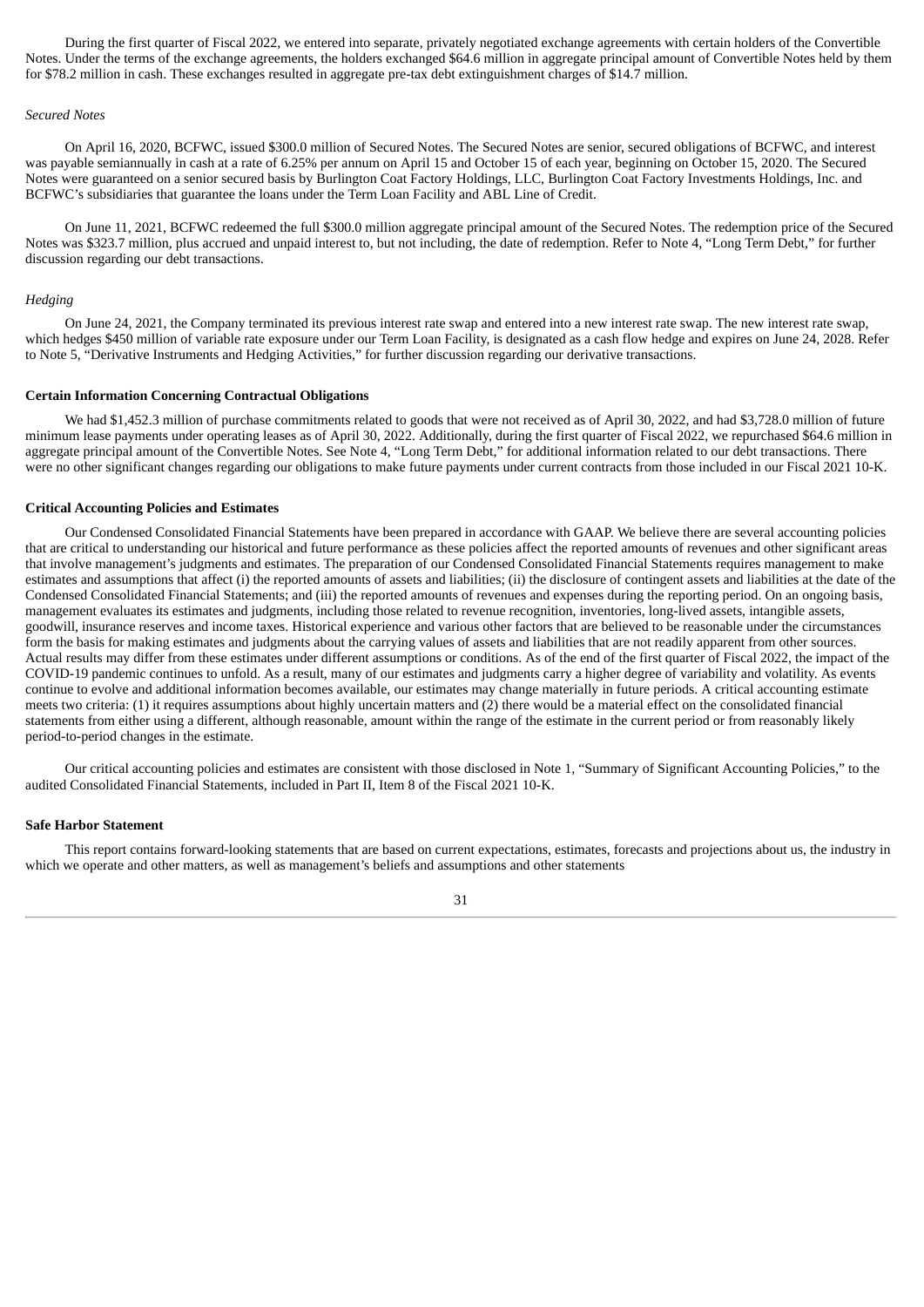regarding matters that are not historical facts. For example, when we use words such as "projects," "expects," "anticipates," "intends," "plans," "believes," "seeks," "estimates," "should," "would," "could," "will," "opportunity," "potential" or "may," variations of such words or other words that convey uncertainty of future events or outcomes, we are making forward-looking statements within the meaning of Section 27A of the Securities Act of 1933, as amended, and Section 21E of the Securities Exchange Act of 1934, as amended (Exchange Act). Our forward-looking statements are subject to risks and uncertainties. Such statements may include, but are not limited to, future impacts of the COVID-19 pandemic, proposed store openings and closings, proposed capital expenditures, projected financing requirements, proposed developmental projects, projected sales and earnings, our ability to maintain selling margins, and the effect of the adoption of recent accounting pronouncements on our consolidated financial position, results of operations and cash flows. Actual events or results may differ materially from the results anticipated in these forward-looking statements as a result of a variety of factors. While it is impossible to identify all such factors, factors that could cause actual events or results to differ materially from those we expected include: the impact of the COVID-19 pandemic and actions taken to slow its spread and the related impacts on economic activity, financial markets, labor markets and the global supply chain; general economic conditions, including inflation, and the related impact on consumer confidence and spending; competitive factors, including pricing and promotional activities of major competitors and an increase in competition within the markets in which we compete; weather patterns, including changes in year-over-year temperatures; the reduction in traffic to, or the closing of, the other destination retailers in the shopping areas where our stores are located; changing consumer preferences and demand; industry trends, including changes in buying, inventory and other business practices; natural and man-made disasters, including fire, snow and ice storms, flood, hail, hurricanes and earthquakes; our ability to successfully implement one or more of our strategic initiatives and growth plans; the availability, selection and purchasing of attractive merchandise on favorable terms; the availability of desirable store locations on suitable terms; industry trends, including changes in buying, inventory and other business practices; terrorist attacks, particularly attacks on or within markets in which we operate; our ability to attract, train and retain quality employees and temporary personnel in appropriate numbers; our ability to control costs and expenses; the solvency of parties with whom we do business and their willingness to perform their obligations to us; import risks, including tax and trade policies, tariffs and government regulations; our dependence on vendors for our merchandise; domestic and international events affecting the delivery of merchandise to our stores; unforeseen cyber-related problems or attacks; regulatory and tax changes; issues with merchandise safety and shrinkage; any unforeseen material loss or casualty or the existence of adverse litigation; the impact of current and future laws and the interpretation of such laws; our substantial level of indebtedness and related debt-service obligations; consequences of the failure to comply with covenants in our debt agreements; the availability of adequate financing; and other risks discussed from time to time in our filings with the Securities and Exchange Commission (SEC), including those under the heading "Risk Factors" in the Fiscal 2021 10-K.

Many of these factors, including the ultimate impact of the COVID-19 pandemic, are beyond our ability to predict or control. In addition, as a result of these and other factors, our past financial performance should not be relied on as an indication of future performance. The cautionary statements referred to in this section also should be considered in connection with any subsequent written or oral forward-looking statements that may be issued by us or persons acting on our behalf. We undertake no obligation to publicly update or revise any forward-looking statements, whether as a result of new information, future events or otherwise, except as required by law. In light of these risks and uncertainties, the forward-looking events and circumstances discussed in this report might not occur. Furthermore, we cannot guarantee future results, events, levels of activity, performance or achievements.

#### **Recent Accounting Pronouncements**

Refer to Note 1, "Summary of Significant Accounting Policies," to our Condensed Consolidated Financial Statements in Part I, Item 1 for a discussion of recent accounting pronouncements and their impact on our Condensed Consolidated Financial Statements.

## <span id="page-31-0"></span>**Item 3. Quantitative and Qualitative Disclosures About Market Risk**

There were no material changes to our quantitative and qualitative disclosures about market risk from those included in our Fiscal 2021 10-K.

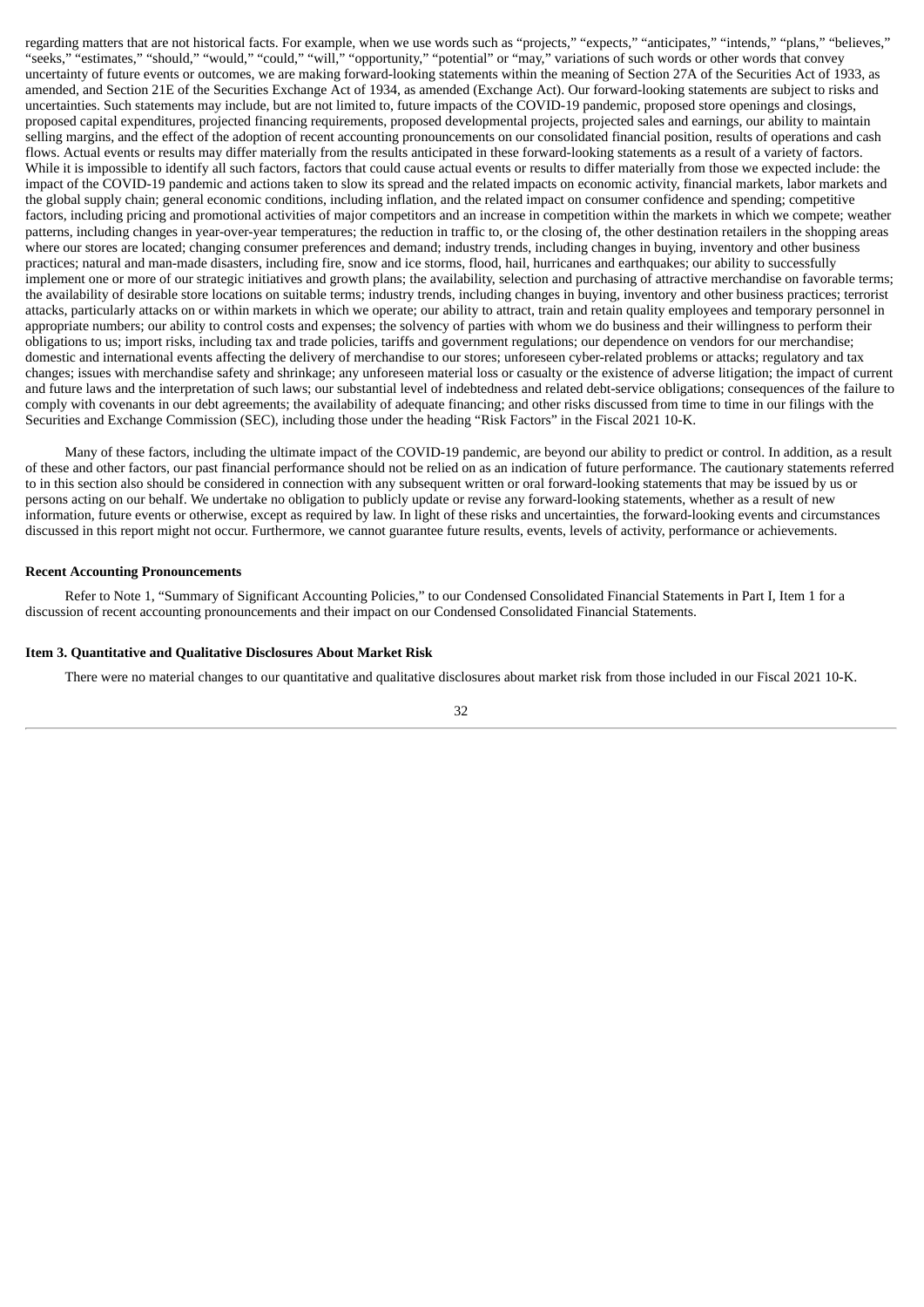#### <span id="page-32-0"></span>**Item 4. Controls and Procedures.**

Our management team, under the supervision and with the participation of our principal executive officer and our principal financial officer, evaluated the effectiveness of the design and operation of our disclosure controls and procedures as such term is defined under Rule 13a-15(e) promulgated under the Exchange Act, as of the last day of the fiscal period covered by this report, April 30, 2022. The term disclosure controls and procedures means our controls and other procedures that are designed to ensure that information required to be disclosed by us in the reports that we file or submit under the Exchange Act is recorded, processed, summarized and reported, within the time periods specified in the SEC's rules and forms. Disclosure controls and procedures include, without limitation, controls and procedures designed to ensure that information required to be disclosed by us in the reports that we file or submit under the Exchange Act is accumulated and communicated to management, including our principal executive and principal financial officer, or persons performing similar functions, as appropriate to allow timely decisions regarding required disclosure. Based on this evaluation, our principal executive officer and our principal financial officer concluded that our disclosure controls and procedures were effective as of April 30, 2022.

During the quarter ended April 30, 2022, there were no changes in our internal control over financial reporting that have materially affected, or are reasonably likely to materially affect, our internal control over financial reporting.

#### <span id="page-32-1"></span>**PART II—OTHER INFORMATION**

## <span id="page-32-2"></span>**Item 1. Legal Proceedings.**

In the course of business, the Company is party to class or collective actions alleging violations of federal and state wage and hour and other labor statutes, representative claims under the California Private Attorneys' General Act and various other lawsuits and regulatory proceedings from time to time including, among others, commercial, product, employee, customer, intellectual property, privacy and other claims. Actions against us are in various procedural stages. Many of these proceedings raise factual and legal issues and are subject to uncertainties. Refer to Note 11 to our Condensed Consolidated Financial Statements, "Commitments and Contingencies," for further detail.

#### <span id="page-32-3"></span>**Item 1A. Risk Factors.**

There have been no material changes in our risk factors from those disclosed in Part I, Item 1A of our Fiscal 2021 10-K.

#### <span id="page-32-4"></span>**Item 2. Unregistered Sales of Equity Securities and Use of Proceeds.**

## *Purchases of Equity Securities by the Issuer and Affiliated Purchasers*

The following table provides information regarding our purchases of common stock during the three fiscal months ended April 30, 2022:

| <b>Total Number</b><br>of Shares<br>Purchased(1) |   | Paid Per<br>Share(2) | <b>Total Number</b><br>of Shares<br>Purchased as<br><b>Part of Publicly</b><br>Announced<br><b>Plans</b> or<br>Programs(3) | Approximate<br><b>Dollar Value</b><br>of Shares<br><b>That May Yet</b><br><b>Be Purchased</b><br>Under the<br>Plans or<br>Programs<br>(in thousands) |
|--------------------------------------------------|---|----------------------|----------------------------------------------------------------------------------------------------------------------------|------------------------------------------------------------------------------------------------------------------------------------------------------|
| 246                                              |   | 221.29               |                                                                                                                            | 649,984                                                                                                                                              |
| 457.526                                          | Ъ | 191.99               | 457,237                                                                                                                    | 562,200                                                                                                                                              |
| 55,668                                           | S | 203.08               | 55,668                                                                                                                     | 550,894                                                                                                                                              |
| 513,440                                          |   |                      | 512,905                                                                                                                    |                                                                                                                                                      |
|                                                  |   |                      | <b>Average Price</b>                                                                                                       |                                                                                                                                                      |

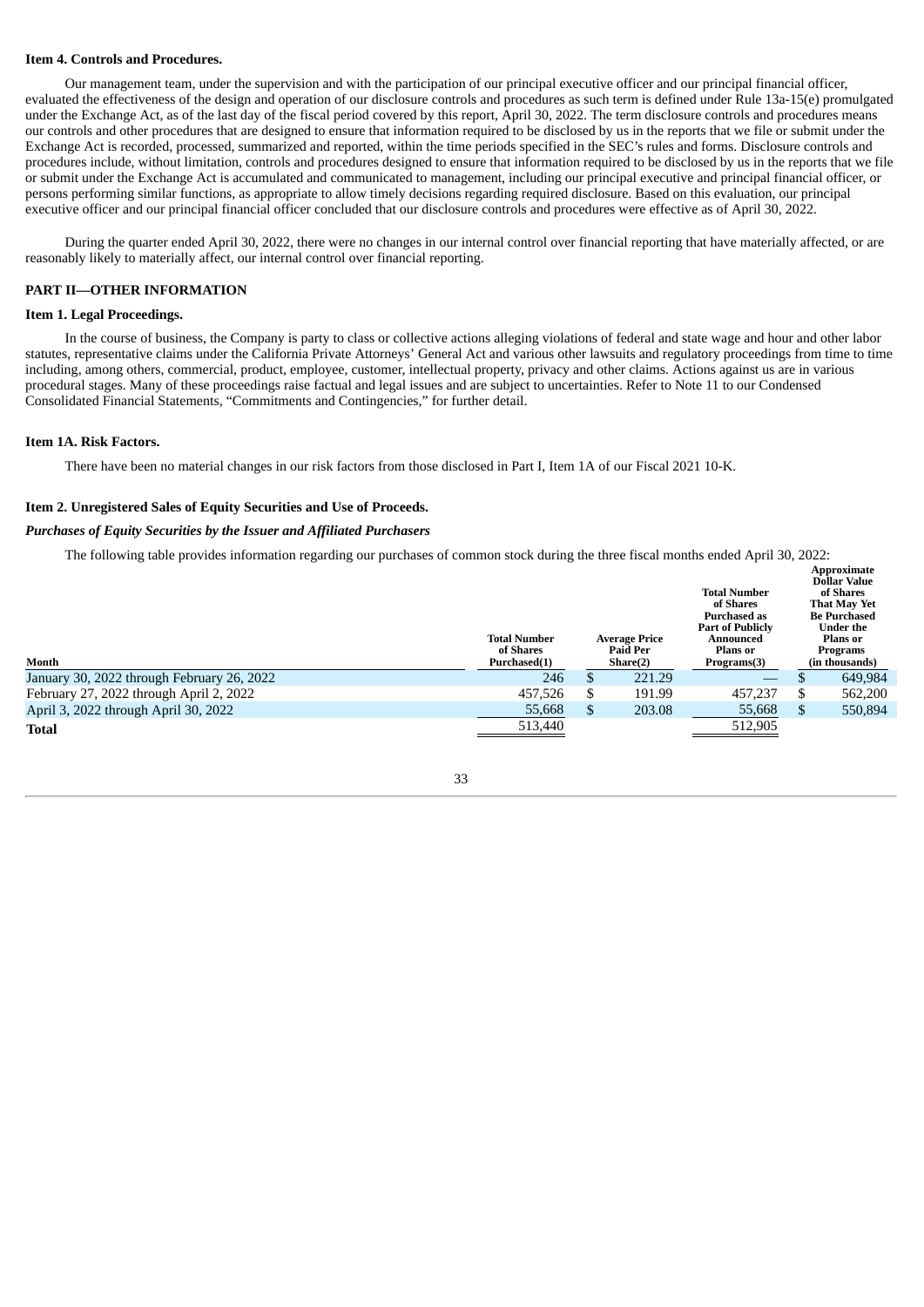- (1) The number of shares purchased between January 30, 2022 and February 26, 2022, between February 27, 2022 and April 2, 2022 and between April 3, 2022 and April 30, 2022 include 246 shares, 289 shares and zero shares, respectively, which were withheld for tax payments due upon the vesting of employee restricted stock awards, and do not reduce the dollar value that may yet be purchased under our publicly announced share repurchase programs.
- (2) Includes commissions for the shares repurchased under our publicly announced share repurchase programs.
- (3) On August 18, 2021, our Board of Directors authorized the repurchase of up to \$400.0 million of common stock, which is authorized to be executed through August 2023. On February 16, 2022, our Board of Directors authorized the repurchase of an additional \$500.0 million of common stock, which is authorized to be executed through February 2024. As of April 30, 2022, we had \$550.9 million remaining under our share repurchase authorization. For a further discussion of our share repurchase programs, see "Part I, Item 2. Management's Discussion and Analysis of Financial Condition and Results of Operations—Liquidity and Capital Resources—Share Repurchase Programs."

## <span id="page-33-0"></span>**Item 3. Defaults Upon Senior Securities.**

None.

## <span id="page-33-1"></span>**Item 4. Mine Safety Disclosures.**

Not applicable.

## <span id="page-33-2"></span>**Item 5. Other Information.**

None.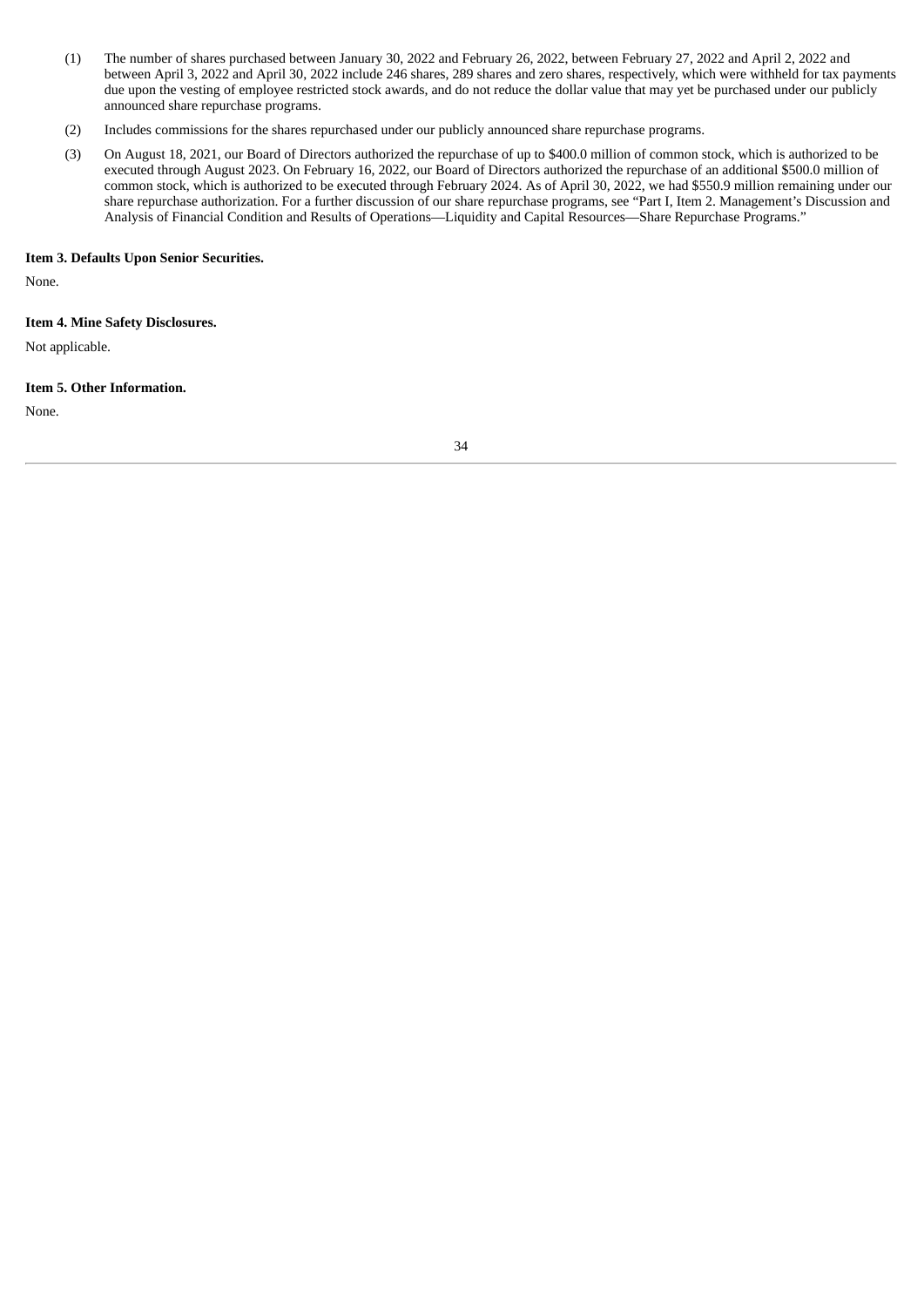<span id="page-34-0"></span>

| <b>Exhibit</b>       |                                                                                                                                                                                                                       | <b>Incorporated by Reference</b>     |                    |                    |  |  |  |
|----------------------|-----------------------------------------------------------------------------------------------------------------------------------------------------------------------------------------------------------------------|--------------------------------------|--------------------|--------------------|--|--|--|
| <b>Number</b>        | <b>Exhibit Description</b>                                                                                                                                                                                            | Form                                 | <b>Exhibit No.</b> | <b>Filing Date</b> |  |  |  |
| $10.1+$              | Letter Agreement, dated April 4, 2022, by and between Burlington<br>Stores, Inc. and John Crimmins.                                                                                                                   | <b>Current Report</b><br>on Form 8-K | 10.1               | April 4, 2022      |  |  |  |
| 31.1†                | Certification of Principal Financial Officer required by Rule 13a-<br><u>14(a) or Rule 15d-14(a) of the Securities Exchange Act of 1934, as</u><br>adopted pursuant to Section 302 of the Sarbanes-Oxley Act of 2002. |                                      |                    |                    |  |  |  |
| $31.2+$              | Certification of Principal Financial Officer required by Rule 13a-<br>$14(a)$ or Rule 15d-14 $(a)$ of the Securities Exchange Act of 1934, as<br>adopted pursuant to Section 302 of the Sarbanes-Oxley Act of 2002.   |                                      |                    |                    |  |  |  |
| $32.1+$              | Certification of Principal Executive Officer pursuant to 18 U.S.C.<br>1350, as adopted pursuant to Section 906 of the Sarbanes-Oxley Act<br>of 2002.                                                                  |                                      |                    |                    |  |  |  |
| 32.2†                | Certification of Principal Financial Officer pursuant to 18 U.S.C.<br>1350, as adopted pursuant to Section 906 of the Sarbanes-Oxley Act<br>of 2002.                                                                  |                                      |                    |                    |  |  |  |
| 101.INS <sup>+</sup> | Inline XBRL Instance Document – the instance document does not<br>appear in Interactive Data File, because its XBRL tags are<br>embedded within the Inline XBRL document.                                             |                                      |                    |                    |  |  |  |
| 101.SCH <sup>+</sup> | Inline XBRL Taxonomy Extension Schema Document                                                                                                                                                                        |                                      |                    |                    |  |  |  |
| 101.CAL+             | Inline XBRL Taxonomy Extension Calculation Linkbase Document                                                                                                                                                          |                                      |                    |                    |  |  |  |
| 101.DEF+             | Inline XBRL Taxonomy Extension Definition Linkbase Document                                                                                                                                                           |                                      |                    |                    |  |  |  |
| 101.LAB+             | Inline XBRL Taxonomy Extension Label Linkbase Document                                                                                                                                                                |                                      |                    |                    |  |  |  |
| 101.PRE+             | Inline XBRL Taxonomy Extension Presentation Linkbase<br>Document                                                                                                                                                      |                                      |                    |                    |  |  |  |
| 104†                 | Cover Page Interactive Data File (formatted as inline XBRL and<br>contained in Exhibit 101)                                                                                                                           |                                      |                    |                    |  |  |  |

+ Indicates management contract or compensatory plan or arrangement.

† Filed or furnished herewith.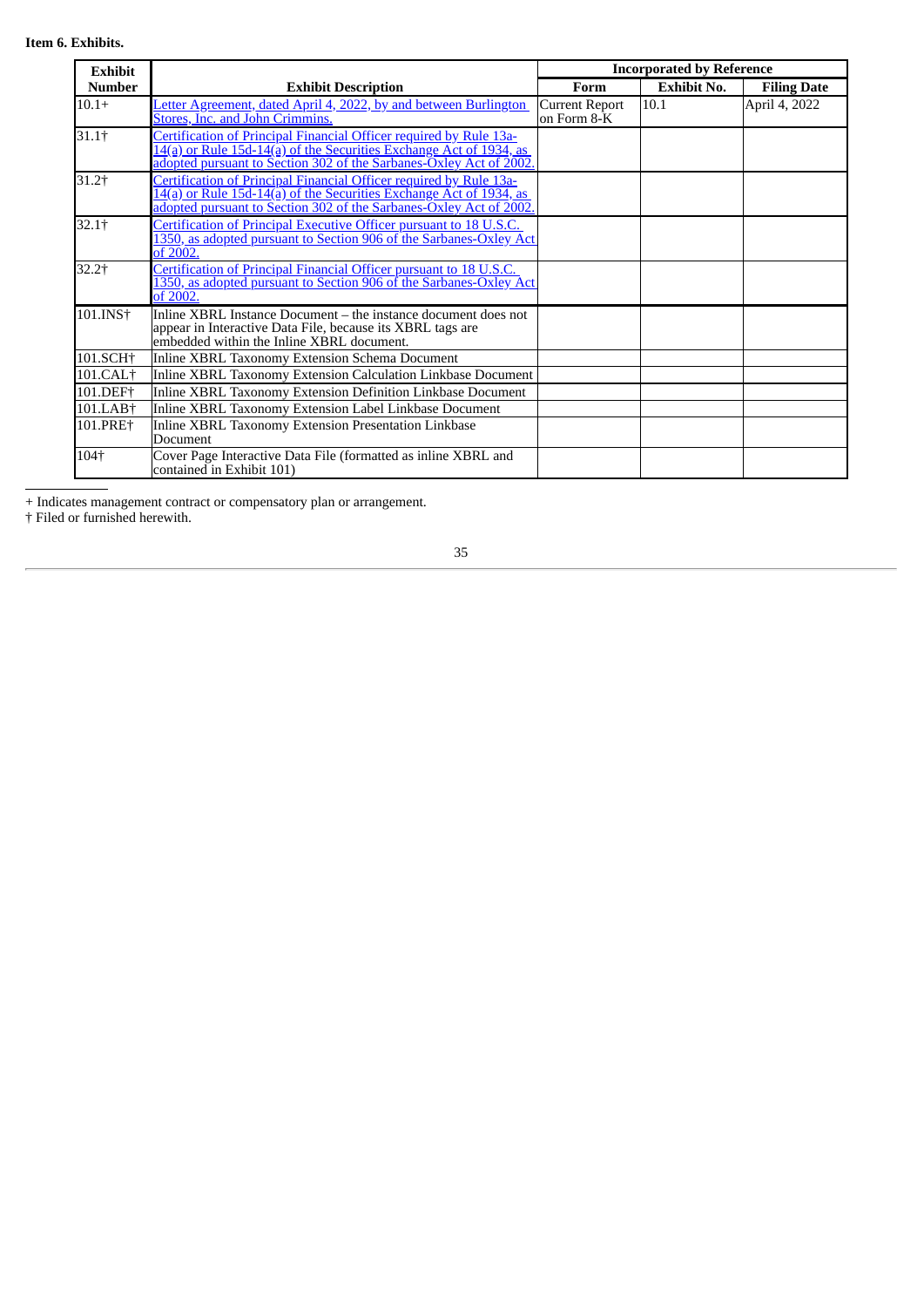## **SIGNATURES**

<span id="page-35-0"></span>Pursuant to the requirements of the Securities Exchange Act of 1934, the registrant has duly caused this report to be signed on its behalf by the undersigned thereunto duly authorized.

## **BURLINGTON STORES, INC.**

/s/ Michael O'Sullivan Michael O'Sullivan Chief Executive Officer (Principal Executive Officer)

/s/ John Crimmins John Crimmins Chief Financial Officer (Principal Financial Officer)

Date: May 26, 2022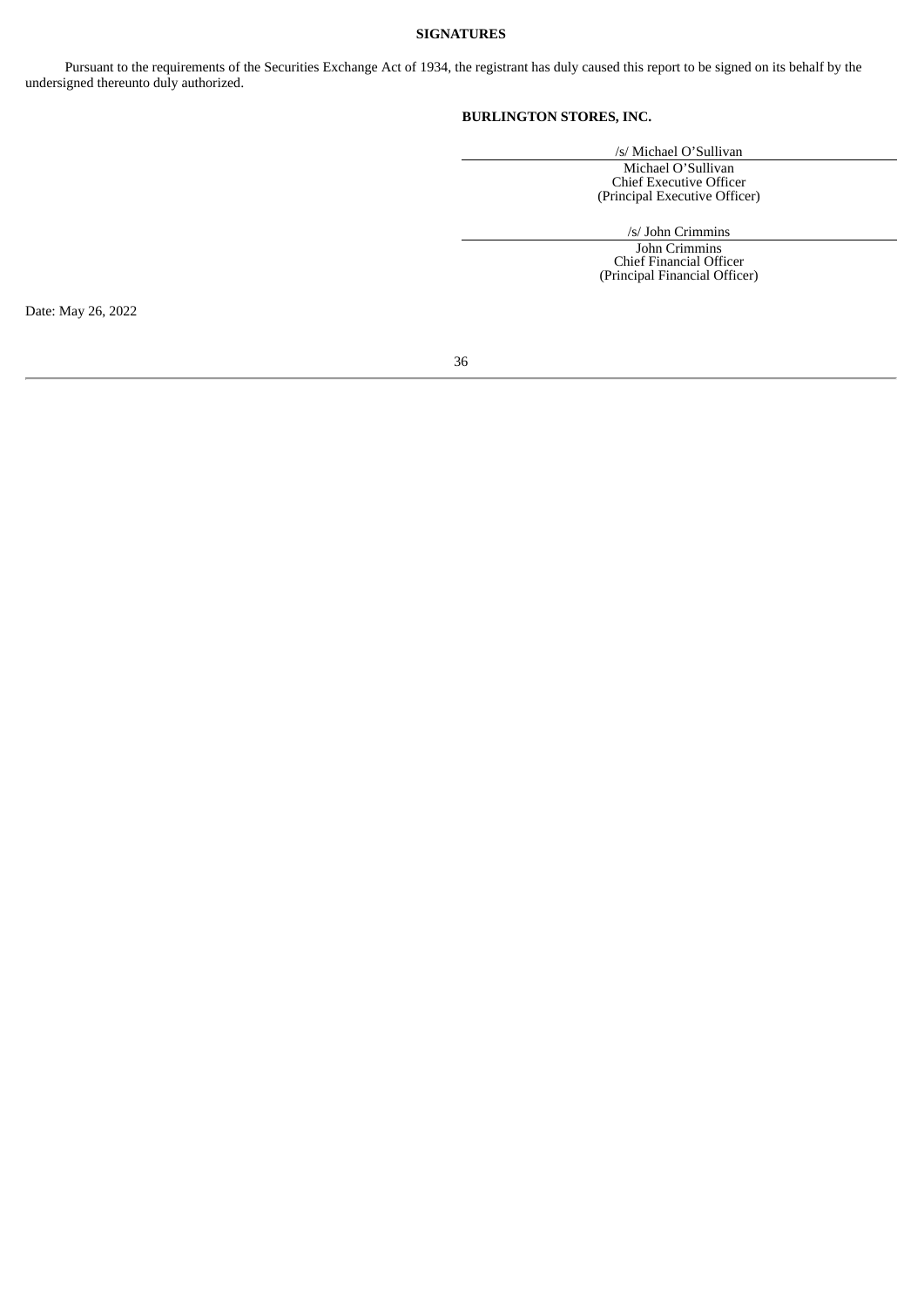**Exhibit 31.1**

<span id="page-36-0"></span>I, Michael O'Sullivan, certify that:

1. I have reviewed this quarterly report on Form 10-Q of Burlington Stores, Inc.;

2. Based on my knowledge, this report does not contain any untrue statement of a material fact or omit to state a material fact necessary to make the statements made, in light of the circumstances under which such statements were made, not misleading with respect to the period covered by this report;

3. Based on my knowledge, the financial statements, and other financial information included in this report, fairly present in all material respects the financial condition, results of operations and cash flows of the registrant as of, and for, the periods presented in this report;

4. The registrant's other certifying officer and I are responsible for establishing and maintaining disclosure controls and procedures (as defined in Exchange Act Rules 13a-15(e) and 15d-15(e)) and internal control over financial reporting (as defined in Exchange Act Rules 13a-15(f) and 15d-15(f)) for the registrant and have:

a. Designed such disclosure controls and procedures, or caused such disclosure controls and procedures to be designed under our supervision, to ensure that material information relating to the registrant, including its consolidated subsidiaries, is made known to us by others within those entities, particularly during the period in which this report is being prepared;

b. Designed such internal control over financial reporting, or caused such internal control over financial reporting to be designed under our supervision, to provide reasonable assurance regarding the reliability of financial reporting and the preparation of financial statements for external purposes in accordance with generally accepted accounting principles;

c. Evaluated the effectiveness of the registrant's disclosure controls and procedures and presented in this report our conclusions about the effectiveness of the disclosure controls and procedures, as of the end of the period covered by this report based on such evaluation; and

d. Disclosed in this report any change in the registrant's internal control over financial reporting that occurred during the registrant's most recent fiscal quarter (the registrant's fourth fiscal quarter in the case of an annual report) that has materially affected, or is reasonably likely to materially affect, the registrant's internal control over financial reporting; and

5. The registrant's other certifying officer and I have disclosed, based on our most recent evaluation of internal control over financial reporting, to the registrant's auditors and the audit committee of the registrant's board of directors (or persons performing the equivalent functions):

a. All significant deficiencies and material weaknesses in the design or operation of internal control over financial reporting which are reasonably likely to adversely affect the registrant's ability to record, process, summarize and report financial information; and

b. Any fraud, whether or not material, that involves management or other employees who have a significant role in the registrant's internal control over financial reporting.

Date: May 26, 2022

/s/ Michael O'Sullivan Michael O'Sullivan Chief Executive Officer (Principal Executive Officer)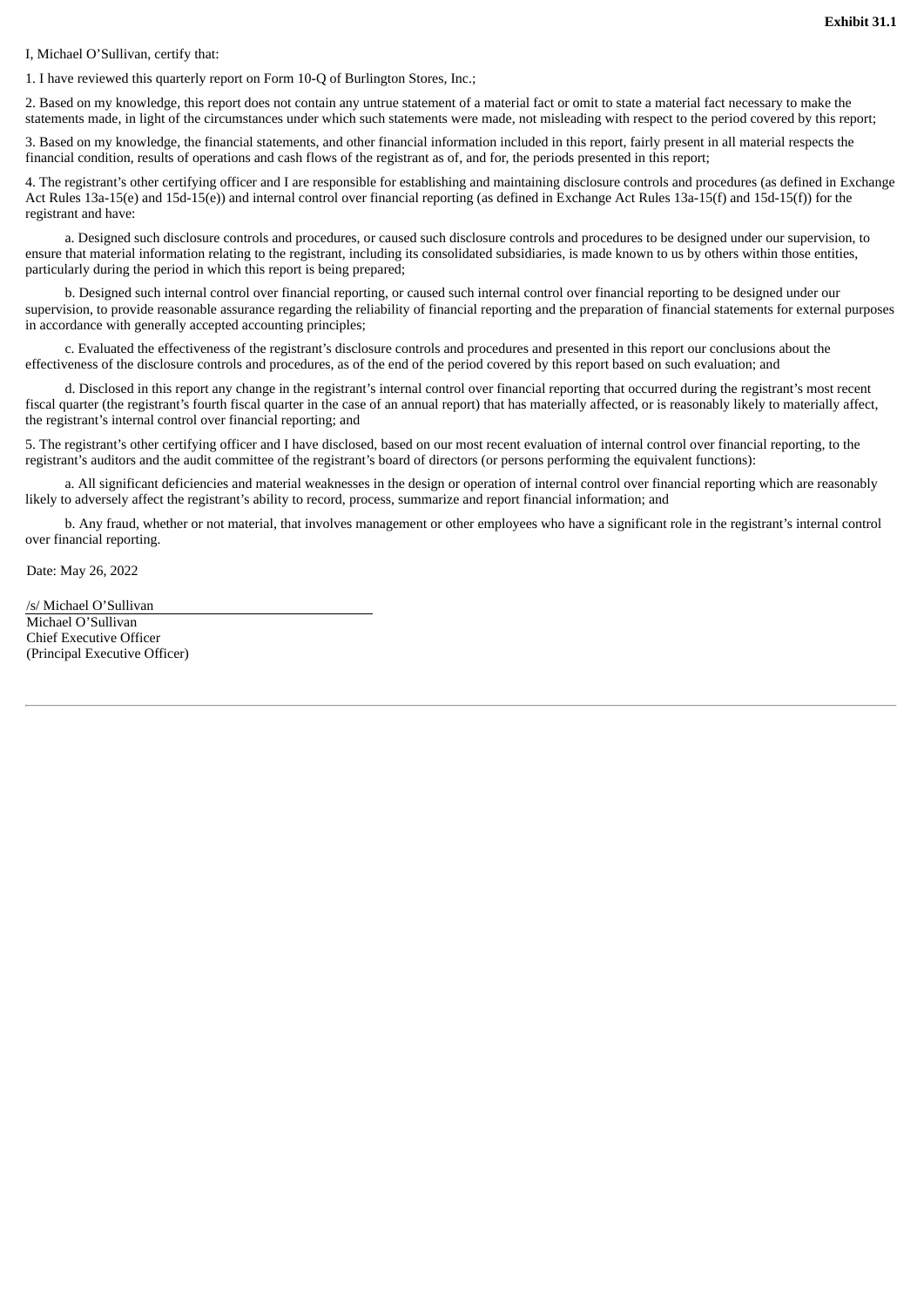**Exhibit 31.2**

<span id="page-37-0"></span>I, John Crimmins, certify that:

1. I have reviewed this quarterly report on Form 10-Q of Burlington Stores, Inc.;

2. Based on my knowledge, this report does not contain any untrue statement of a material fact or omit to state a material fact necessary to make the statements made, in light of the circumstances under which such statements were made, not misleading with respect to the period covered by this report;

3. Based on my knowledge, the financial statements, and other financial information included in this report, fairly present in all material respects the financial condition, results of operations and cash flows of the registrant as of, and for, the periods presented in this report;

4. The registrant's other certifying officer and I are responsible for establishing and maintaining disclosure controls and procedures (as defined in Exchange Act Rules 13a-15(e) and 15d-15(e)) and internal control over financial reporting (as defined in Exchange Act Rules 13a-15(f) and 15d-15(f)) for the registrant and have:

a. Designed such disclosure controls and procedures, or caused such disclosure controls and procedures to be designed under our supervision, to ensure that material information relating to the registrant, including its consolidated subsidiaries, is made known to us by others within those entities, particularly during the period in which this report is being prepared;

b. Designed such internal control over financial reporting, or caused such internal control over financial reporting to be designed under our supervision, to provide reasonable assurance regarding the reliability of financial reporting and the preparation of financial statements for external purposes in accordance with generally accepted accounting principles;

c. Evaluated the effectiveness of the registrant's disclosure controls and procedures and presented in this report our conclusions about the effectiveness of the disclosure controls and procedures, as of the end of the period covered by this report based on such evaluation; and

d. Disclosed in this report any change in the registrant's internal control over financial reporting that occurred during the registrant's most recent fiscal quarter (the registrant's fourth fiscal quarter in the case of an annual report) that has materially affected, or is reasonably likely to materially affect, the registrant's internal control over financial reporting; and

5. The registrant's other certifying officer and I have disclosed, based on our most recent evaluation of internal control over financial reporting, to the registrant's auditors and the audit committee of the registrant's board of directors (or persons performing the equivalent functions):

a. All significant deficiencies and material weaknesses in the design or operation of internal control over financial reporting which are reasonably likely to adversely affect the registrant's ability to record, process, summarize and report financial information; and

b. Any fraud, whether or not material, that involves management or other employees who have a significant role in the registrant's internal control over financial reporting.

Date: May 26, 2022

/s/ John Crimmins John Crimmins Executive Vice President and Chief Financial Officer (Principal Financial Officer)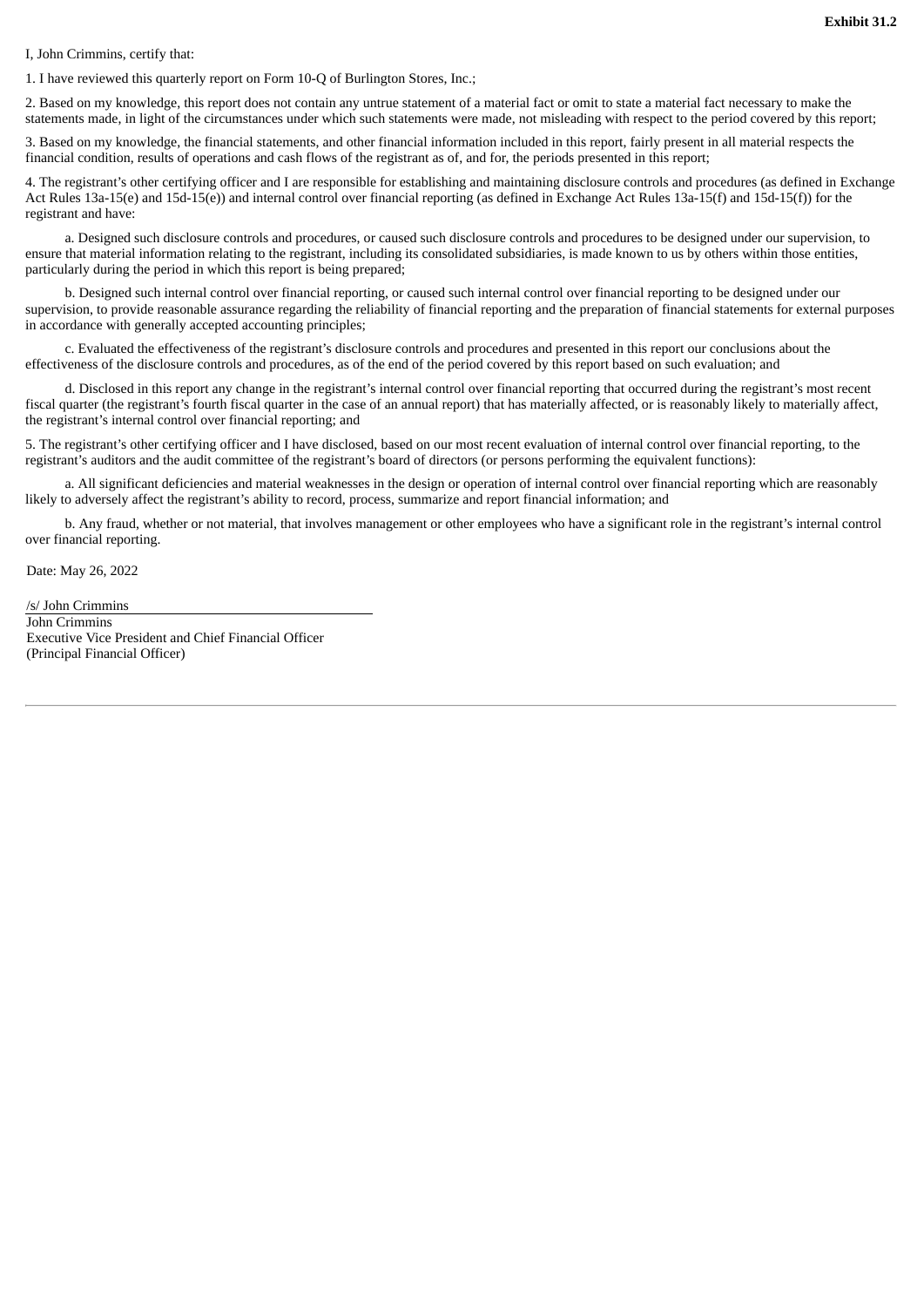## **CERTIFICATION PURSUANT TO 18 U.S.C. SECTION 1350 AS ADOPTED PURSUANT TO SECTION 906 OF THE SARBANES-OXLEY ACT OF 2002**

<span id="page-38-0"></span>In connection with the Quarterly Report of Burlington Stores, Inc. (the "Company") on Form 10-Q for the fiscal quarter ended April 30, 2022, as filed with the Securities and Exchange Commission on the date hereof (the "Report"), I, Michael O'Sullivan, Chief Executive Officer of the Company, certify, pursuant to 18 U.S.C. §1350, as adopted pursuant to §906 of the Sarbanes-Oxley Act of 2002, that:

(1) The Report fully complies with the requirements of Section 13(a) or 15(d) of the Securities Exchange Act of 1934; and

(2) The information contained in the Report fairly presents, in all material respects, the financial position and results of operations of the Company.

Date: May 26, 2022

/s/ Michael O'Sullivan

Michael O'Sullivan Chief Executive Officer (Principal Executive Officer)